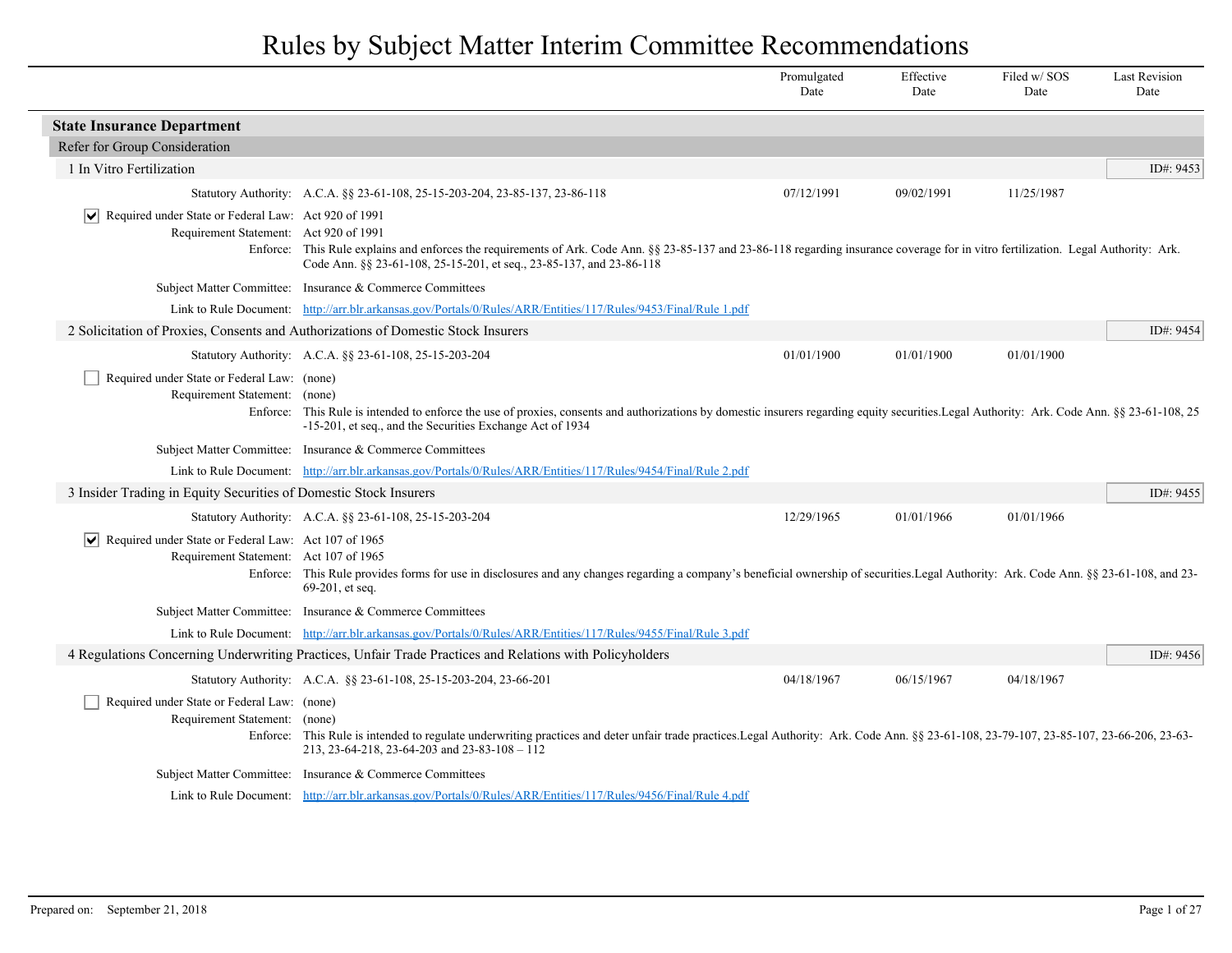|                                                                                          |                                                                                                                                                                                                                                                                                                                                  | Promulgated<br>Date | Effective<br>Date | Filed w/SOS<br>Date | <b>Last Revision</b><br>Date |
|------------------------------------------------------------------------------------------|----------------------------------------------------------------------------------------------------------------------------------------------------------------------------------------------------------------------------------------------------------------------------------------------------------------------------------|---------------------|-------------------|---------------------|------------------------------|
| 5 Companies' Antifraud Assessment                                                        |                                                                                                                                                                                                                                                                                                                                  |                     |                   |                     | ID#: 9457                    |
|                                                                                          | Statutory Authority: A.C.A. §§ 23-61-108, 25-15-203-204, 23-100-104, 23-100-106                                                                                                                                                                                                                                                  | 06/14/1999          | 06/30/1999        | 06/23/1999          |                              |
| Required under State or Federal Law: (none)<br>Requirement Statement:<br>Enforce:        | (none)<br>This Rule provides instructions and amounts for payment of the antifraud assessment required by Ark. Code Ann. § 23-100-104. Legal Authority: Ark. Code Ann. §§ 23-61-108,<br>§§ 25-15-201, et seq., and 23-100-104                                                                                                    |                     |                   |                     |                              |
|                                                                                          | Subject Matter Committee: Insurance & Commerce Committees                                                                                                                                                                                                                                                                        |                     |                   |                     |                              |
|                                                                                          | Link to Rule Document: http://arr.blr.arkansas.gov/Portals/0/Rules/ARR/Entities/117/Rules/9457/Final/Rule 5.pdf                                                                                                                                                                                                                  |                     |                   |                     |                              |
| 6 Variable Annuity Contracts                                                             |                                                                                                                                                                                                                                                                                                                                  |                     |                   |                     | ID#: 9458                    |
|                                                                                          | Statutory Authority: A.C.A. §§ 23-61-108, 25-15-203-204                                                                                                                                                                                                                                                                          | 06/30/1967          | 06/30/1967        | 10/13/1970          | 10/13/1970                   |
| $\triangleright$ Required under State or Federal Law: A.S.A. 66-2633                     | Requirement Statement: A.S.A. 66-2633; Portions Superseded by Rule 33<br>Enforce: This Rule provides qualifications for the issuance of variable contracts, including required reporting to contract holders and the Commissioner.Legal Authority: Ark. Code Ann. §§<br>$23-61-108$ , $25-15-201$ , et seq., and $23-83-123-124$ |                     |                   |                     |                              |
|                                                                                          | Subject Matter Committee: Insurance & Commerce Committees                                                                                                                                                                                                                                                                        |                     |                   |                     |                              |
|                                                                                          | Link to Rule Document: http://arr.blr.arkansas.gov/Portals/0/Rules/ARR/Entities/117/Rules/9458/Final/Rule 6.pdf                                                                                                                                                                                                                  |                     |                   |                     |                              |
| 7 Biographical Affidavits of Company Officers and Directors                              |                                                                                                                                                                                                                                                                                                                                  |                     |                   |                     | ID#: 9459                    |
|                                                                                          | Statutory Authority: A.C.A. §§ 23-61-108, 25-15-203-204; 23-63-209                                                                                                                                                                                                                                                               | 08/07/2006          | 08/10/2006        | 08/08/2006          |                              |
| Required under State or Federal Law: (none)<br>Requirement Statement: (none)<br>Enforce: | This Rule requires the filing of a biographical affidavit, allowing the Department to review the individual officers' and directors' employment, educational and other<br>informationLegal Authority: Ark. Code Ann. §§ 23-61-108, 25-15-201, et seq., and 23-63-209                                                             |                     |                   |                     |                              |
|                                                                                          | Subject Matter Committee: Insurance & Commerce Committees                                                                                                                                                                                                                                                                        |                     |                   |                     |                              |
|                                                                                          | Link to Rule Document: http://arr.blr.arkansas.gov/Portals/0/Rules/ARR/Entities/117/Rules/9459/Final/Rule 7.pdf                                                                                                                                                                                                                  |                     |                   |                     |                              |
| 10 Payment of Commissions to Officers and Directors                                      |                                                                                                                                                                                                                                                                                                                                  |                     |                   |                     | ID#: 9461                    |
|                                                                                          | Statutory Authority: A.C.A. §§ 23-61-108, 25-15-203-204                                                                                                                                                                                                                                                                          | 04/04/1968          | 04/20/1968        | 04/04/1968          |                              |
| Required under State or Federal Law: (none)<br>Requirement Statement: (none)             | Enforce: This Rule is intended to deter unfair or unreasonable payment of underwriting commissions to domestic life insurers' officers and directors Legal Authority: Ark. Code Ann. §§ 23-<br>61-108, 25-15-201, et seq., and 23-66-313                                                                                         |                     |                   |                     |                              |
|                                                                                          | Subject Matter Committee: Insurance & Commerce Committees                                                                                                                                                                                                                                                                        |                     |                   |                     |                              |
|                                                                                          | Link to Rule Document: http://arr.blr.arkansas.gov/Portals/0/Rules/ARR/Entities/117/Rules/9461/Final/Rule 10.pdf                                                                                                                                                                                                                 |                     |                   |                     |                              |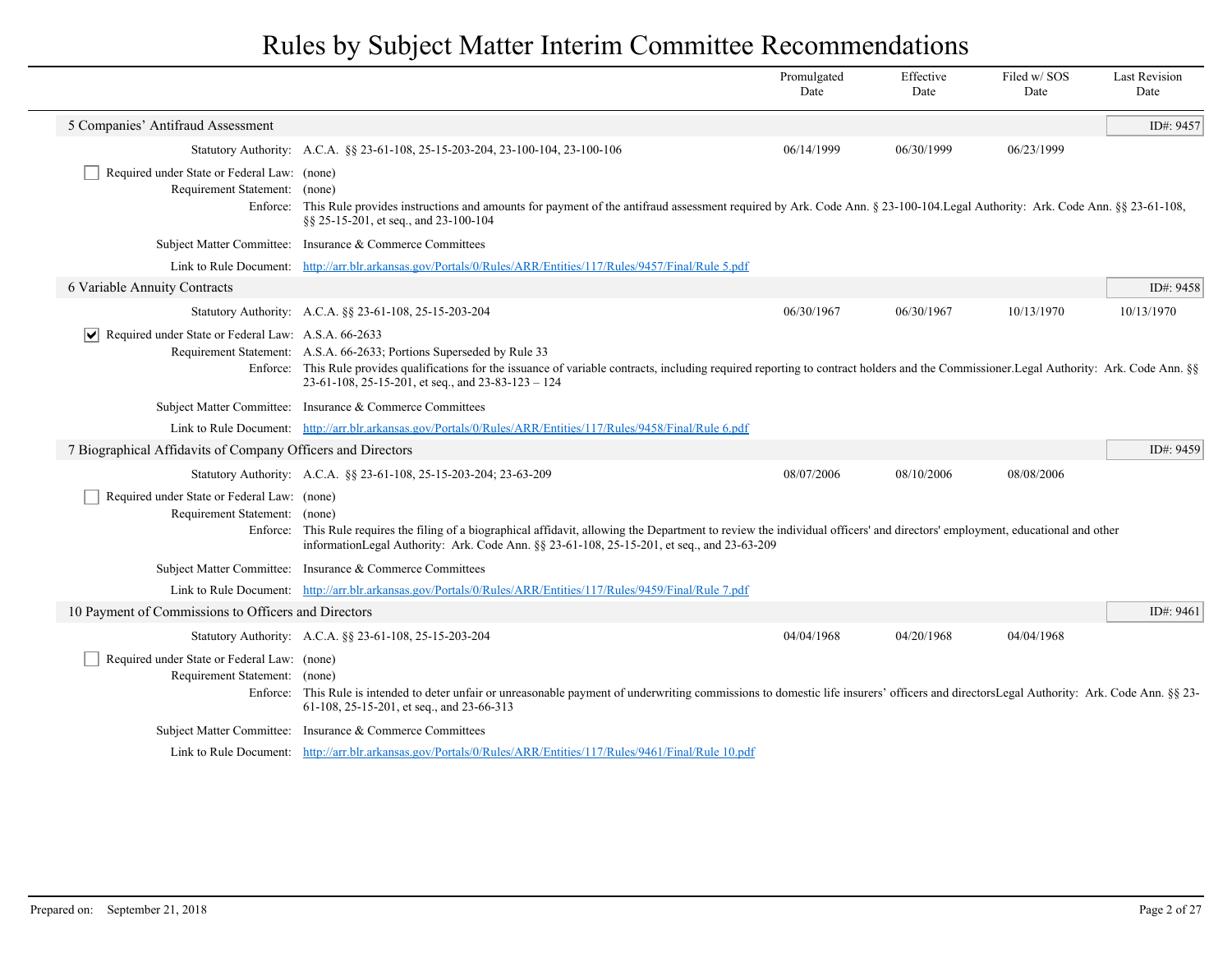|                                                                              |                                                                                                                                                                                                                                                                                                                                                                                                         | Promulgated<br>Date | Effective<br>Date | Filed w/SOS<br>Date | <b>Last Revision</b><br>Date |
|------------------------------------------------------------------------------|---------------------------------------------------------------------------------------------------------------------------------------------------------------------------------------------------------------------------------------------------------------------------------------------------------------------------------------------------------------------------------------------------------|---------------------|-------------------|---------------------|------------------------------|
| 11 Advertisements of Disability Insurance                                    |                                                                                                                                                                                                                                                                                                                                                                                                         |                     |                   |                     | ID#: 9462                    |
|                                                                              | Statutory Authority: "A.C.A. §§ 23-61-108, 25-15-203-204, 23-66-201 et seq., 23-74-101 et seq., 23-75-<br>101 et seq. § § 23-76-101 et seq., § § 23-85-101 et seq., § § 23-86-101 et seq.,'                                                                                                                                                                                                             | 08/02/1991          | 09/02/1991        | 08/02/1990          |                              |
|                                                                              | Required under State or Federal Law: A.C.A. 23-76-125; Act 997 of 1997; A.C.A. 23-86-311(b)(7)(B); A.C.A. 23-85-105(a)(3)<br>Requirement Statement: A.C.A. 23-76-125; Act 997 of 1997; A.C.A. 23-86-311(b)(7)(B); A.C.A. 23-85-105(a)(3)                                                                                                                                                                |                     |                   |                     |                              |
|                                                                              | Enforce: This Rule provides consistency in review of advertising and clarity not provided by statute, including definitions, limits and coverage requirements needed by the market to price<br>coverage.Legal Authority: Ark. Code Ann. §§ 23-61-108, 25-15-201, et seq., 23-66-201, et seq., 23-74-101, et seq., 23-75-101, et seq., 23-76-101, et seq., 23-85-101, et seq., and<br>23-86-101, et seq. |                     |                   |                     |                              |
|                                                                              | Subject Matter Committee: Insurance & Commerce Committees                                                                                                                                                                                                                                                                                                                                               |                     |                   |                     |                              |
|                                                                              | Link to Rule Document: http://arr.blr.arkansas.gov/Portals/0/Rules/ARR/Entities/117/Rules/9462/Final/Rule 11.pdf                                                                                                                                                                                                                                                                                        |                     |                   |                     |                              |
| 12 Credit Life and Credit Disability Insurance                               |                                                                                                                                                                                                                                                                                                                                                                                                         |                     |                   |                     | ID#: 9463                    |
|                                                                              | Statutory Authority: A.C.A. §§ 23-61-108, 25-15-203-204                                                                                                                                                                                                                                                                                                                                                 | 11/01/1986          | 11/01/1986        | 11/01/1986          |                              |
| Required under State or Federal Law: (none)<br>Requirement Statement: (none) | Enforce: This Rule establishes the requirements for life and disability insurance sold in connection with loans or other credit transactions. Transactions of more than 10 years in duration are<br>exempt.Legal Authority: Ark. Code Ann. §§ 23-61-108, 25-15-201, et seq., and 23-87-117 - 118                                                                                                        |                     |                   |                     |                              |
|                                                                              | Subject Matter Committee: Insurance & Commerce Committees                                                                                                                                                                                                                                                                                                                                               |                     |                   |                     |                              |
|                                                                              | Link to Rule Document: http://arr.blr.arkansas.gov/Portals/0/Rules/ARR/Entities/117/Rules/9463/Final/Rule 12.pdf                                                                                                                                                                                                                                                                                        |                     |                   |                     |                              |
| 13 Long-Term Care Insurance                                                  |                                                                                                                                                                                                                                                                                                                                                                                                         |                     |                   |                     | ID#: 9464                    |
|                                                                              | Statutory Authority: A.C.A. §§ 23-61-108, 25-15-203-204; 23-97-301 et seq.                                                                                                                                                                                                                                                                                                                              | 05/27/2008          | 07/01/2008        | 07/01/2008          |                              |
|                                                                              | Required under State or Federal Law: Act 1697 of 2005; A.C.A. § 23-97-320<br>Requirement Statement: Act 1697 of 2005; A.C.A. § 23-97-320<br>Enforce: This Rule promotes the availability of long-term care coverage and provides protection from unfair or deceptive sales or enrollment practices. Legal Authority: Ark. Code Ann. §§                                                                  |                     |                   |                     |                              |
|                                                                              | 23-61-108, 25-15-201, et seq., 23-97-307, 23-97-310, and 23-97-320                                                                                                                                                                                                                                                                                                                                      |                     |                   |                     |                              |
|                                                                              | Subject Matter Committee: Insurance & Commerce Committees                                                                                                                                                                                                                                                                                                                                               |                     |                   |                     |                              |
|                                                                              | Link to Rule Document: http://arr.blr.arkansas.gov/Portals/0/Rules/ARR/Entities/117/Rules/9464/Final/Rule 13.pdf                                                                                                                                                                                                                                                                                        |                     |                   |                     |                              |
| 14 Limited License for Rental Companies                                      |                                                                                                                                                                                                                                                                                                                                                                                                         |                     |                   |                     | ID#: 9465                    |
|                                                                              | Statutory Authority: A.C.A. §§ 23-61-108, 25-15-203-204                                                                                                                                                                                                                                                                                                                                                 | 11/01/1999          | 12/01/1999        | 12/17/1999          |                              |
|                                                                              | Required under State or Federal Law: Act 445 of 1989; A.C.A. § 23-64-304(a)<br>Requirement Statement: Act 445 of 1989; A.C.A. § 23-64-304(a)<br>Enforce: This Rule establishes requirements and standards for a limited license for vehicle rental companies.Legal Authority: Ark. Code Ann. §§ 23-61-108, 25-15-201, et seq., and 63-64-<br>304                                                        |                     |                   |                     |                              |
|                                                                              | Subject Matter Committee: Insurance & Commerce Committees                                                                                                                                                                                                                                                                                                                                               |                     |                   |                     |                              |
|                                                                              | Link to Rule Document: http://arr.blr.arkansas.gov/Portals/0/Rules/ARR/Entities/117/Rules/9465/Final/Rule 14.pdf                                                                                                                                                                                                                                                                                        |                     |                   |                     |                              |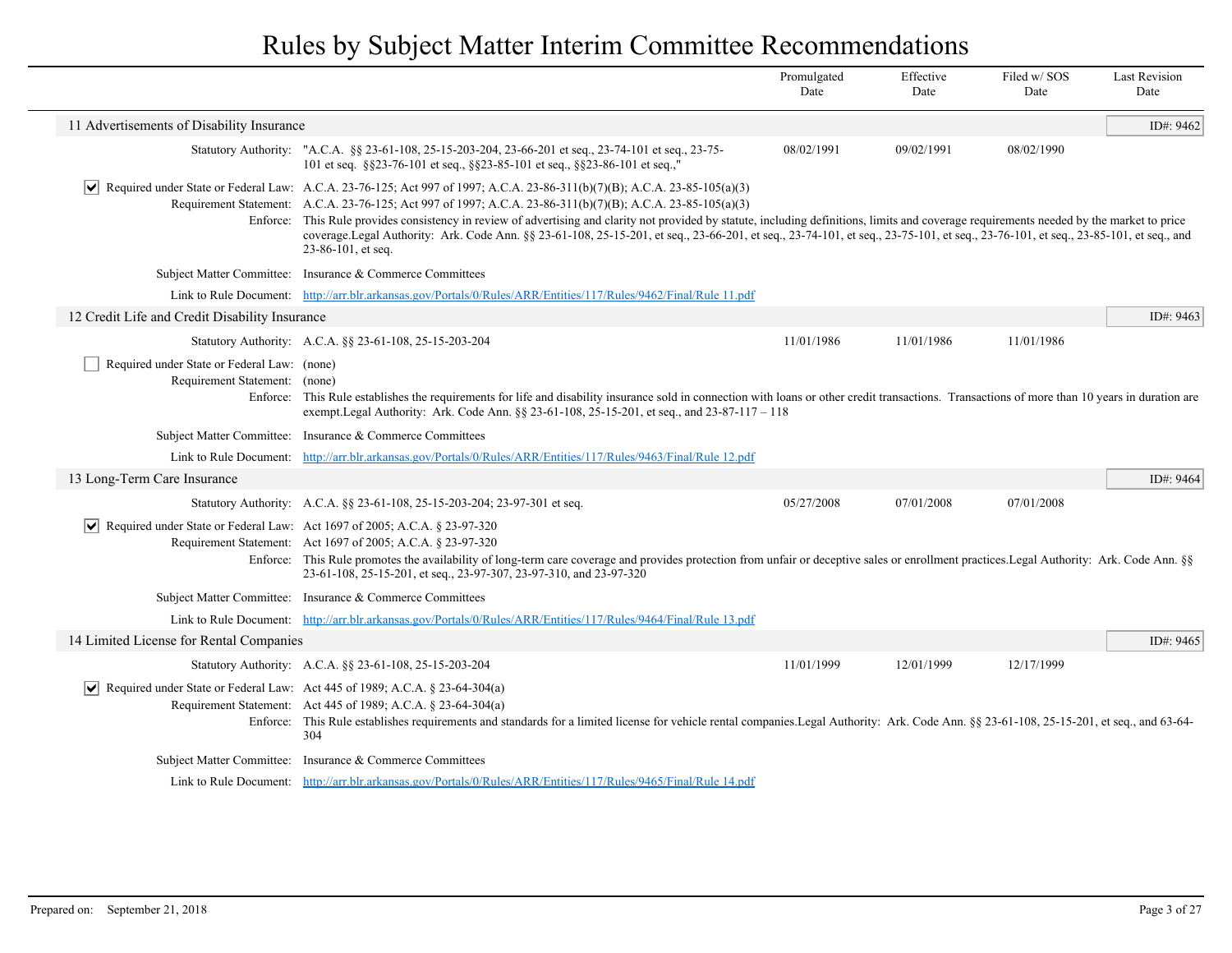|                                                                              |                                                                                                                                                                                                                                                                                                                                                                                                                                                                                                                                                                                   | Promulgated<br>Date | Effective<br>Date | Filed w/SOS<br>Date | <b>Last Revision</b><br>Date |
|------------------------------------------------------------------------------|-----------------------------------------------------------------------------------------------------------------------------------------------------------------------------------------------------------------------------------------------------------------------------------------------------------------------------------------------------------------------------------------------------------------------------------------------------------------------------------------------------------------------------------------------------------------------------------|---------------------|-------------------|---------------------|------------------------------|
|                                                                              | 15 Insurance Holding Systems with Reporting Forms and Instructions - Transcript & Comments - Financial Impact - Public Comments                                                                                                                                                                                                                                                                                                                                                                                                                                                   |                     |                   |                     | ID#: 9466                    |
|                                                                              | Statutory Authority: A.C.A. §§ 23-61-108, 25-15-203-204; 23-63-501 et seq.                                                                                                                                                                                                                                                                                                                                                                                                                                                                                                        | 07/26/1991          | 01/01/1992        | 12/17/2015          | 01/01/2016                   |
| Required under State or Federal Law: (none)                                  |                                                                                                                                                                                                                                                                                                                                                                                                                                                                                                                                                                                   |                     |                   |                     |                              |
| Requirement Statement:                                                       | (none)<br>Enforce: This Rule implements the Holding Company Act and provides the required forms and instructions for filings and is a NAIC accreditation standard. Legal Authority: Ark. Code<br>Ann. §§ 23-61-108, 25-15-201, et seq., and 23-63-501, et seq.                                                                                                                                                                                                                                                                                                                    |                     |                   |                     |                              |
|                                                                              | Subject Matter Committee: Insurance & Commerce Committees                                                                                                                                                                                                                                                                                                                                                                                                                                                                                                                         |                     |                   |                     |                              |
| Link to Rule Document:                                                       | http://arr.blr.arkansas.gov/Portals/0/Rules/ARR/Entities/117/Rules/9466/Final/Rule 15.pdf                                                                                                                                                                                                                                                                                                                                                                                                                                                                                         |                     |                   |                     |                              |
| 16 Actuaries                                                                 |                                                                                                                                                                                                                                                                                                                                                                                                                                                                                                                                                                                   |                     |                   |                     | ID#: 9467                    |
|                                                                              | Statutory Authority: A.C.A. §§ 23-61-108, 25-15-203-204, 23-63-216, 23-71-103, 23-74-705, 23-75-102,<br>23-76-125, 23-91-224                                                                                                                                                                                                                                                                                                                                                                                                                                                      | 07/16/1991          | 09/02/1991        | 06/03/1991          |                              |
| Required under State or Federal Law: (none)<br>Requirement Statement: (none) | Enforce: This Rule establishes standards for companies regarding the use of qualified actuaries and is a NAIC accreditation standard. Legal Authority: Ark. Code Ann. §§ 23-61-108, 25-15-<br>201, et seq., and 23-63-216, 23-74-705, 23-75-102, 23-76-125, and 23-91-224                                                                                                                                                                                                                                                                                                         |                     |                   |                     |                              |
|                                                                              | Subject Matter Committee: Insurance & Commerce Committees                                                                                                                                                                                                                                                                                                                                                                                                                                                                                                                         |                     |                   |                     |                              |
|                                                                              | Link to Rule Document: http://arr.blr.arkansas.gov/Portals/0/Rules/ARR/Entities/117/Rules/9467/Final/Rule 16.pdf                                                                                                                                                                                                                                                                                                                                                                                                                                                                  |                     |                   |                     |                              |
| 17 Life Insurance Disclosure - Buyer's Guide                                 |                                                                                                                                                                                                                                                                                                                                                                                                                                                                                                                                                                                   |                     |                   |                     | ID#: 9468                    |
|                                                                              | Statutory Authority: A.C.A. §§ 23-61-108, 25-15-203-204                                                                                                                                                                                                                                                                                                                                                                                                                                                                                                                           | 02/01/1974          | 02/01/1974        | 06/23/2009          | 07/15/2009                   |
| Required under State or Federal Law: (none)<br>Requirement Statement: (none) | Enforce: This Rule requires insurers to deliver unambiguous information to life insurance purchasers and provides a link to a buyer's guide for consumers. Legal Authority: Ark. Code Ann.<br>§§ 23-61-108, 25-15-201, et seq., 23-66-207, and 23-66-307                                                                                                                                                                                                                                                                                                                          |                     |                   |                     |                              |
|                                                                              | Subject Matter Committee: Insurance & Commerce Committees                                                                                                                                                                                                                                                                                                                                                                                                                                                                                                                         |                     |                   |                     |                              |
|                                                                              | Link to Rule Document: http://arr.blr.arkansas.gov/Portals/0/Rules/ARR/Entities/117/Rules/9468/Final/Rule 17.pdf                                                                                                                                                                                                                                                                                                                                                                                                                                                                  |                     |                   |                     |                              |
| 18 Minimum Standards for Accident and Health Insurance                       |                                                                                                                                                                                                                                                                                                                                                                                                                                                                                                                                                                                   |                     |                   |                     | ID#: 9469                    |
|                                                                              | Statutory Authority: A.C.A. §§ 23-61-108, 25-15-203-204, 23-85-105, 23-76-125, 23-74-401, et seq.                                                                                                                                                                                                                                                                                                                                                                                                                                                                                 | 06/13/2003          | 07/01/2003        | 06/19/2003          |                              |
| $ \mathsf{v} $                                                               | Required under State or Federal Law: A.C.A. 23-85-105(a)(3)[directed to prescribe]; A.C.A. 23-76-125 [may]<br>Requirement Statement: A.C.A. 23-85-105(a)(3)[directed to prescribe]; A.C.A. 23-76-125 [may]<br>Enforce: This Rule provides for standardization and simplification of terms and coverages in accident and health policies to eliminate misleading policy language and provides for full<br>disclosure in connection with the sale of such coverages. Legal Authority: Ark. Code Ann. §§ 23-61-108, 25-15-201, et seq., 23-85-105, 23-76-125, and 23-74-401, et seq. |                     |                   |                     |                              |
|                                                                              | Subject Matter Committee: Insurance & Commerce Committees                                                                                                                                                                                                                                                                                                                                                                                                                                                                                                                         |                     |                   |                     |                              |
|                                                                              | Link to Rule Document: http://arr.blr.arkansas.gov/Portals/0/Rules/ARR/Entities/117/Rules/9469/Final/Rule 18.pdf                                                                                                                                                                                                                                                                                                                                                                                                                                                                  |                     |                   |                     |                              |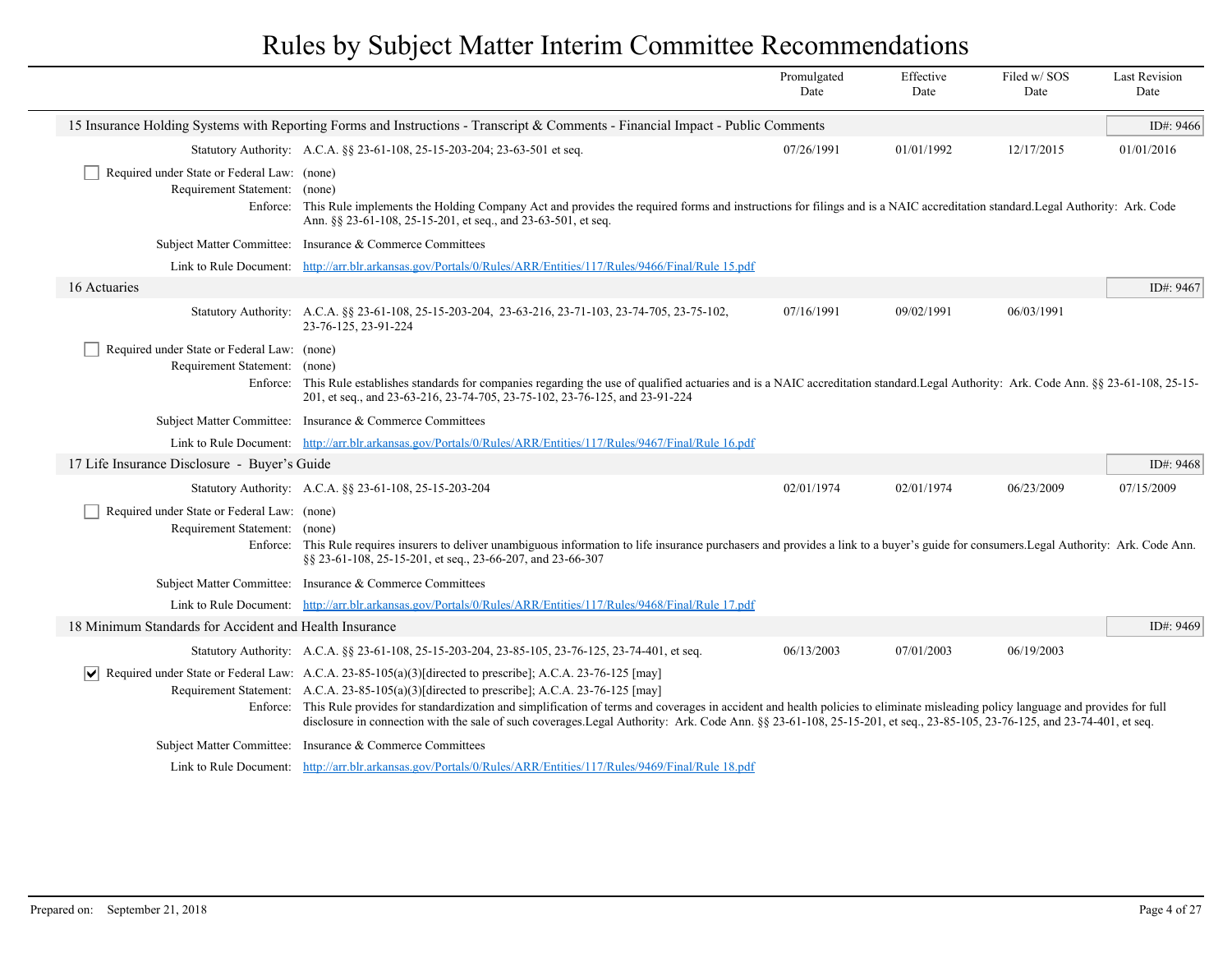|                                                                              |                                                                                                                                                                                                                                                                              | Promulgated<br>Date                                                                                                                                                                                                                                                                                                                                                                                                                                              | Effective<br>Date | Filed w/SOS<br>Date | <b>Last Revision</b><br>Date |  |
|------------------------------------------------------------------------------|------------------------------------------------------------------------------------------------------------------------------------------------------------------------------------------------------------------------------------------------------------------------------|------------------------------------------------------------------------------------------------------------------------------------------------------------------------------------------------------------------------------------------------------------------------------------------------------------------------------------------------------------------------------------------------------------------------------------------------------------------|-------------------|---------------------|------------------------------|--|
| 19 Unfair Sex Discrimination in the Sale of Insurance                        |                                                                                                                                                                                                                                                                              |                                                                                                                                                                                                                                                                                                                                                                                                                                                                  |                   |                     | ID#: 9470                    |  |
|                                                                              | Statutory Authority: A.C.A. §§ 23-61-108, 25-15-203-204, 23-79-109, 23-66-201, et seq.                                                                                                                                                                                       | 01/01/1985                                                                                                                                                                                                                                                                                                                                                                                                                                                       | 01/01/1985        | 11/29/2005          | 01/01/2006                   |  |
| Required under State or Federal Law: (none)<br>Requirement Statement: (none) | Enforce: This Rule prohibits denial of benefits or coverage on the basis of sex or marital status in the terms of coverage and in underwriting Legal Authority: Ark. Code Ann. §§ 23-61-108,<br>25-15-201, et seq., 23-66-201, et seq., and 23-79-109                        |                                                                                                                                                                                                                                                                                                                                                                                                                                                                  |                   |                     |                              |  |
|                                                                              | Subject Matter Committee: Insurance & Commerce Committees                                                                                                                                                                                                                    |                                                                                                                                                                                                                                                                                                                                                                                                                                                                  |                   |                     |                              |  |
|                                                                              | Link to Rule Document: http://arr.blr.arkansas.gov/Portals/0/Rules/ARR/Entities/117/Rules/9470/Final/Rule 19.pdf                                                                                                                                                             |                                                                                                                                                                                                                                                                                                                                                                                                                                                                  |                   |                     |                              |  |
| 21 Coordination of Benefits - Accident and Health Insurance Policies         |                                                                                                                                                                                                                                                                              |                                                                                                                                                                                                                                                                                                                                                                                                                                                                  |                   |                     | ID#: 9472                    |  |
|                                                                              | Statutory Authority: A.C.A. §§ 23-61-108, 25-15-203-204                                                                                                                                                                                                                      | 03/24/2010                                                                                                                                                                                                                                                                                                                                                                                                                                                       | 07/01/2010        | 03/29/2010          |                              |  |
| Required under State or Federal Law: (none)<br>Requirement Statement: (none) | Enforce: This Rule establishes a uniform order of benefit determination for payment of claims, reducing duplication of claims and lawsuits and providing greater efficiencies. Legal<br>Authority: Ark. Code Ann. §§ 23-61-108, 25-15-201, et seq., 23-85-132, and 23-86-111 |                                                                                                                                                                                                                                                                                                                                                                                                                                                                  |                   |                     |                              |  |
|                                                                              | Subject Matter Committee: Insurance & Commerce Committees                                                                                                                                                                                                                    |                                                                                                                                                                                                                                                                                                                                                                                                                                                                  |                   |                     |                              |  |
|                                                                              | Link to Rule Document: http://arr.blr.arkansas.gov/Portals/0/Rules/ARR/Entities/117/Rules/9472/Final/Rule 21.pdf                                                                                                                                                             |                                                                                                                                                                                                                                                                                                                                                                                                                                                                  |                   |                     |                              |  |
|                                                                              | 22 Minimum Reserve Standards for Individual and Group Disability Insurance Contracts                                                                                                                                                                                         |                                                                                                                                                                                                                                                                                                                                                                                                                                                                  |                   |                     | ID#: 9473                    |  |
|                                                                              | Statutory Authority: A.C.A. §§ 23-61-108, 25-15-203-204                                                                                                                                                                                                                      | 07/06/1998                                                                                                                                                                                                                                                                                                                                                                                                                                                       | 01/01/1999        | 07/06/1998          |                              |  |
| Required under State or Federal Law: (none)<br>Requirement Statement:        | (none)<br>Enforce: This Rule establishes minimum reserves for individual and group life and health insurance contracts. Legal Authority: Ark. Code Ann. §§ 23-61-108, 25-15-201, et seq.                                                                                     |                                                                                                                                                                                                                                                                                                                                                                                                                                                                  |                   |                     |                              |  |
|                                                                              | Subject Matter Committee: Insurance & Commerce Committees                                                                                                                                                                                                                    |                                                                                                                                                                                                                                                                                                                                                                                                                                                                  |                   |                     |                              |  |
|                                                                              | Link to Rule Document: http://arr.blr.arkansas.gov/Portals/0/Rules/ARR/Entities/117/Rules/9473/Final/Rule 22.pdf                                                                                                                                                             |                                                                                                                                                                                                                                                                                                                                                                                                                                                                  |                   |                     |                              |  |
| 23 Property, Casualty, Surety and Marine Rate and Form Filings               |                                                                                                                                                                                                                                                                              |                                                                                                                                                                                                                                                                                                                                                                                                                                                                  |                   |                     | ID#: 9474                    |  |
|                                                                              | Statutory Authority: A.C.A. §§ 23-61-108, 25-15-203-204; 23-67-218                                                                                                                                                                                                           | 04/11/1996                                                                                                                                                                                                                                                                                                                                                                                                                                                       | 04/30/1996        | 04/24/2006          |                              |  |
|                                                                              | 201, et seq., 23-67-218, Act 1697 of 2005, and Act 506 of 2005                                                                                                                                                                                                               | $\vee$ Required under State or Federal Law: Act 1697 of 2005; A.C.A. 23-67-504; Act 506 of 2005; A.C.A. 23-61-113(b); Pub. L. No. 106-102<br>Requirement Statement: Act 1697 of 2005; A.C.A. 23-67-504; Act 506 of 2005; A.C.A. 23-61-113(b); Pub. L. No. 106-102<br>Enforce: This Rule provides forms and instructions regarding rate and form filings for property, casualty, surety and marine insurers. Legal Authority: Ark. Code Ann. §§ 23-61-108, 25-15- |                   |                     |                              |  |
|                                                                              | Subject Matter Committee: Insurance & Commerce Committees                                                                                                                                                                                                                    |                                                                                                                                                                                                                                                                                                                                                                                                                                                                  |                   |                     |                              |  |
|                                                                              | Link to Rule Document: http://arr.blr.arkansas.gov/Portals/0/Rules/ARR/Entities/117/Rules/9474/Final/Rule 23.pdf                                                                                                                                                             |                                                                                                                                                                                                                                                                                                                                                                                                                                                                  |                   |                     |                              |  |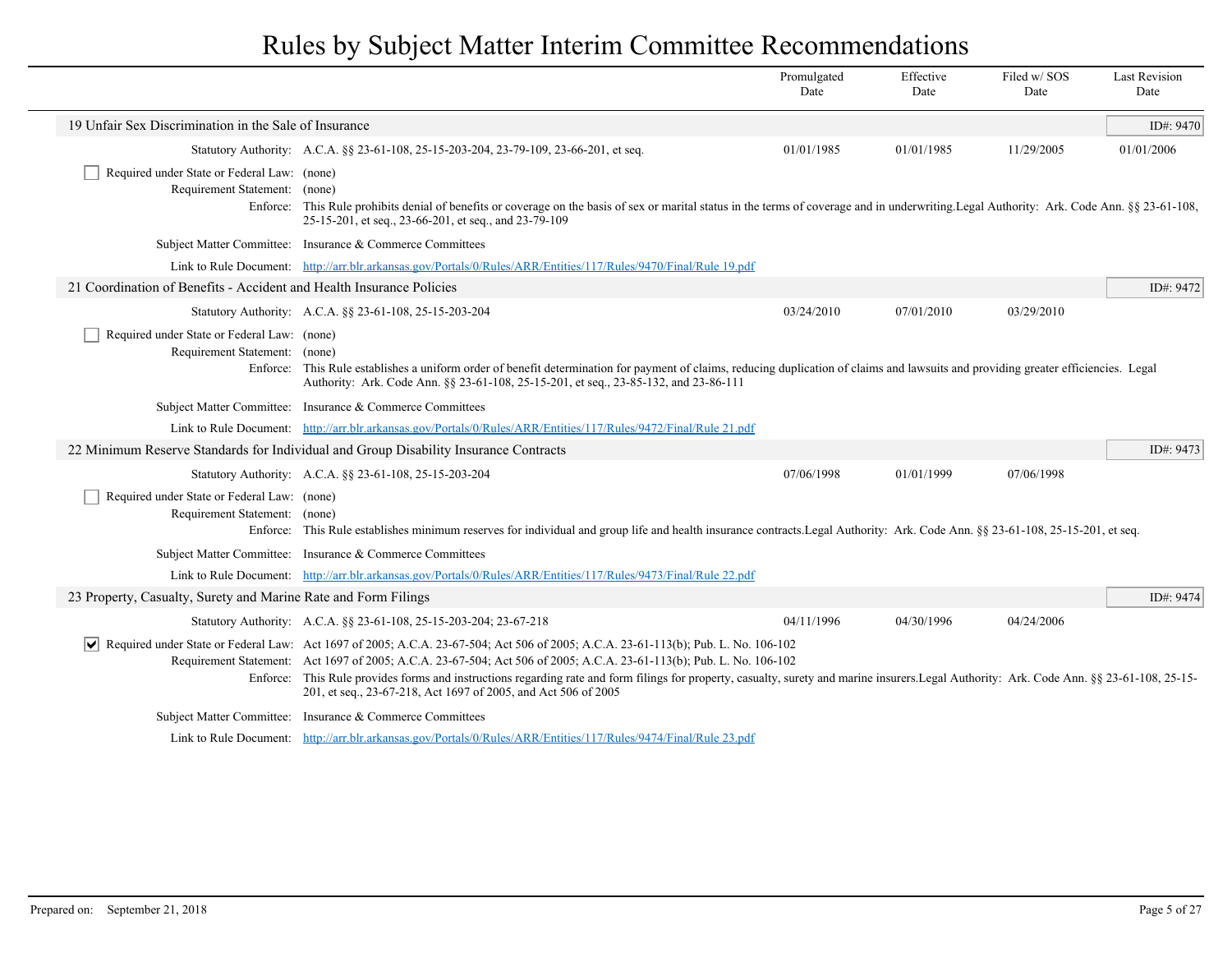|                                                                              |                                                                                                                                                                                                                                                                                                                                                                                                                                | Promulgated<br>Date | Effective<br>Date | Filed w/SOS<br>Date | <b>Last Revision</b><br>Date |
|------------------------------------------------------------------------------|--------------------------------------------------------------------------------------------------------------------------------------------------------------------------------------------------------------------------------------------------------------------------------------------------------------------------------------------------------------------------------------------------------------------------------|---------------------|-------------------|---------------------|------------------------------|
| 24 Surplus Line Insurance                                                    |                                                                                                                                                                                                                                                                                                                                                                                                                                |                     |                   |                     | ID#: 9475                    |
|                                                                              | Statutory Authority: A.C.A. §§ 23-61-108, 25-15-203-204                                                                                                                                                                                                                                                                                                                                                                        | 03/10/2010          | 03/10/2010        | 03/12/2010          |                              |
| Required under State or Federal Law: (none)<br>Requirement Statement: (none) | Enforce: This Rule provides direction regarding the required forms and documents necessary for reporting and accounting by surplus lines producers and brokers licensed under Ark. Code<br>Ann. §§ 23-65-301, et seq.Legal Authority: Ark. Code Ann. §§ 23-61-108, 25-15-201, et seq., and 23-65-301, et seq.                                                                                                                  |                     |                   |                     |                              |
|                                                                              | Subject Matter Committee: Insurance & Commerce Committees                                                                                                                                                                                                                                                                                                                                                                      |                     |                   |                     |                              |
|                                                                              | Link to Rule Document: http://arr.blr.arkansas.gov/Portals/0/Rules/ARR/Entities/117/Rules/9475/Final/Rule 24.pdf                                                                                                                                                                                                                                                                                                               |                     |                   |                     |                              |
| 25 Annual Audited Financial Reports (Effective 1/1/2010)                     |                                                                                                                                                                                                                                                                                                                                                                                                                                |                     |                   |                     | ID#: 9476                    |
|                                                                              | Statutory Authority: A.C.A. §§ 23-61-108, 25-15-203-204                                                                                                                                                                                                                                                                                                                                                                        | 10/22/2009          | 01/01/2010        | 09/17/2009          |                              |
| Required under State or Federal Law: (none)<br>Requirement Statement: (none) | Enforce: This Rule requires insurers to conduct an annual audit of financial statements by an independent CPA and requires other related reports and is a NAIC accreditation standard. Legal<br>Authority: Ark. Code Ann. §§ 23-61-108, 25-15-201, et seq., and 23-63-216                                                                                                                                                      |                     |                   |                     |                              |
|                                                                              | Subject Matter Committee: Insurance & Commerce Committees                                                                                                                                                                                                                                                                                                                                                                      |                     |                   |                     |                              |
|                                                                              | Link to Rule Document: http://arr.blr.arkansas.gov/Portals/0/Rules/ARR/Entities/117/Rules/9476/Final/Rule 25.pdf                                                                                                                                                                                                                                                                                                               |                     |                   |                     |                              |
| Mutual Aid Associations and Health Maintenance Organizations                 | 26 Use of Clearing Corporations, Securities Broker-Dealers and Federal Reserve Book Entry System by Insurance Companies, Hospital and Medical Service Corporations, Farmers                                                                                                                                                                                                                                                    |                     |                   |                     | ID#: 9477                    |
|                                                                              | Statutory Authority: A.C.A. §§ 23-61-108, 25-15-203-204, and 23-69-134                                                                                                                                                                                                                                                                                                                                                         | 02/22/2002          | 02/22/2002        | 03/03/2002          |                              |
| Required under State or Federal Law: (none)<br>Requirement Statement: (none) | Enforce: This Rule establishes the guidelines required for an insurer to hold its securities in a bank or broker/dealer, including the required provisions for any contract with the custodian and<br>affidavits for the custodian.Legal Authority: Ark. Code Ann. §§ 23-61-108, 25-15-201, et seq., 23-61-601, et seq., 23-63-801, et seq., 23-73-104, 23-76-117, and 23-69-134                                               |                     |                   |                     |                              |
|                                                                              | Subject Matter Committee: Insurance & Commerce Committees                                                                                                                                                                                                                                                                                                                                                                      |                     |                   |                     |                              |
|                                                                              | Link to Rule Document: http://arr.blr.arkansas.gov/Portals/0/Rules/ARR/Entities/117/Rules/9477/Final/Rule 26.pdf                                                                                                                                                                                                                                                                                                               |                     |                   |                     |                              |
| 27 Minimum Standards for Medicare Supplement Policies-Amended                |                                                                                                                                                                                                                                                                                                                                                                                                                                |                     |                   |                     | ID#: 9478                    |
|                                                                              | Statutory Authority: A.C.A. §§ 23-61-108, 25-15-203-204                                                                                                                                                                                                                                                                                                                                                                        | 09/13/1984          | 09/13/1984        | 06/12/2009          | 07/01/2009                   |
| Required under State or Federal Law: (none)<br>Requirement Statement: (none) | Enforce: This Rule is intended to streamline coverage under Medicare supplement policies, facilitate public understanding, eliminate misleading provisions and provide for full<br>disclosure.Legal Authority: Ark. Code Ann. §§ 23-61-108, 25-15-201, et seq., Act 72 of 1991, Act 684 of 2017, 23-79-404, 23-66-201, et seq., 23-66-301, et seq., 23-79-109 -<br>110, 23-85-105, 23-75-111, 23-76-125 and Public Law 101-508 |                     |                   |                     |                              |
|                                                                              | Subject Matter Committee: Insurance & Commerce Committees                                                                                                                                                                                                                                                                                                                                                                      |                     |                   |                     |                              |
|                                                                              | Link to Rule Document: http://arr.blr.arkansas.gov/Portals/0/Rules/ARR/Entities/117/Rules/9478/Final/Rule 27.pdf                                                                                                                                                                                                                                                                                                               |                     |                   |                     |                              |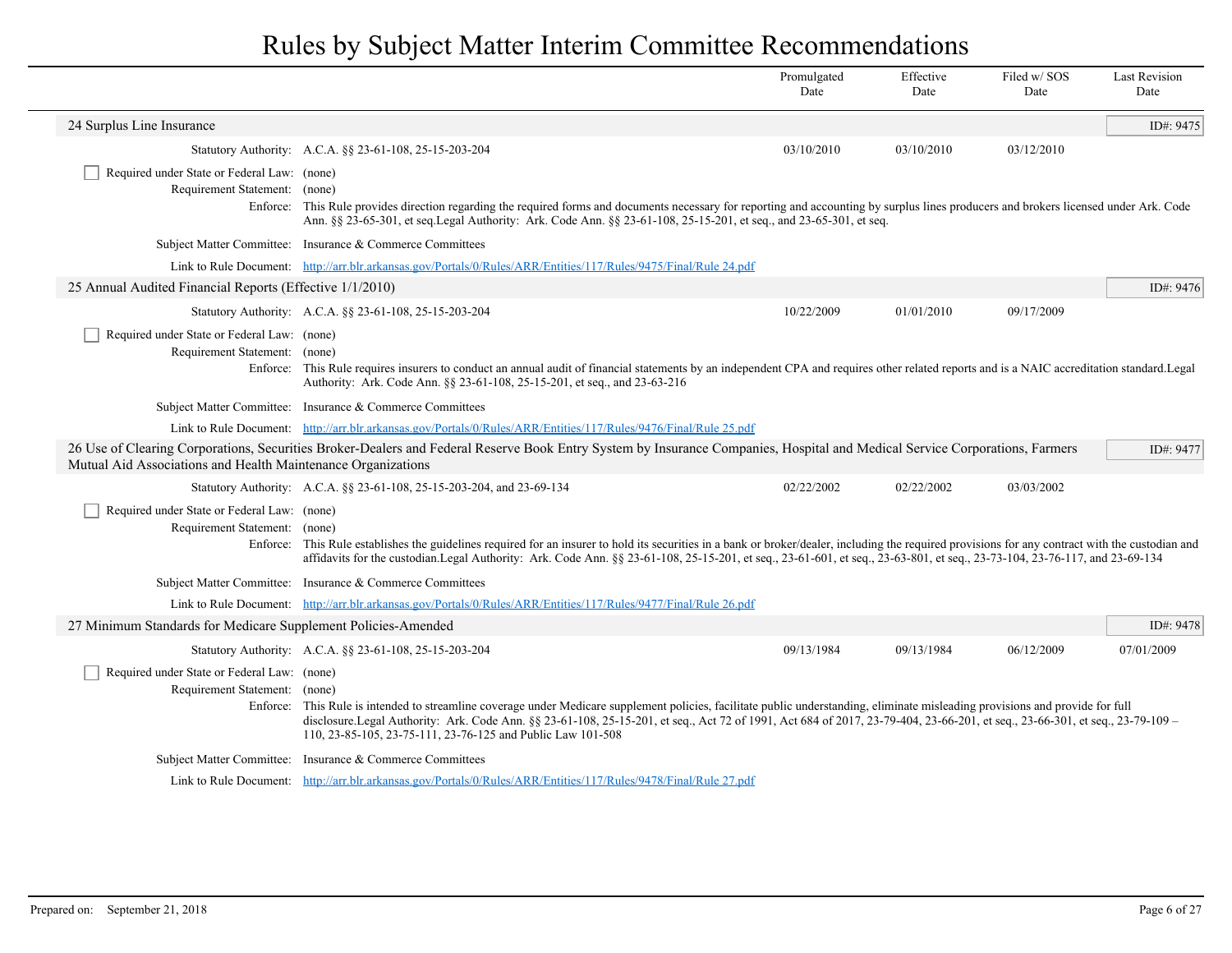|                                                                                                                          |                                                                                                                                                                                                                                                               | Promulgated<br>Date | Effective<br>Date | Filed w/SOS<br>Date | <b>Last Revision</b><br>Date |
|--------------------------------------------------------------------------------------------------------------------------|---------------------------------------------------------------------------------------------------------------------------------------------------------------------------------------------------------------------------------------------------------------|---------------------|-------------------|---------------------|------------------------------|
|                                                                                                                          | 28 Unfair Discrimination in Life Insurance and Disability Insurance on the Basis of Physical or Mental Impairment                                                                                                                                             |                     |                   |                     | ID#: 9479                    |
|                                                                                                                          | Statutory Authority: A.C.A. §§ 23-61-108, 25-15-203-204                                                                                                                                                                                                       | 07/20/1987          | 08/01/1987        | 08/01/1987          |                              |
| Required under State or Federal Law: (none)<br>Requirement Statement: (none)<br>Enforce:                                 | This Rule prohibits discrimination in life and disability insurance on the basis of physical or mental impairment. Legal Authority: Ark. Code Ann. §§ 23-61-108, 25-15-201, et seq.,<br>and 23-66-210 through 23-66-316                                       |                     |                   |                     |                              |
|                                                                                                                          | Subject Matter Committee: Insurance & Commerce Committees                                                                                                                                                                                                     |                     |                   |                     |                              |
|                                                                                                                          | Link to Rule Document: http://arr.blr.arkansas.gov/Portals/0/Rules/ARR/Entities/117/Rules/9479/Final/Rule 28.pdf                                                                                                                                              |                     |                   |                     |                              |
| 29 Personal Lines Property and Casualty Language Simplification                                                          |                                                                                                                                                                                                                                                               |                     |                   |                     | ID#: 9480                    |
|                                                                                                                          | Statutory Authority: A.C.A. §§ 23-61-108, 25-15-203-204                                                                                                                                                                                                       | 01/01/1987          | 01/01/1987        | 12/08/1986          |                              |
| Required under State or Federal Law: (none)<br>Requirement Statement: (none)                                             | Enforce: This Rule establishes minimum language and format standards to make property and casualty policies easier for consumers to understand. Legal Authority: Ark. Code Ann. §§ 23-<br>61-108, 25-15-201, et seq., and 23-80-305                           |                     |                   |                     |                              |
|                                                                                                                          | Subject Matter Committee: Insurance & Commerce Committees                                                                                                                                                                                                     |                     |                   |                     |                              |
|                                                                                                                          | Link to Rule Document: http://arr.blr.arkansas.gov/Portals/0/Rules/ARR/Entities/117/Rules/9480/Final/Rule 29.pdf                                                                                                                                              |                     |                   |                     |                              |
| 30 Funeral Expense Insurance                                                                                             |                                                                                                                                                                                                                                                               |                     |                   |                     | ID#: 9481                    |
|                                                                                                                          | Statutory Authority: A.C.A. §§ 23-61-108, 25-15-203-204 and 23-64-202                                                                                                                                                                                         | 02/03/1988          | 02/03/1988        | 12/07/2011          | 01/01/2012                   |
| $ \vec{\triangledown} $ Required under State or Federal Law: A.C.A. 23-64-202<br>Requirement Statement: A.C.A. 23-64-202 | Enforce: This Rule defines funeral expense insurance and establishes the general requirements for its sale. Legal Authority: Ark. Code Ann. §§ 23-61-108, 25-15-201, et seq., 23-63-106,<br>and 23-64-202                                                     |                     |                   |                     |                              |
|                                                                                                                          | Subject Matter Committee: Insurance & Commerce Committees                                                                                                                                                                                                     |                     |                   |                     |                              |
|                                                                                                                          | Link to Rule Document: http://arr.blr.arkansas.gov/Portals/0/Rules/ARR/Entities/117/Rules/9481/Final/Rule 30.pdf                                                                                                                                              |                     |                   |                     |                              |
| 31 Pre-License Education for Producers                                                                                   |                                                                                                                                                                                                                                                               |                     |                   |                     | ID#: 9482                    |
|                                                                                                                          | Statutory Authority: A.C.A. §§ 23-61-108, 25-15-203-204 and 23-64-202                                                                                                                                                                                         | 08/29/1985          | 08/29/1985        | 01/28/2016          | 01/01/2016                   |
| Required under State or Federal Law: A.C.A. 23-64-202<br>Requirement Statement: A.C.A. 23-64-202                         | Enforce: This Rule establishes curricula for educational courses required for a producer license in Arkansas.Legal Authority: Ark. Code Ann. §§ 23-61-108, 25-15-201, et seq., 23-74-609,<br>23-75-102, 23-76-120, 23-64-201, et seq., and 23-64-501, et seq. |                     |                   |                     |                              |
| Subject Matter Committee:                                                                                                | Insurance & Commerce Committees                                                                                                                                                                                                                               |                     |                   |                     |                              |
|                                                                                                                          | Link to Rule Document: http://arr.blr.arkansas.gov/Portals/0/Rules/ARR/Entities/117/Rules/9482/Final/Rule 31.pdf                                                                                                                                              |                     |                   |                     |                              |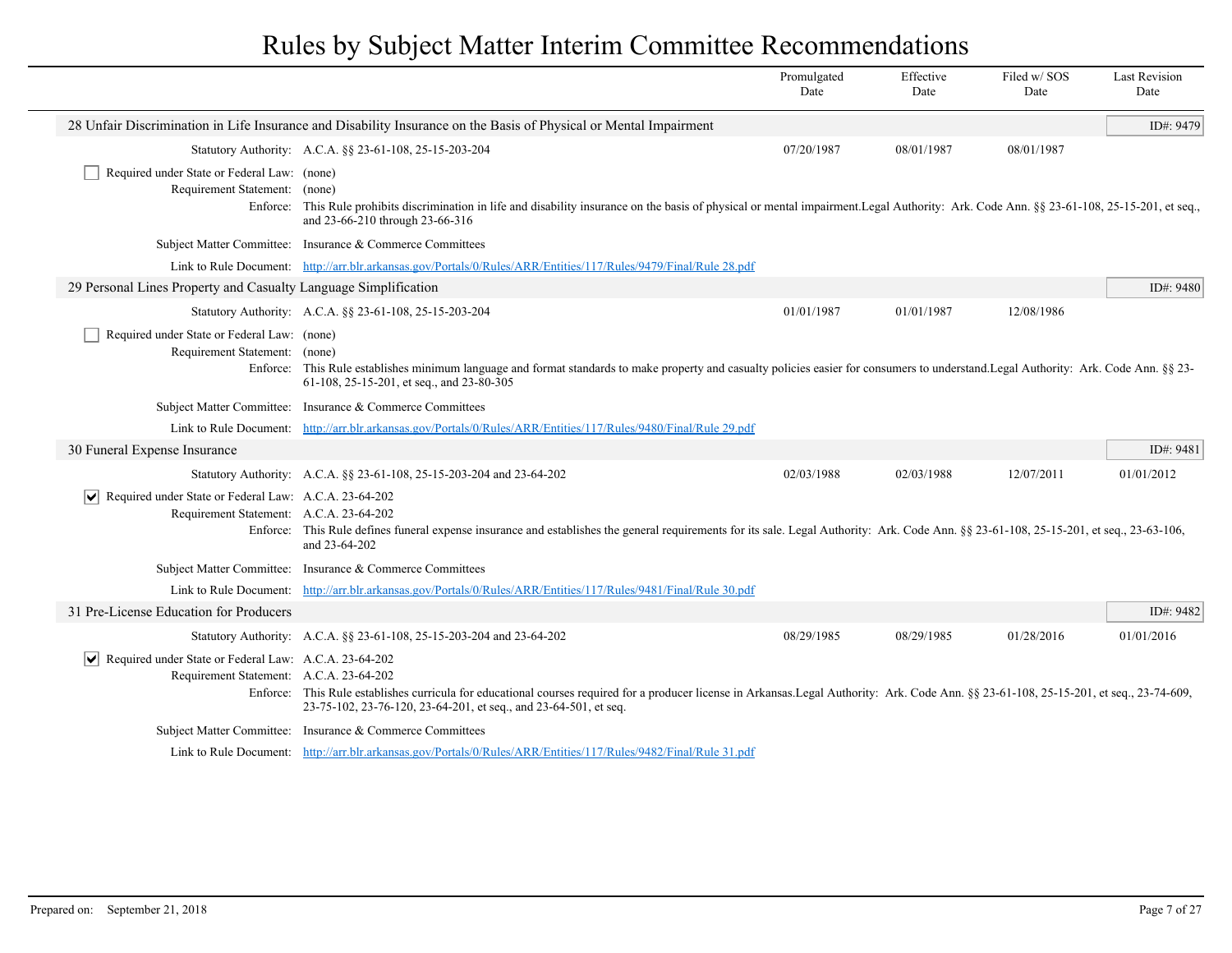|                                                                                   |                                                                                                                                                                                                                                                                                                                          | Promulgated<br>Date | Effective<br>Date | Filed w/SOS<br>Date | <b>Last Revision</b><br>Date |  |
|-----------------------------------------------------------------------------------|--------------------------------------------------------------------------------------------------------------------------------------------------------------------------------------------------------------------------------------------------------------------------------------------------------------------------|---------------------|-------------------|---------------------|------------------------------|--|
|                                                                                   | 32 Minimum Standards for Individual Policies or Certificates Issued Upon Conversion from a Group Disability Insurance Policy                                                                                                                                                                                             |                     |                   |                     | ID#: 9483                    |  |
|                                                                                   | Statutory Authority: A.C.A. §§ 23-61-108, 25-15-203-204                                                                                                                                                                                                                                                                  | 11/19/1987          | 01/01/1988        | 11/23/1987          |                              |  |
| Required under State or Federal Law: (none)<br>Requirement Statement:<br>Enforce: | (none)<br>This Rule provides minimum standards for policies issued pursuant to a conversion privilege under group coverage.Legal Authority: Ark. Code Ann. §§ 23-61-108, 25-15-201, et<br>seq., 23-61-502, and 23-86-115                                                                                                 |                     |                   |                     |                              |  |
|                                                                                   | Subject Matter Committee: Insurance & Commerce Committees                                                                                                                                                                                                                                                                |                     |                   |                     |                              |  |
|                                                                                   | Link to Rule Document: http://arr.blr.arkansas.gov/Portals/0/Rules/ARR/Entities/117/Rules/9483/Final/Rule 32.pdf                                                                                                                                                                                                         |                     |                   |                     |                              |  |
| 33 Variable Life Insurance                                                        |                                                                                                                                                                                                                                                                                                                          |                     |                   |                     | ID#: 9484                    |  |
|                                                                                   | Statutory Authority: A.C.A. §§ 23-61-108, 25-15-203-204                                                                                                                                                                                                                                                                  | 03/12/1984          | 03/12/1984        | 08/01/1987          | 08/01/1987                   |  |
| Required under State or Federal Law: (none)<br>Requirement Statement: (none)      | Enforce: This Rule provides clarity such as definition, limits and coverage requirements needed by the market to price coverage and provides consumer protection provisions. Legal<br>Authority: Ark. Code Ann. §§ 23-61-108, 25-15-201, et seq., and 23-81-405                                                          |                     |                   |                     |                              |  |
| <b>Subject Matter Committee:</b>                                                  | Insurance & Commerce Committees                                                                                                                                                                                                                                                                                          |                     |                   |                     |                              |  |
|                                                                                   | Link to Rule Document: http://arr.blr.arkansas.gov/Portals/0/Rules/ARR/Entities/117/Rules/9484/Final/Rule 33.pdf                                                                                                                                                                                                         |                     |                   |                     |                              |  |
| 34 Universal Life Insurance                                                       |                                                                                                                                                                                                                                                                                                                          |                     |                   |                     | ID#: 9485                    |  |
|                                                                                   | Statutory Authority: A.C.A. §§ 23-61-108, 25-15-203-204                                                                                                                                                                                                                                                                  | 06/01/1984          | 08/01/1984        | 07/04/1984          |                              |  |
| Required under State or Federal Law: (none)<br>Requirement Statement: (none)      | Enforce: This Rule provides clarity such as definitions, limits and coverage requirements needed by the market to price coverage and provides consumer protection provisions. Legal<br>Authority: Ark. Code Ann. §§ 23-61-108, 25-15-201, et seq., and 23-81-405                                                         |                     |                   |                     |                              |  |
|                                                                                   | Subject Matter Committee: Insurance & Commerce Committees                                                                                                                                                                                                                                                                |                     |                   |                     |                              |  |
|                                                                                   | Link to Rule Document: http://arr.blr.arkansas.gov/Portals/0/Rules/ARR/Entities/117/Rules/9485/Final/Rule 34.pdf                                                                                                                                                                                                         |                     |                   |                     |                              |  |
| 35 Agent License for Health Maintenance Organizations                             |                                                                                                                                                                                                                                                                                                                          |                     |                   |                     | ID#: 9486                    |  |
|                                                                                   | Statutory Authority: A.C.A. §§ 23-61-108, 25-15-203-204                                                                                                                                                                                                                                                                  | 03/17/1998          | 04/01/1998        | 03/17/1998          |                              |  |
| Required under State or Federal Law: (none)<br>Requirement Statement: (none)      | Enforce: This Rule sets the standards and guidelines for the licensure of a health maintenance organization ("HMO") in Arkansas. Legal Authority: Ark. Code Ann. §§ 23-61-108, 25-15-<br>201, et seq., 23-61-701, et seq., 23-76-120, 23-64-101, et seq., 23-64-201, et seq., 23-64-301, et seq., and 23-64-401, et seq. |                     |                   |                     |                              |  |
|                                                                                   | Subject Matter Committee: Insurance & Commerce Committees                                                                                                                                                                                                                                                                |                     |                   |                     |                              |  |
|                                                                                   | Link to Rule Document: http://arr.blr.arkansas.gov/Portals/0/Rules/ARR/Entities/117/Rules/9486/Final/Rule 35.pdf                                                                                                                                                                                                         |                     |                   |                     |                              |  |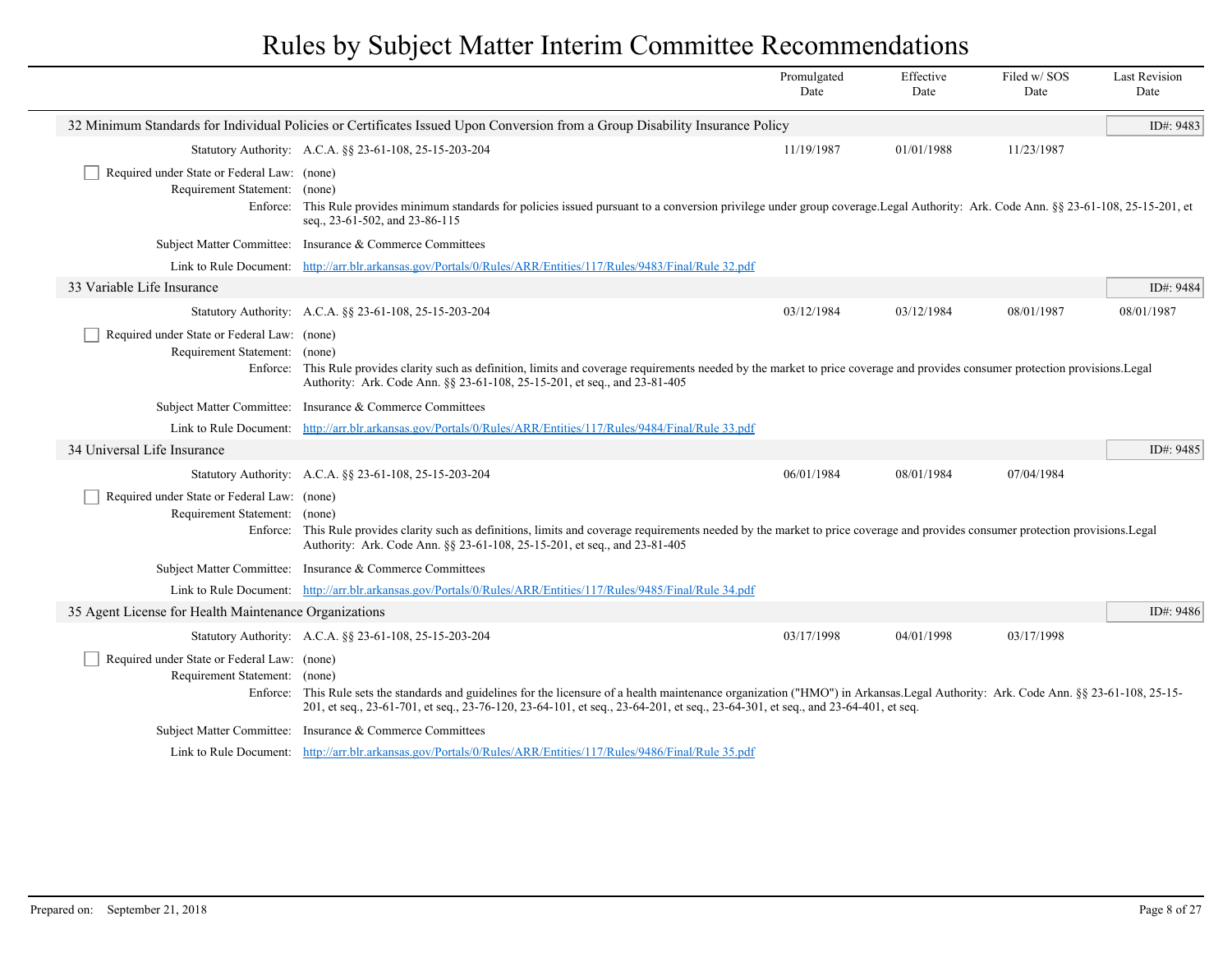|                                                                                          |                                                                                                                                                                                                                                                                                                                                                               | Promulgated<br>Date | Effective<br>Date | Filed w/SOS<br>Date | <b>Last Revision</b><br>Date |
|------------------------------------------------------------------------------------------|---------------------------------------------------------------------------------------------------------------------------------------------------------------------------------------------------------------------------------------------------------------------------------------------------------------------------------------------------------------|---------------------|-------------------|---------------------|------------------------------|
|                                                                                          | 37 Unfair Discrimination in Life Insurance and Disability Insurance on the Basis of Blindness or Partial Blindness                                                                                                                                                                                                                                            |                     |                   |                     | ID#: 9488                    |
|                                                                                          | Statutory Authority: A.C.A. §§ 23-61-108, 25-15-203-204                                                                                                                                                                                                                                                                                                       | 08/01/1985          | 08/01/1985        | 07/09/1985          |                              |
| Required under State or Federal Law: (none)<br>Requirement Statement:<br>Enforce:        | (none)<br>This Rule implements provisions of the Trade Practices Act, prohibits unfair discrimination in life and disability insurance on the basis of blindness or partial blindness, and<br>identifies practices indicating unfair discrimination.Legal Authority: Ark. Code Ann. §§ 23-61-108, 25-15-201, et seq., 23-66-201, et seq., and 23-66-301 - 316 |                     |                   |                     |                              |
|                                                                                          | Subject Matter Committee: Insurance & Commerce Committees                                                                                                                                                                                                                                                                                                     |                     |                   |                     |                              |
|                                                                                          | Link to Rule Document: http://arr.blr.arkansas.gov/Portals/0/Rules/ARR/Entities/117/Rules/9488/Final/Rule 37.pdf                                                                                                                                                                                                                                              |                     |                   |                     |                              |
|                                                                                          | 38 An Annuity Mortality Table for Use in Determining Reserve Liabilities for Annuities                                                                                                                                                                                                                                                                        |                     |                   |                     | ID#: 9489                    |
|                                                                                          | Statutory Authority: A.C.A. §§ 23-61-108, 25-15-203-204                                                                                                                                                                                                                                                                                                       | 12/08/2014          | 01/01/2015        | 12/08/2014          |                              |
| Required under State or Federal Law: (none)<br>Requirement Statement: (none)<br>Enforce: | This Rule implements the provisions of the Standard Valuation Law for Life Insurance and Annuities and recognizes mortality tables for use in determining the minimum standard<br>of valuation for annuity and pure endowment contracts. Legal Authority: Ark. Code Ann. §§ 23-61-108, 25-15-201, et seq., and 23-84-101, et seq.                             |                     |                   |                     |                              |
|                                                                                          | Subject Matter Committee: Insurance & Commerce Committees                                                                                                                                                                                                                                                                                                     |                     |                   |                     |                              |
|                                                                                          | Link to Rule Document: http://arr.blr.arkansas.gov/Portals/0/Rules/ARR/Entities/117/Rules/9489/Final/Rule 38.pdf                                                                                                                                                                                                                                              |                     |                   |                     |                              |
|                                                                                          | 39 Smoker/Nonsmoker Mortality Tables for Use in Determining Minimum Reserve Liabilities and Nonforfeiture Benefits                                                                                                                                                                                                                                            |                     |                   |                     | ID#: 9490                    |
|                                                                                          | Statutory Authority: A.C.A. §§ 23-61-108, 25-15-203-204                                                                                                                                                                                                                                                                                                       | 05/01/1986          | 05/01/1986        | 03/28/1986          |                              |
| Required under State or Federal Law: (none)<br>Requirement Statement: (none)             | Enforce: This Rule permits the use of mortality tables that reflect mortality differences in smokers and nonsmokers in determining reserves. Legal Authority: Ark. Code Ann. § § 23-61-108,<br>25-15-201, et seq., and 23-81-201, et seq.                                                                                                                     |                     |                   |                     |                              |
|                                                                                          | Subject Matter Committee: Insurance & Commerce Committees                                                                                                                                                                                                                                                                                                     |                     |                   |                     |                              |
|                                                                                          | Link to Rule Document: http://arr.blr.arkansas.gov/Portals/0/Rules/ARR/Entities/117/Rules/9490/Final/Rule 39.pdf                                                                                                                                                                                                                                              |                     |                   |                     |                              |
|                                                                                          | 40 Minimum Nonforfeiture Standards for Men and Women Insureds Under 1980 CSO and 1980 CET Mortality Tables                                                                                                                                                                                                                                                    |                     |                   |                     | ID#: 9491                    |
|                                                                                          | Statutory Authority: A.C.A. §§ 23-61-108, 25-15-203-204 and 23-84-113                                                                                                                                                                                                                                                                                         | 09/01/1988          | 09/01/1988        | 08/09/1998          |                              |
| Required under State or Federal Law: (none)<br>Requirement Statement: (none)             | Enforce: This Rule permits individual life insurance policies to provide the same cash surrender values and paid-up nonforfeiture benefits to both men and women. Legal Authority: Ark.<br>Code Ann. §§ 23-61-108, 25-15-201, et seq., 23-84-101 - 111, and 23-81-209                                                                                         |                     |                   |                     |                              |
| <b>Subject Matter Committee:</b>                                                         | Insurance & Commerce Committees                                                                                                                                                                                                                                                                                                                               |                     |                   |                     |                              |
|                                                                                          | Link to Rule Document: http://arr.blr.arkansas.gov/Portals/0/Rules/ARR/Entities/117/Rules/9491/Final/Rule 40.pdf                                                                                                                                                                                                                                              |                     |                   |                     |                              |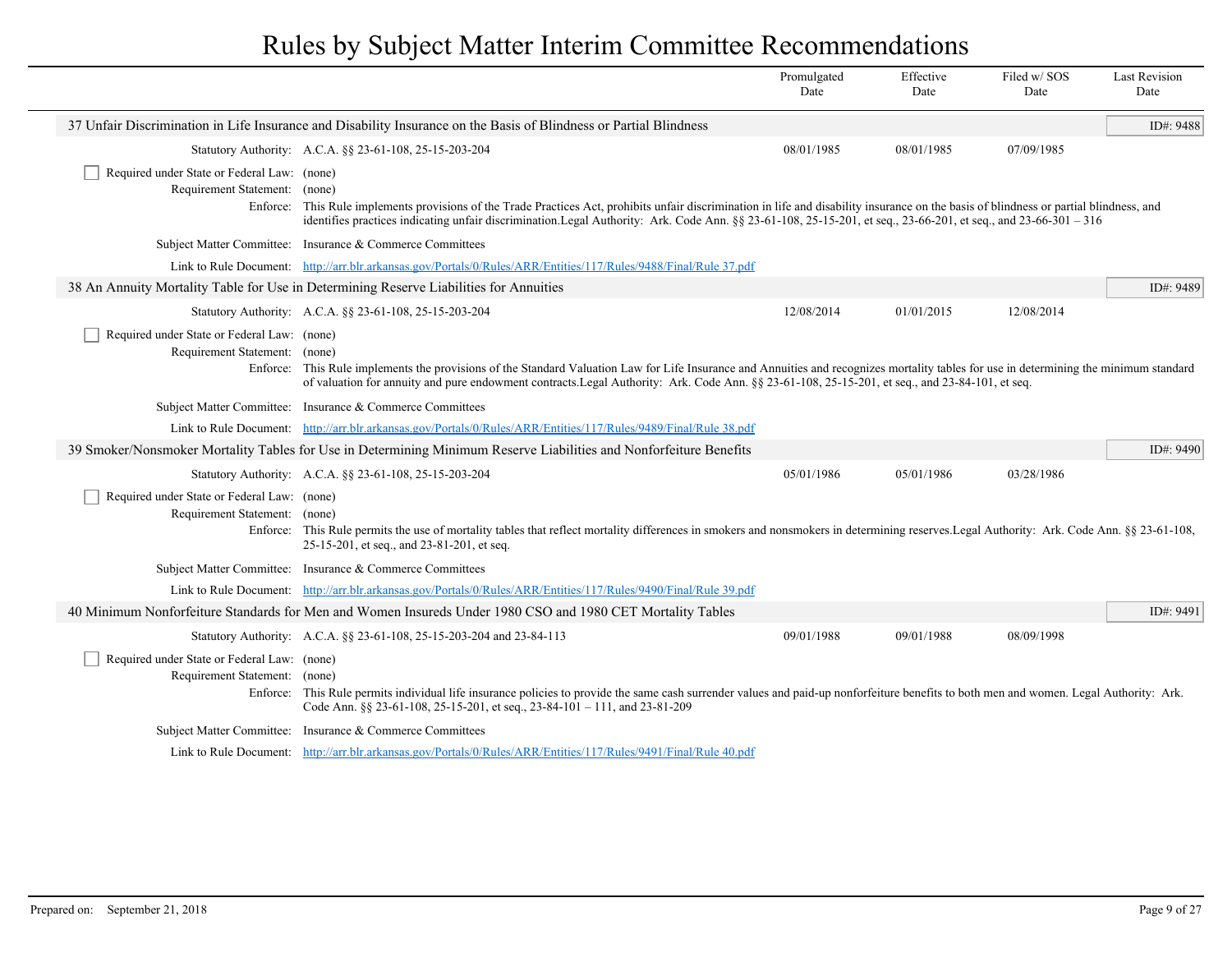|                                                                                   |                                                                                                                                                                                                                                                                                                                                                                                                                          | Promulgated<br>Date | Effective<br>Date | Filed w/SOS<br>Date | <b>Last Revision</b><br>Date |
|-----------------------------------------------------------------------------------|--------------------------------------------------------------------------------------------------------------------------------------------------------------------------------------------------------------------------------------------------------------------------------------------------------------------------------------------------------------------------------------------------------------------------|---------------------|-------------------|---------------------|------------------------------|
| 41 Advertisement of Medicare Supplement Insurance                                 |                                                                                                                                                                                                                                                                                                                                                                                                                          |                     |                   |                     | ID#: 9492                    |
|                                                                                   | Statutory Authority: A.C.A. §§ 23-61-108, 25-15-203-204 and 23-66-207                                                                                                                                                                                                                                                                                                                                                    | 12/19/1998          | 01/01/1989        | 12/19/1998          |                              |
| Required under State or Federal Law: (none)<br>Requirement Statement:             | (none)<br>Enforce: This Rule provides clarity such as definition, limits and coverage requirements needed by the market to price coverage and provides consumer protection provisions. Legal<br>Authority: Ark. Code Ann. §§ 23-61-108, 25-15-201, et seq., 23-66-206 – 207, and 23-76-125                                                                                                                               |                     |                   |                     |                              |
|                                                                                   | Subject Matter Committee: Insurance & Commerce Committees                                                                                                                                                                                                                                                                                                                                                                |                     |                   |                     |                              |
| Link to Rule Document:                                                            | http://arr.blr.arkansas.gov/Portals/0/Rules/ARR/Entities/117/Rules/9492/Final/Rule 41.pdf                                                                                                                                                                                                                                                                                                                                |                     |                   |                     |                              |
|                                                                                   | 42 Standards to Prevent Unfair Discrimination in Reference to the Human Immunodeficiency Virus (HIV)                                                                                                                                                                                                                                                                                                                     |                     |                   |                     | ID#: 9493                    |
|                                                                                   | Statutory Authority: A.C.A. §§ 23-61-108, 25-15-203-204                                                                                                                                                                                                                                                                                                                                                                  | 12/31/1996          | 12/31/1996        | 12/27/2001          | 01/10/2002                   |
| Required under State or Federal Law: (none)<br>Requirement Statement:             | (none)<br>Enforce: This Rule implements provisions of the Trade Practices Act by establishing standards for the testing of HIV and prevention of unfair discrimination. Legal Authority: Ark. Code<br>Ann. §§ 23-61-108, 25-15-201, et seq., and 23-66-201, et seq.                                                                                                                                                      |                     |                   |                     |                              |
| <b>Subject Matter Committee:</b>                                                  | Insurance & Commerce Committees                                                                                                                                                                                                                                                                                                                                                                                          |                     |                   |                     |                              |
| Link to Rule Document:                                                            | http://arr.blr.arkansas.gov/Portals/0/Rules/ARR/Entities/117/Rules/9493/Final/Rule 42.pdf                                                                                                                                                                                                                                                                                                                                |                     |                   |                     |                              |
| 43 Unfair Claims Settlement Practices                                             |                                                                                                                                                                                                                                                                                                                                                                                                                          |                     |                   |                     | ID#: 9494                    |
|                                                                                   | Statutory Authority: A.C.A. §§ 23-61-108, 25-15-203-204 and 23-66-201, et seq.                                                                                                                                                                                                                                                                                                                                           | 10/14/2015          | 12/01/2015        | 10/15/2015          |                              |
| Required under State or Federal Law: (none)<br>Requirement Statement:<br>Enforce: | (none)<br>This Rule implements provisions of the Trade Practices Act regarding claims settlement by defining minimum standards for the fair settlement of claims to all persons and<br>insurance policies (with the exception of Workers' Compensation and Employer's Liability policies). Legal Authority: Ark. Code Ann. §§ 23-61-108, 25-15-201, et seq., 23-66-<br>201, et seq., 23-76-103, 23-76-119, and 23-94-204 |                     |                   |                     |                              |
| <b>Subject Matter Committee:</b>                                                  | Insurance & Commerce Committees                                                                                                                                                                                                                                                                                                                                                                                          |                     |                   |                     |                              |
|                                                                                   | Link to Rule Document: http://arr.blr.arkansas.gov/Portals/0/Rules/ARR/Entities/117/Rules/9494/Final/Rule 43.pdf                                                                                                                                                                                                                                                                                                         |                     |                   |                     |                              |
| 44 Complaint Registers                                                            |                                                                                                                                                                                                                                                                                                                                                                                                                          |                     |                   |                     | ID#: 9495                    |
|                                                                                   | Statutory Authority: A.C.A. §§ 23-61-108, 25-15-203-204 and 23-66-207                                                                                                                                                                                                                                                                                                                                                    | 02/03/1989          | 03/01/1989        | 02/07/1989          |                              |
| Required under State or Federal Law: (none)<br>Requirement Statement:             | (none)<br>Enforce: This Rule establishes minimum standards for complaint registers required to be maintained by insurers under the Trade Practices Act. Legal Authority: Ark. Code Ann. §§ 23-61-<br>108, 25-15-201, et seq., 23-66-207, and 23-76-125                                                                                                                                                                   |                     |                   |                     |                              |
| <b>Subject Matter Committee:</b>                                                  | Insurance & Commerce Committees                                                                                                                                                                                                                                                                                                                                                                                          |                     |                   |                     |                              |
|                                                                                   | Link to Rule Document: http://arr.blr.arkansas.gov/Portals/0/Rules/ARR/Entities/117/Rules/9495/Final/Rule 44.pdf                                                                                                                                                                                                                                                                                                         |                     |                   |                     |                              |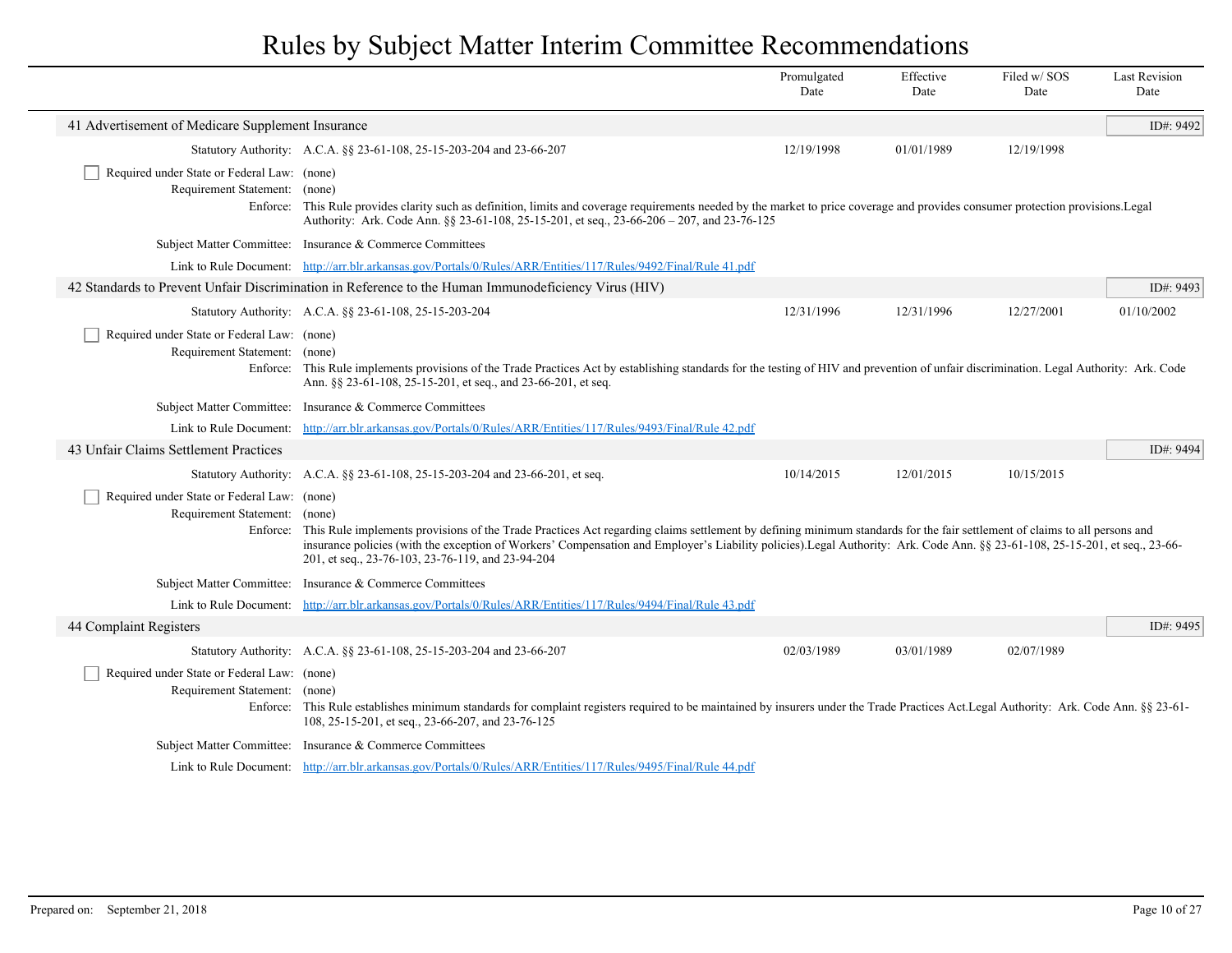|                                                                                          |                                                                                                                                                                                                                                                                                                                                     | Promulgated<br>Date | Effective<br>Date | Filed w/SOS<br>Date | <b>Last Revision</b><br>Date |
|------------------------------------------------------------------------------------------|-------------------------------------------------------------------------------------------------------------------------------------------------------------------------------------------------------------------------------------------------------------------------------------------------------------------------------------|---------------------|-------------------|---------------------|------------------------------|
| 45 Children's Preventative Health Care Reimbursement Levels                              |                                                                                                                                                                                                                                                                                                                                     |                     |                   |                     | ID#: 9496                    |
|                                                                                          | Statutory Authority: A.C.A. §§ 23-61-108, 25-15-203-204                                                                                                                                                                                                                                                                             | 08/07/1991          | 09/02/1991        | 02/24/1997          | 07/01/1997                   |
| Required under State or Federal Law: (none)<br>Requirement Statement: (none)<br>Enforce: | This Rule implements Ark. Code Ann. § 23-79-141 regarding minimum requirements for payment under state law for child preventative services. Legal Authority: Ark. Code Ann.<br>§§ 23-61-108, 25-15-201, et seq., 23-76-125, and 23-79-141                                                                                           |                     |                   |                     |                              |
|                                                                                          | Subject Matter Committee: Insurance & Commerce Committees                                                                                                                                                                                                                                                                           |                     |                   |                     |                              |
|                                                                                          | Link to Rule Document: http://arr.blr.arkansas.gov/Portals/0/Rules/ARR/Entities/117/Rules/9496/Final/Rule 45.pdf                                                                                                                                                                                                                    |                     |                   |                     |                              |
| 46 Transitional Requirements for the Conversion of Medicare Supplement                   |                                                                                                                                                                                                                                                                                                                                     |                     |                   |                     | ID#: 9497                    |
|                                                                                          | Statutory Authority: A.C.A. §§ 23-61-108, 25-15-203-204                                                                                                                                                                                                                                                                             | 02/13/1990          | 03/01/1990        | 03/02/1990          |                              |
| Required under State or Federal Law: (none)<br>Requirement Statement: (none)             | Enforce: This Rule ensures an orderly transition in Medicare supplement benefits due to changes in the Federal program and establishes consumer protection measures. Legal Authority:<br>Ark. Code Ann. §§ 23-61-108, 25-15-201, et seq.                                                                                            |                     |                   |                     |                              |
|                                                                                          | Subject Matter Committee: Insurance & Commerce Committees                                                                                                                                                                                                                                                                           |                     |                   |                     |                              |
|                                                                                          | Link to Rule Document: http://arr.blr.arkansas.gov/Portals/0/Rules/ARR/Entities/117/Rules/9497/Final/Rule 46.pdf                                                                                                                                                                                                                    |                     |                   |                     |                              |
| 47 Valuation of Life Insurance Policies                                                  |                                                                                                                                                                                                                                                                                                                                     |                     |                   |                     | ID#: 9498                    |
|                                                                                          | Statutory Authority: A.C.A. §§ 23-61-108, 25-15-203-204                                                                                                                                                                                                                                                                             | 06/26/2001          | 06/26/2001        | 06/27/2001          |                              |
| Required under State or Federal Law: (none)<br>Requirement Statement: (none)<br>Enforce: | This Rule provides tables of select mortality factors, guidelines for use, and guidelines concerning a minimum standard for the valuation of certain plans. Legal Authority: Ark.<br>Code Ann. §§ 23-61-108, 25-15-201, et seq., 23-66-201 - 214, 23-66-301, et seq., 23-79-109 - 110, 23-85-105, 23-76-125, and Public Law 101-508 |                     |                   |                     |                              |
|                                                                                          | Subject Matter Committee: Insurance & Commerce Committees                                                                                                                                                                                                                                                                           |                     |                   |                     |                              |
|                                                                                          | Link to Rule Document: http://arr.blr.arkansas.gov/Portals/0/Rules/ARR/Entities/117/Rules/9498/Final/Rule 47.pdf                                                                                                                                                                                                                    |                     |                   |                     |                              |
| 48 Agent Licensing for Automobile Clubs or Associations                                  |                                                                                                                                                                                                                                                                                                                                     |                     |                   |                     | ID#: 9499                    |
|                                                                                          | Statutory Authority: A.C.A. §§ 23-61-108, 25-15-203-204 and 23-77-103 & 105                                                                                                                                                                                                                                                         | 05/01/1990          | 05/01/1990        | 05/09/1990          |                              |
| Required under State or Federal Law: (none)<br>Requirement Statement: (none)             | Enforce: This rule sets standards and guidelines for agents and representatives of automobile clubs or associations in obtaining and maintaining licensure in Arkansas.Legal Authority: Ark.<br>Code Ann. §§ 23-61-108, 25-15-201, et seq., 23-77-103, and 23-77-105                                                                |                     |                   |                     |                              |
|                                                                                          | Subject Matter Committee: Insurance & Commerce Committees                                                                                                                                                                                                                                                                           |                     |                   |                     |                              |
|                                                                                          | Link to Rule Document: http://arr.blr.arkansas.gov/Portals/0/Rules/ARR/Entities/117/Rules/9499/Final/Rule 48.pdf                                                                                                                                                                                                                    |                     |                   |                     |                              |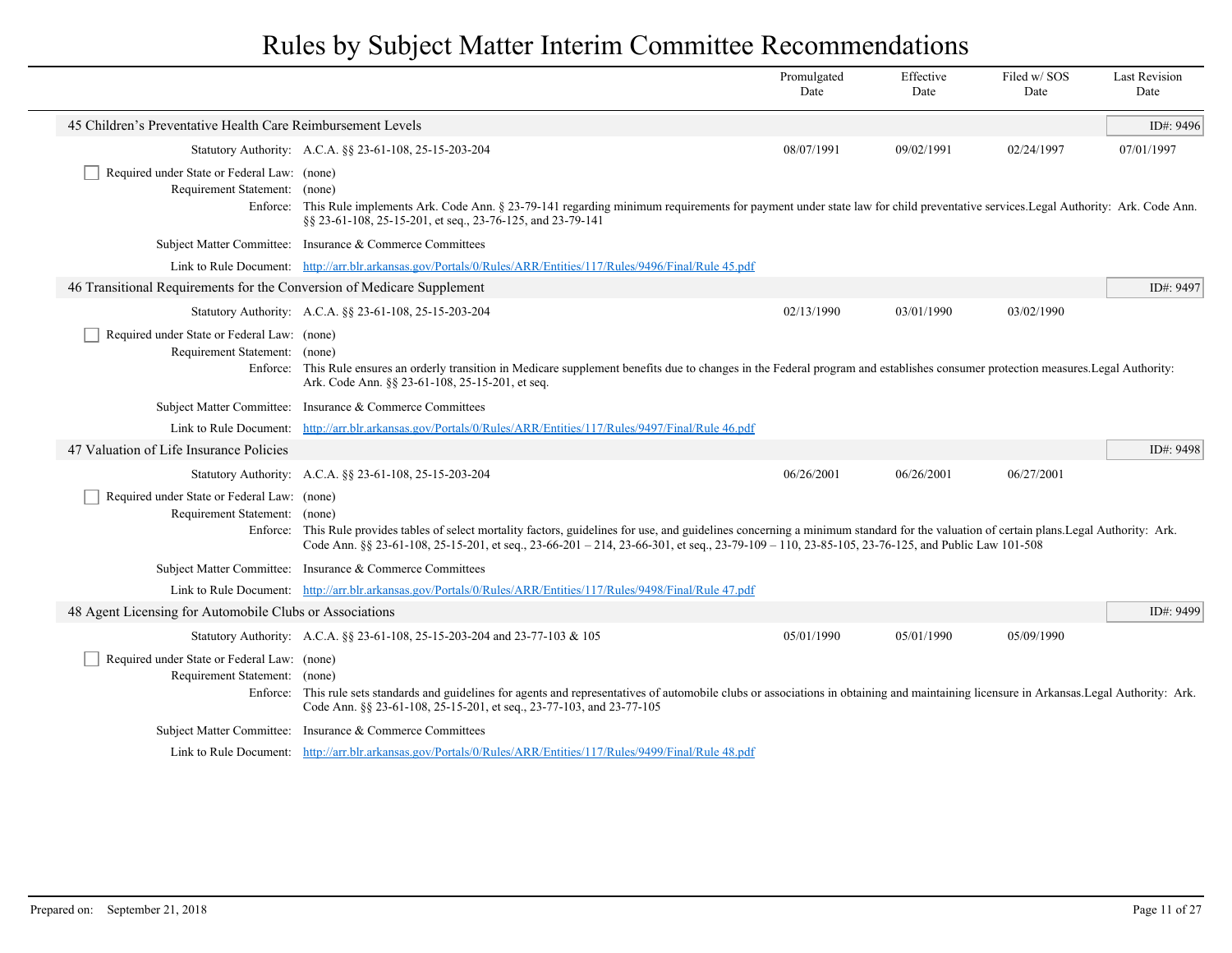|                                                                                                                         |                                                                                                                                                                                                                                                                                                                                      | Promulgated<br>Date | Effective<br>Date | Filed w/SOS<br>Date | <b>Last Revision</b><br>Date |
|-------------------------------------------------------------------------------------------------------------------------|--------------------------------------------------------------------------------------------------------------------------------------------------------------------------------------------------------------------------------------------------------------------------------------------------------------------------------------|---------------------|-------------------|---------------------|------------------------------|
| 49 Life and Health Insurance Guaranty Association Notices                                                               |                                                                                                                                                                                                                                                                                                                                      |                     |                   |                     | ID#: 9500                    |
|                                                                                                                         | Statutory Authority: A.C.A. §§ 23-61-108, 25-15-203-204                                                                                                                                                                                                                                                                              | 12/18/2003          | 01/01/2004        | 12/18/2003          |                              |
| Required under State or Federal Law: (none)<br>Requirement Statement: (none)                                            | Enforce: This Rule implements the provisions of Ark. Code Ann. §§ 23-96-101, et seq., specifies the content of notices regarding protections and exclusions, and is needed to instruct<br>insurers on properly advising consumers. Legal Authority: Ark. Code Ann. §§ 23-61-108, 25-15-201, et seq., and 23-96-105                   |                     |                   |                     |                              |
|                                                                                                                         | Subject Matter Committee: Insurance & Commerce Committees                                                                                                                                                                                                                                                                            |                     |                   |                     |                              |
|                                                                                                                         | Link to Rule Document: http://arr.blr.arkansas.gov/Portals/0/Rules/ARR/Entities/117/Rules/9500/Final/Rule 49.pdf                                                                                                                                                                                                                     |                     |                   |                     |                              |
| 50 Continuing Education for Producers and Adjusters                                                                     |                                                                                                                                                                                                                                                                                                                                      |                     |                   |                     | ID#: $9501$                  |
|                                                                                                                         | Statutory Authority: A.C.A. §§ 23-61-108, 25-15-203-204 and 23-64-301                                                                                                                                                                                                                                                                | 01/27/2016          | 02/01/2016        | 01/28/2016          |                              |
| Required under State or Federal Law: (none)<br>Requirement Statement: (none)                                            | Enforce: This Rule establishes requirements of continued education for producers and adjusters and provides various forms and applications. Legal Authority: Ark. Code Ann. §§ 23-61-<br>108, 25-15-201, et seq., and 23-64-304                                                                                                      |                     |                   |                     |                              |
|                                                                                                                         | Subject Matter Committee: Insurance & Commerce Committees                                                                                                                                                                                                                                                                            |                     |                   |                     |                              |
|                                                                                                                         | Link to Rule Document: http://arr.blr.arkansas.gov/Portals/0/Rules/ARR/Entities/117/Rules/9501/Final/Rule 50.pdf                                                                                                                                                                                                                     |                     |                   |                     |                              |
| 51 Life Reinsurance Agreements                                                                                          |                                                                                                                                                                                                                                                                                                                                      |                     |                   |                     | ID#: 9502                    |
|                                                                                                                         | Statutory Authority: A.C.A. §§ 23-61-108, 25-15-203-204 and 23-66-207                                                                                                                                                                                                                                                                | 01/25/1996          | 01/01/1996        | 02/28/1996          |                              |
| Required under State or Federal Law: (none)<br>Requirement Statement: (none)                                            | Enforce: This Rule provides accounting requirements (including risk calculation formulas) and instructions on written agreements and is a NAIC accreditation standard. Legal Authority:<br>Ark. Code Ann. §§ 23-61-108, 25-15-201, et seq., 23-66-207                                                                                |                     |                   |                     |                              |
|                                                                                                                         | Subject Matter Committee: Insurance & Commerce Committees                                                                                                                                                                                                                                                                            |                     |                   |                     |                              |
|                                                                                                                         | Link to Rule Document: http://arr.blr.arkansas.gov/Portals/0/Rules/ARR/Entities/117/Rules/9502/Final/Rule 51.pdf                                                                                                                                                                                                                     |                     |                   |                     |                              |
| 52 Minimum Standards for Minimum Basic Benefit Disability Insurance                                                     |                                                                                                                                                                                                                                                                                                                                      |                     |                   |                     | ID#: 9503                    |
|                                                                                                                         | Statutory Authority: A.C.A. §§ 23-61-108, 25-15-203-204 and 23-98-104                                                                                                                                                                                                                                                                | 05/13/1992          | 05/13/1992        | 07/31/1991          |                              |
| Required under State or Federal Law: A.C.A. 23-98-104<br>$ \bm{\mathsf{v}} $<br>Requirement Statement: A.C.A. 23-98-104 | Enforce: This Rule provides clarity such as definition, limits and coverage requirements needed by the market to price coverage and provides consumer protection provisions and standards<br>for basic benefit disability insurance.Legal Authority: Ark. Code Ann. §§ 23-61-108, 25-15-201, et seq., and §§ 4-12 of Act 238 of 1991 |                     |                   |                     |                              |
|                                                                                                                         | Subject Matter Committee: Insurance & Commerce Committees                                                                                                                                                                                                                                                                            |                     |                   |                     |                              |
|                                                                                                                         | Link to Rule Document: http://arr.blr.arkansas.gov/Portals/0/Rules/ARR/Entities/117/Rules/9503/Final/Rule 52.pdf                                                                                                                                                                                                                     |                     |                   |                     |                              |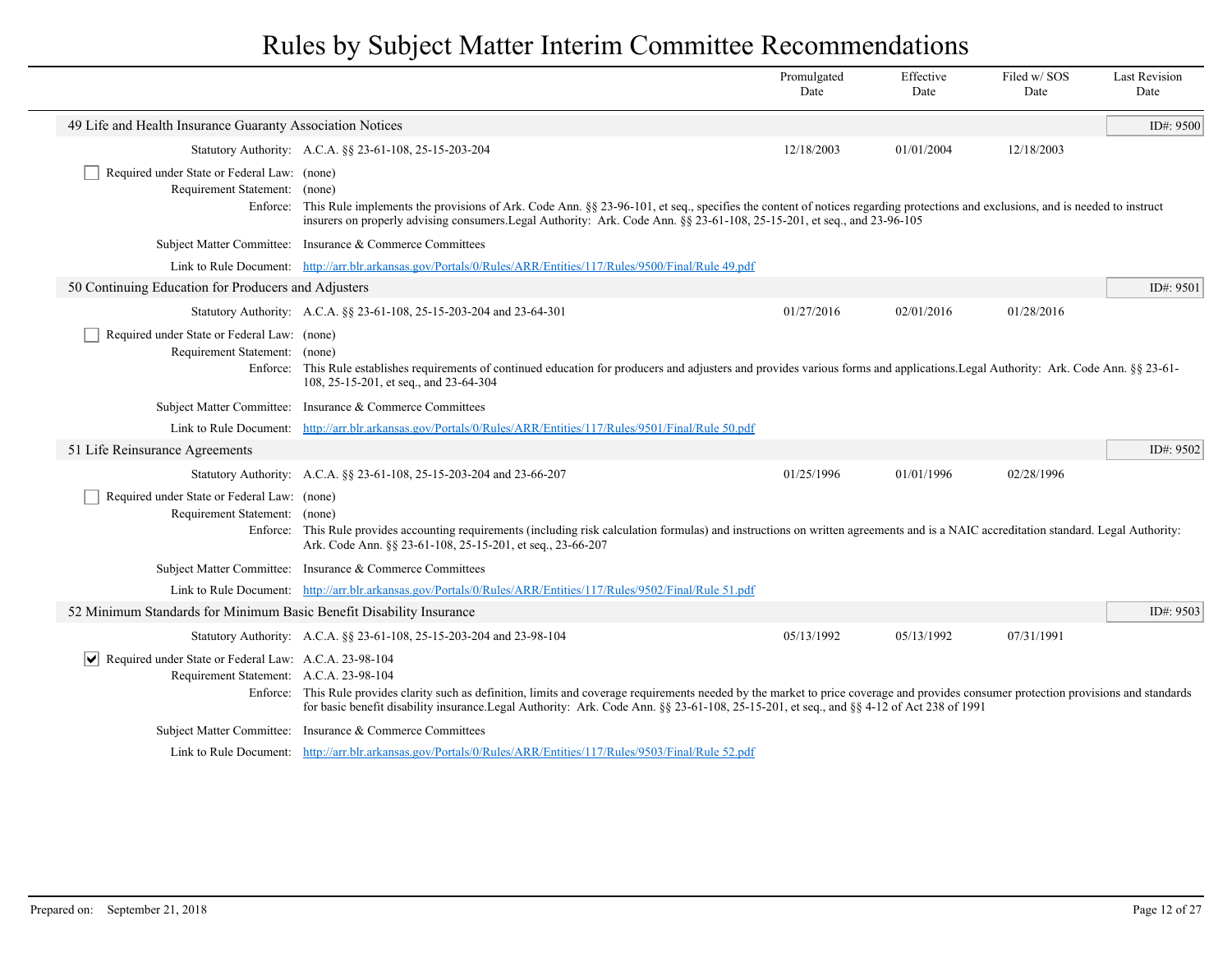|                                                                                          |                                                                                                                                                                                                                                                                                                                                                                                      | Promulgated<br>Date | Effective<br>Date | Filed w/SOS<br>Date | <b>Last Revision</b><br>Date |
|------------------------------------------------------------------------------------------|--------------------------------------------------------------------------------------------------------------------------------------------------------------------------------------------------------------------------------------------------------------------------------------------------------------------------------------------------------------------------------------|---------------------|-------------------|---------------------|------------------------------|
|                                                                                          | 53 To Define Standards and Commissioner's Authority for Companies Deemed to be in Hazardous Financial Condition                                                                                                                                                                                                                                                                      |                     |                   |                     | ID#: 9504                    |
|                                                                                          | Statutory Authority: A.C.A. §§ 23-61-108, 25-15-203-204                                                                                                                                                                                                                                                                                                                              | 12/11/2013          | 01/10/2014        | 12/11/2013          |                              |
| Required under State or Federal Law: (none)                                              |                                                                                                                                                                                                                                                                                                                                                                                      |                     |                   |                     |                              |
| Requirement Statement:                                                                   | (none)<br>Enforce: This Rule provides the standards the Commissioner may use in determining whether an insurer is a hazardous financial condition and what actions may then be taken, and it is a<br>NAIC accreditation standard.Legal Authority: Ark. Code Ann. §§ 23-61-108, 25-15-201, et seq., and 23-68-101, et seq.                                                            |                     |                   |                     |                              |
|                                                                                          | Subject Matter Committee: Insurance & Commerce Committees                                                                                                                                                                                                                                                                                                                            |                     |                   |                     |                              |
|                                                                                          | Link to Rule Document: http://arr.blr.arkansas.gov/Portals/0/Rules/ARR/Entities/117/Rules/9504/Final/Rule 53.pdf                                                                                                                                                                                                                                                                     |                     |                   |                     |                              |
| 54 Arkansas Workers' Compensation Insurance Plan                                         |                                                                                                                                                                                                                                                                                                                                                                                      |                     |                   |                     | ID#: 9505                    |
|                                                                                          | Statutory Authority: A.C.A. §§ 23-61-108, 25-15-203-204 and 23-67-310                                                                                                                                                                                                                                                                                                                | 12/20/1996          | 01/01/1997        | 11/08/1996          |                              |
| Required under State or Federal Law: (none)<br>Requirement Statement: (none)<br>Enforce: | This Rule provides clarity such as definition, limits and coverage requirements needed by the market to price coverage, provides consumer protection provisions and reforms the<br>mandatory Workers' Compensation Insurance Plan.Legal Authority: Ark. Code Ann. §§ 23-61-108, 25-15-201, et seq., 23-67-201, et seq., 23-67-310, 23-79-109, 11-9-101 - 911,<br>and $23-67-211-212$ |                     |                   |                     |                              |
|                                                                                          | Subject Matter Committee: Insurance & Commerce Committees                                                                                                                                                                                                                                                                                                                            |                     |                   |                     |                              |
|                                                                                          | Link to Rule Document: http://arr.blr.arkansas.gov/Portals/0/Rules/ARR/Entities/117/Rules/9505/Final/Rule 54.pdf                                                                                                                                                                                                                                                                     |                     |                   |                     |                              |
| 55 Bulk and Assumptive Reinsurance                                                       |                                                                                                                                                                                                                                                                                                                                                                                      |                     |                   |                     | ID#: 9506                    |
|                                                                                          | Statutory Authority: A.C.A. §§ 23-61-108, 25-15-203-204                                                                                                                                                                                                                                                                                                                              | 05/01/1992          | 06/01/1992        | 10/10/1992          |                              |
| Required under State or Federal Law: (none)<br>Requirement Statement: (none)             | Enforce: This Rule establishes the filing requirements for those reinsurance agreements filed with the Commissioner for approval under Ark. Code Ann. § 23-62-205. Legal Authority: Ark.<br>Code Ann. §§ 23-61-108, 25-15-201, et seq., and 23-62-205                                                                                                                                |                     |                   |                     |                              |
|                                                                                          | Subject Matter Committee: Insurance & Commerce Committees                                                                                                                                                                                                                                                                                                                            |                     |                   |                     |                              |
|                                                                                          | Link to Rule Document: http://arr.blr.arkansas.gov/Portals/0/Rules/ARR/Entities/117/Rules/9506/Final/Rule 55.pdf                                                                                                                                                                                                                                                                     |                     |                   |                     |                              |
| 56 Companies' Financial Regulation Fees                                                  |                                                                                                                                                                                                                                                                                                                                                                                      |                     |                   |                     | ID#: 9507                    |
|                                                                                          | Statutory Authority: A.C.A. §§ 23-61-108, 25-15-203-204                                                                                                                                                                                                                                                                                                                              | 05/15/1993          | 09/10/1993        | 09/10/1993          |                              |
| Required under State or Federal Law: (none)<br>Requirement Statement: (none)             | Enforce: This Rule establishes financial regulation fees for insurers based upon Arkansas premiums. Legal Authority: Ark. Code Ann. §§ 23-61-108, 25-15-201, et seq., 26-57-615, and 23-<br>$61-701$ , et seq.                                                                                                                                                                       |                     |                   |                     |                              |
|                                                                                          | Subject Matter Committee: Insurance & Commerce Committees                                                                                                                                                                                                                                                                                                                            |                     |                   |                     |                              |
|                                                                                          | Link to Rule Document: http://arr.blr.arkansas.gov/Portals/0/Rules/ARR/Entities/117/Rules/9507/Final/Rule 56.pdf                                                                                                                                                                                                                                                                     |                     |                   |                     |                              |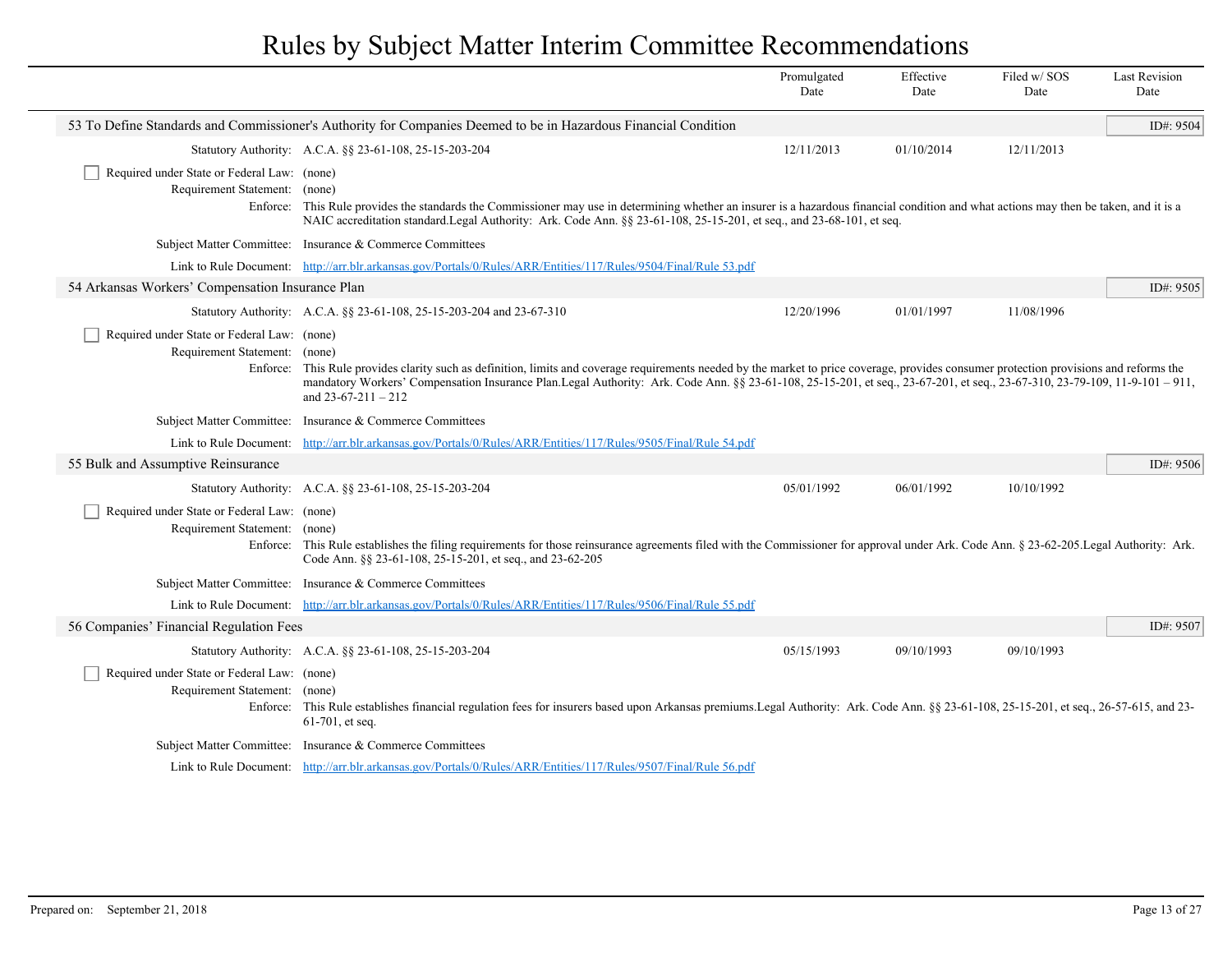|                                                                                          |                                                                                                                                                                                                                                                                                                                                                              | Promulgated<br>Date | Effective<br>Date | Filed w/SOS<br>Date | <b>Last Revision</b><br>Date |
|------------------------------------------------------------------------------------------|--------------------------------------------------------------------------------------------------------------------------------------------------------------------------------------------------------------------------------------------------------------------------------------------------------------------------------------------------------------|---------------------|-------------------|---------------------|------------------------------|
| 57 Insurance Department Administrative and Regulatory Fees - Fees                        |                                                                                                                                                                                                                                                                                                                                                              |                     |                   |                     | ID#: 9508                    |
|                                                                                          | Statutory Authority: A.C.A. §§ 23-61-108, 25-15-203-204 and 23-61-708(c)                                                                                                                                                                                                                                                                                     | 03/03/2016          | 04/11/2016        | 03/04/2016          |                              |
| Required under State or Federal Law: (none)<br>Requirement Statement: (none)<br>Enforce: | This Rule establishes fees for filings, applications, reviews and other items for producers, adjusters, agencies and companies. Legal Authority: Ark. Code Ann. §§ 23-61-108, 25-15<br>$-201$ , et seq., and 23-61-701, et seq.                                                                                                                              |                     |                   |                     |                              |
| <b>Subject Matter Committee:</b>                                                         | Insurance & Commerce Committees                                                                                                                                                                                                                                                                                                                              |                     |                   |                     |                              |
| Link to Rule Document:                                                                   | http://arr.blr.arkansas.gov/Portals/0/Rules/ARR/Entities/117/Rules/9508/Final/Rule 57.pdf                                                                                                                                                                                                                                                                    |                     |                   |                     |                              |
| 59 Modified Guaranteed Annuities                                                         |                                                                                                                                                                                                                                                                                                                                                              |                     |                   |                     | ID#: 9511                    |
|                                                                                          | Statutory Authority: A.C.A. §§ 23-61-108, 25-15-203-204 and 23-81-405                                                                                                                                                                                                                                                                                        | 02/24/1994          | 03/01/1994        | 02/28/1994          |                              |
| Required under State or Federal Law: (none)<br>Requirement Statement: (none)             | Enforce: This Rule provides clarity such as definition, limits and coverage requirements needed by the market to price coverage, provides consumer protection provisions and provides<br>guidance for the issuance of modified guaranteed annuities. Legal Authority: Ark. Code Ann. §§ 23-61-108, 25-15-201, et seq., and 23-81-405                         |                     |                   |                     |                              |
| <b>Subject Matter Committee:</b>                                                         | Insurance & Commerce Committees                                                                                                                                                                                                                                                                                                                              |                     |                   |                     |                              |
|                                                                                          | Link to Rule Document: http://arr.blr.arkansas.gov/Portals/0/Rules/ARR/Entities/117/Rules/9511/Final/Rule 59.pdf                                                                                                                                                                                                                                             |                     |                   |                     |                              |
| 60 Accelerated Benefits Provisions in Life Insurance Policies                            |                                                                                                                                                                                                                                                                                                                                                              |                     |                   |                     | ID#: 9512                    |
|                                                                                          | Statutory Authority: A.C.A. §§ 23-61-108, 25-15-203-204                                                                                                                                                                                                                                                                                                      | 07/21/1994          | 08/01/1994        | 07/25/1994          |                              |
| Required under State or Federal Law: (none)<br>Requirement Statement:                    | (none)<br>Enforce: This Rule provides clarity such as definition, limits and coverage requirements needed by the market to price coverage, provides consumer protection provisions and provides<br>guidance regarding accelerated benefit provisions of individual and group life policies. Legal Authority: Ark. Code Ann. §§ 23-61-108, 25-15-201, et seq. |                     |                   |                     |                              |
| <b>Subject Matter Committee:</b>                                                         | Insurance & Commerce Committees                                                                                                                                                                                                                                                                                                                              |                     |                   |                     |                              |
|                                                                                          | Link to Rule Document: http://arr.blr.arkansas.gov/Portals/0/Rules/ARR/Entities/117/Rules/9512/Final/Rule 60.pdf                                                                                                                                                                                                                                             |                     |                   |                     |                              |
| 62 Reserves for Funeral Expense Insurance                                                |                                                                                                                                                                                                                                                                                                                                                              |                     |                   |                     | ID#: 9557                    |
|                                                                                          | Statutory Authority: A.C.A. §§ 23-61-108, 25-15-203-204                                                                                                                                                                                                                                                                                                      | 07/22/1994          | 08/01/1994        | 07/25/1994          |                              |
| Required under State or Federal Law: (none)<br>Requirement Statement: (none)<br>Enforce: | This Rule provides guidelines for establishment of reserves for funeral expense insurance. Legal Authority: Ark. Code Ann. §§ 23-61-108, 25-15-201, et seq.                                                                                                                                                                                                  |                     |                   |                     |                              |
| <b>Subject Matter Committee:</b>                                                         | Insurance & Commerce Committees                                                                                                                                                                                                                                                                                                                              |                     |                   |                     |                              |
|                                                                                          | Link to Rule Document: http://arr.blr.arkansas.gov/Portals/0/Rules/ARR/Entities/117/Rules/9557/Final/Rule 62.pdf                                                                                                                                                                                                                                             |                     |                   |                     |                              |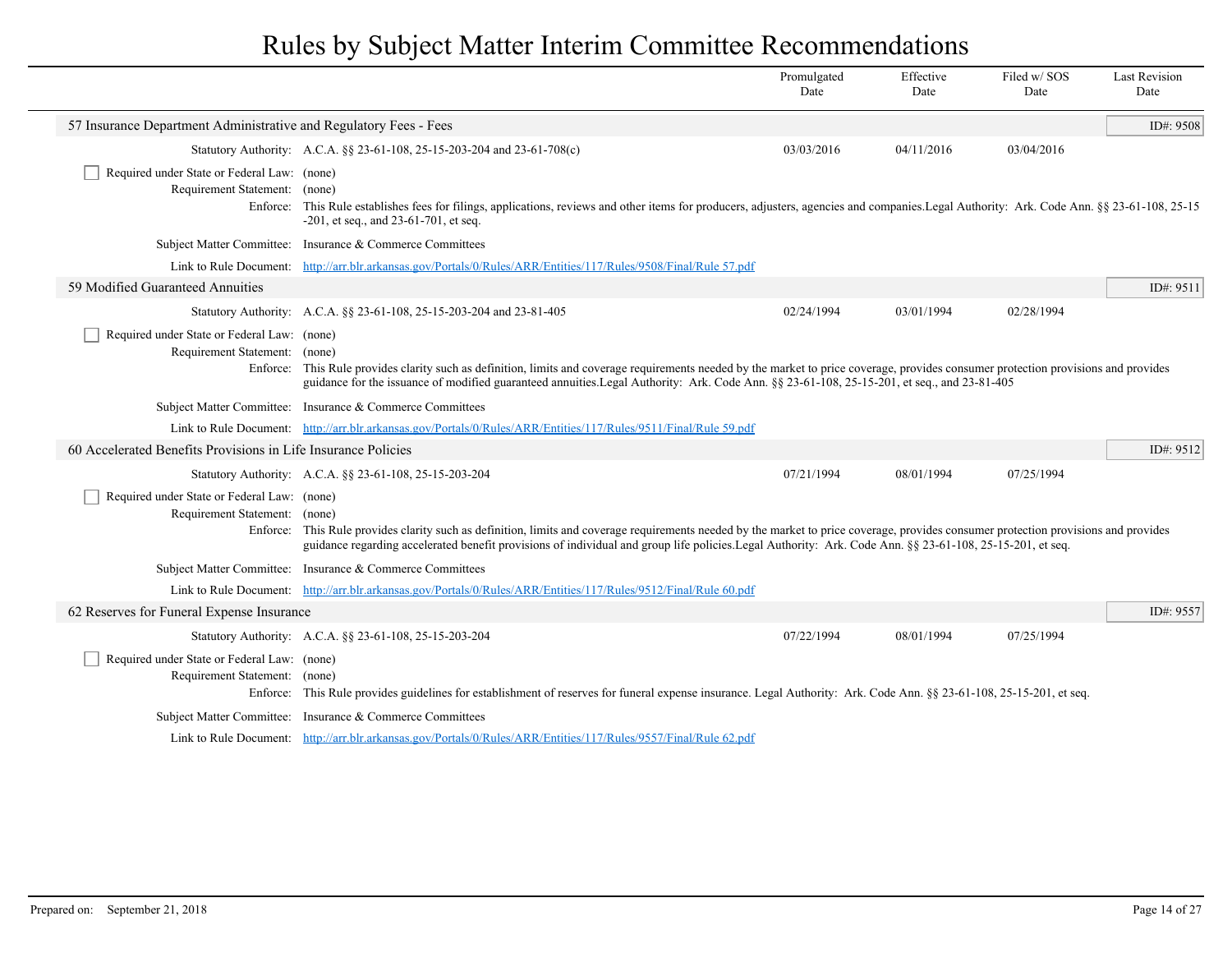|                                                                  |                                                                                                                                                                                                                                                                                                                                                                              | Promulgated<br>Date | Effective<br>Date | Filed w/SOS<br>Date | Last Revision<br>Date |
|------------------------------------------------------------------|------------------------------------------------------------------------------------------------------------------------------------------------------------------------------------------------------------------------------------------------------------------------------------------------------------------------------------------------------------------------------|---------------------|-------------------|---------------------|-----------------------|
|                                                                  | 63 Preneed Insurance Replacement and Prepaid Funeral Benefits Contract Cancellation Requirements - Forms                                                                                                                                                                                                                                                                     |                     |                   |                     | ID#: 9558             |
|                                                                  | Statutory Authority: A.C.A. §§ 23-61-108, 25-15-203-204 and 23-66-307                                                                                                                                                                                                                                                                                                        | 03/12/2010          | 06/30/2010        | 06/30/2010          |                       |
| Required under State or Federal Law: (none)                      |                                                                                                                                                                                                                                                                                                                                                                              |                     |                   |                     |                       |
| Requirement Statement:                                           | (none)                                                                                                                                                                                                                                                                                                                                                                       |                     |                   |                     |                       |
|                                                                  | Enforce: This Rule provides for written notice and disclosure to insureds replacing insurance that funds prepaid funeral benefit contracts and the standards for cancellation or transfer of such<br>contracts. Legal Authority: Ark. Code Ann. §§ 23-61-108, 25-15-201, et seq., 23-66-307, and 23-40-108                                                                   |                     |                   |                     |                       |
|                                                                  | Subject Matter Committee: Insurance & Commerce Committees                                                                                                                                                                                                                                                                                                                    |                     |                   |                     |                       |
| Link to Rule Document:                                           | http://arr.blr.arkansas.gov/Portals/0/Rules/ARR/Entities/117/Rules/9558/Final/Rule 63.pdf                                                                                                                                                                                                                                                                                    |                     |                   |                     |                       |
| 64 Actuarial Opinion and Memorandum (Single-State) (Multi-State) |                                                                                                                                                                                                                                                                                                                                                                              |                     |                   |                     | ID#: 9559             |
|                                                                  | Statutory Authority: A.C.A. §§ 23-61-108, 25-15-203-204 and 23-84-113                                                                                                                                                                                                                                                                                                        | 10/10/2008          | 01/01/2009        | 11/10/2008          |                       |
| Required under State or Federal Law: (none)                      |                                                                                                                                                                                                                                                                                                                                                                              |                     |                   |                     |                       |
| Requirement Statement: (none)                                    |                                                                                                                                                                                                                                                                                                                                                                              |                     |                   |                     |                       |
| Enforce:                                                         | This Rule establishes guidelines for statements of actuarial opinion and appointment of an Appointed Actuary and is a NAIC accreditation standard. Legal Authority: Ark. Code<br>Ann. §§ 23-61-108, 25-15-201, et seq., and 23-84-113*Please note that we have Rules 64 (single-state companies) and 64A (multi-state companies). I was only able to upload one<br>document. |                     |                   |                     |                       |
|                                                                  | Subject Matter Committee: Insurance & Commerce Committees                                                                                                                                                                                                                                                                                                                    |                     |                   |                     |                       |
|                                                                  | Link to Rule Document: http://arr.blr.arkansas.gov/Portals/0/Rules/ARR/Entities/117/Rules/9559/Final/Rule 64.pdf                                                                                                                                                                                                                                                             |                     |                   |                     |                       |
|                                                                  | 65 Credit for Reinsurance - Transcript & Comments - Financial Impact - No Public Comments                                                                                                                                                                                                                                                                                    |                     |                   |                     | ID#: 9560             |
|                                                                  | Statutory Authority: A.C.A. §§ 23-61-108, 25-15-203-204 and 23-62-308                                                                                                                                                                                                                                                                                                        | 12/17/2015          | 01/01/2016        | 12/17/2015          |                       |
| Required under State or Federal Law: (none)                      |                                                                                                                                                                                                                                                                                                                                                                              |                     |                   |                     |                       |
| Requirement Statement:                                           | (none)                                                                                                                                                                                                                                                                                                                                                                       |                     |                   |                     |                       |
| Enforce:                                                         | This Rule implements the Arkansas Credit for Reinsurance Law, Ark. Code Ann. §§ 23-62-301, et seq., providing instructions and procedural requirements, and it is a NAIC<br>accreditation standard. Legal Authority: Ark. Code Ann. §§ 23-61-108, 25-15-201, et seq., and 23-62-308                                                                                          |                     |                   |                     |                       |
|                                                                  | Subject Matter Committee: Insurance & Commerce Committees                                                                                                                                                                                                                                                                                                                    |                     |                   |                     |                       |
| Link to Rule Document:                                           | http://arr.blr.arkansas.gov/Portals/0/Rules/ARR/Entities/117/Rules/9560/Final/Rule 65.pdf                                                                                                                                                                                                                                                                                    |                     |                   |                     |                       |
| 66 Antifraud Initiative Requirements                             |                                                                                                                                                                                                                                                                                                                                                                              |                     |                   |                     | ID#: 9561             |
|                                                                  | Statutory Authority: A.C.A. §§ 23-61-108, 25-15-203-204 and 23-66-511                                                                                                                                                                                                                                                                                                        | 07/17/1997          | 08/01/1997        | 07/17/1997          |                       |
| Required under State or Federal Law: (none)                      |                                                                                                                                                                                                                                                                                                                                                                              |                     |                   |                     |                       |
| Requirement Statement:                                           | (none)                                                                                                                                                                                                                                                                                                                                                                       |                     |                   |                     |                       |
|                                                                  | Enforce: This Rule implements the provisions of Ark. Code Ann. § 23-66-510 by providing direction to insurers in complying with the antifraud initiative requirements. Legal Authority:<br>Ark. Code Ann. §§ 23-61-108, 25-15-201, et seq., and 23-66-511                                                                                                                    |                     |                   |                     |                       |
|                                                                  | Subject Matter Committee: Insurance & Commerce Committees                                                                                                                                                                                                                                                                                                                    |                     |                   |                     |                       |
|                                                                  | Link to Rule Document: http://arr.blr.arkansas.gov/Portals/0/Rules/ARR/Entities/117/Rules/9561/Final/Rule 66.pdf                                                                                                                                                                                                                                                             |                     |                   |                     |                       |
|                                                                  |                                                                                                                                                                                                                                                                                                                                                                              |                     |                   |                     |                       |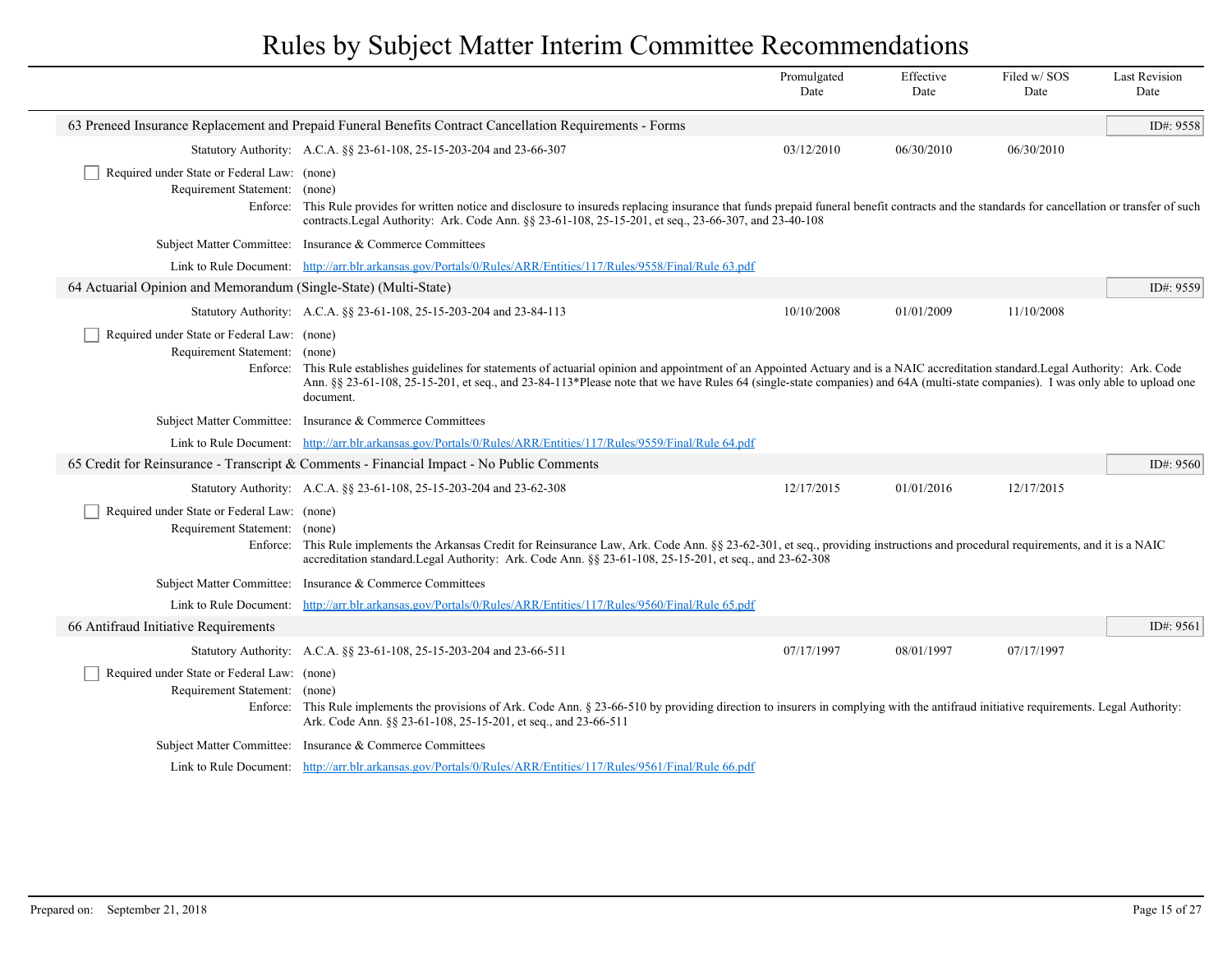|                                                                                                                              |                                                                                                                                                                                                                                                                             | Promulgated<br>Date | Effective<br>Date | Filed w/SOS<br>Date | <b>Last Revision</b><br>Date |
|------------------------------------------------------------------------------------------------------------------------------|-----------------------------------------------------------------------------------------------------------------------------------------------------------------------------------------------------------------------------------------------------------------------------|---------------------|-------------------|---------------------|------------------------------|
| 67 Report of Fraudulent Insurance Acts                                                                                       |                                                                                                                                                                                                                                                                             |                     |                   |                     | ID#: 9562                    |
|                                                                                                                              | Statutory Authority: A.C.A. §§ 23-61-108, 25-15-203-204 and 23-66-511                                                                                                                                                                                                       | 07/17/1997          | 08/01/1997        | 07/17/1997          |                              |
| Required under State or Federal Law: (none)<br>Requirement Statement:                                                        | (none)<br>Enforce: This Rule assists a person engaged in the business of insurance with reporting fraudulent insurance acts in compliance with Ark. Code Ann. § 23-66-505. Legal Authority: Ark.<br>Code Ann. §§ 23-61-108, 25-15-201, et seq., and 23-66-511               |                     |                   |                     |                              |
|                                                                                                                              | Subject Matter Committee: Insurance & Commerce Committees                                                                                                                                                                                                                   |                     |                   |                     |                              |
|                                                                                                                              | Link to Rule Document: http://arr.blr.arkansas.gov/Portals/0/Rules/ARR/Entities/117/Rules/9562/Final/Rule 67.pdf                                                                                                                                                            |                     |                   |                     |                              |
| 68 Limited Adjusters' License                                                                                                |                                                                                                                                                                                                                                                                             |                     |                   |                     | ID#: 9563                    |
|                                                                                                                              | Statutory Authority: A.C.A. §§ 23-61-108, 25-15-203-204                                                                                                                                                                                                                     | 04/15/1998          | 04/15/1998        | 04/13/1998          |                              |
| Required under State or Federal Law: (none)<br>Requirement Statement: (none)                                                 | Enforce: This Rule sets the minimum qualifications for optional and permissive licensure of limited adjusters for licensure under Ark. Code Ann. § 23-64-102. Legal Authority: Ark. Code<br>Ann. §§ 23-61-108, 25-15-201, et seq., and 23-64-102                            |                     |                   |                     |                              |
|                                                                                                                              | Subject Matter Committee: Insurance & Commerce Committees                                                                                                                                                                                                                   |                     |                   |                     |                              |
|                                                                                                                              | Link to Rule Document: http://arr.blr.arkansas.gov/Portals/0/Rules/ARR/Entities/117/Rules/9563/Final/Rule 68.pdf                                                                                                                                                            |                     |                   |                     |                              |
| 69 Viatical Settlements Regulation                                                                                           |                                                                                                                                                                                                                                                                             |                     |                   |                     | ID#: 9564                    |
|                                                                                                                              | Statutory Authority: A.C.A. §§ 23-61-108, 25-15-203-204                                                                                                                                                                                                                     | 04/13/1998          | 03/01/1998        | 09/29/1998          |                              |
| Required under State or Federal Law: (none)<br>Requirement Statement: (none)                                                 | Enforce: This Rule provides guidelines for licensure of viatical settlement agents, brokers and providers and standards for payment, reporting, advertising and applicable disclosures. Legal<br>Authority: Ark. Code Ann. §§ 23-61-108, 25-15-201, et seq.                 |                     |                   |                     |                              |
|                                                                                                                              | Subject Matter Committee: Insurance & Commerce Committees                                                                                                                                                                                                                   |                     |                   |                     |                              |
|                                                                                                                              | Link to Rule Document: http://arr.blr.arkansas.gov/Portals/0/Rules/ARR/Entities/117/Rules/9564/Final/Rule 69.pdf                                                                                                                                                            |                     |                   |                     |                              |
| 70 Diabetes Self-Management Act of 1997                                                                                      |                                                                                                                                                                                                                                                                             |                     |                   |                     | ID#: 9555                    |
|                                                                                                                              | Statutory Authority: A.C.A. §§ 23-61-108, 25-15-203-204 and 23-79-605                                                                                                                                                                                                       | 05/04/1998          | 05/14/1998        | 07/22/1998          |                              |
| $\vert \mathbf{v} \vert$<br>Required under State or Federal Law: A.C.A. 23-79-605<br>Requirement Statement: A.C.A. 23-79-605 | Enforce: This Rule implements the provisions of Ark. Code Ann. §§ 23-79-601, et seq., by establishing guidelines for compliance with the statutory requirements for diabetes treatment.<br>Legal Authority: Ark. Code Ann. §§ 23-61-108, 25-15-201, et seq., and 23-79-605. |                     |                   |                     |                              |
|                                                                                                                              | Subject Matter Committee: Insurance & Commerce Committees                                                                                                                                                                                                                   |                     |                   |                     |                              |
|                                                                                                                              | Link to Rule Document: http://arr.blr.arkansas.gov/Portals/0/Rules/ARR/Entities/117/Rules/9555/Final/Rule 70.pdf                                                                                                                                                            |                     |                   |                     |                              |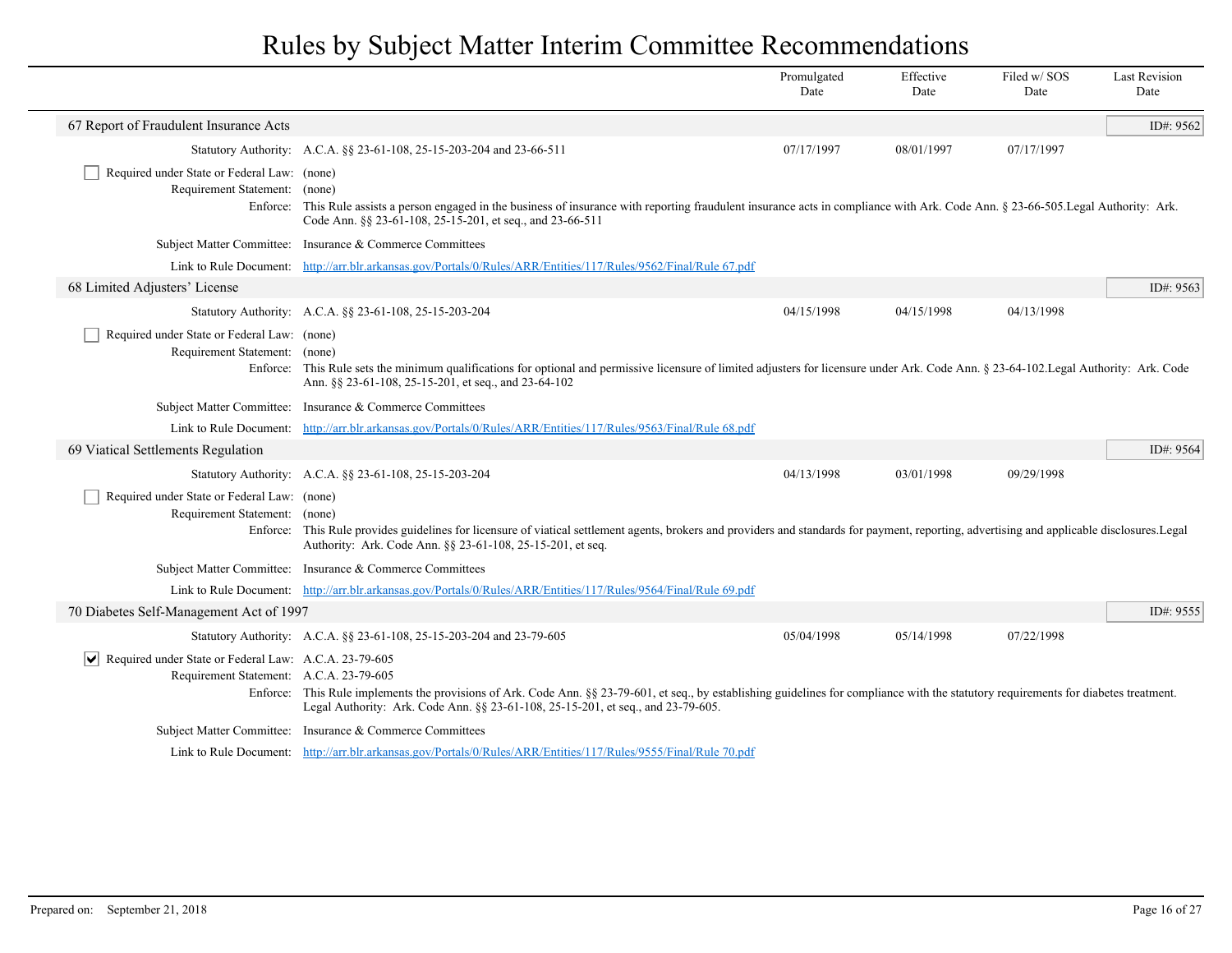|                                                                                                                 |                                                                                                                                                                                                                                                                                            | Promulgated<br>Date | Effective<br>Date | Filed w/SOS<br>Date | <b>Last Revision</b><br>Date |
|-----------------------------------------------------------------------------------------------------------------|--------------------------------------------------------------------------------------------------------------------------------------------------------------------------------------------------------------------------------------------------------------------------------------------|---------------------|-------------------|---------------------|------------------------------|
| 71 Mental Health Parity                                                                                         |                                                                                                                                                                                                                                                                                            |                     |                   |                     | ID#: 9554                    |
|                                                                                                                 | Statutory Authority: A.C.A. §§ 23-61-108, 25-15-203-204 and 23-99-510                                                                                                                                                                                                                      | 07/06/1998          | 08/01/1998        | 07/09/1998          |                              |
| $ \mathbf{v} $ Required under State or Federal Law: A.C.A. 23-99-510<br>Requirement Statement: A.C.A. 23-99-510 | Enforce: This Rule provides standards for eligible health care insurers needed to comply with the Arkansas Mental Health Parity Act, Ark. Code Ann. § \$ 23-99-501, et seq., and federal<br>law.Legal Authority: Ark. Code Ann. §§ 23-61-108, 25-15-201, et seq., and 23-99-510            |                     |                   |                     |                              |
|                                                                                                                 | Subject Matter Committee: Insurance & Commerce Committees                                                                                                                                                                                                                                  |                     |                   |                     |                              |
|                                                                                                                 | Link to Rule Document: http://arr.blr.arkansas.gov/Portals/0/Rules/ARR/Entities/117/Rules/9554/Final/Rule 71.pdf                                                                                                                                                                           |                     |                   |                     |                              |
| 72 Dental Point of Service Option                                                                               |                                                                                                                                                                                                                                                                                            |                     |                   |                     | ID#: 9553                    |
|                                                                                                                 | Statutory Authority: A.C.A. §§ 23-61-108, 25-15-203-204 and 23-99-605                                                                                                                                                                                                                      | 01/12/2000          | 02/01/2000        | 06/26/2001          | 06/26/2001                   |
| Required under State or Federal Law: A.C.A. 23-99-605<br>Requirement Statement: A.C.A. 23-99-605                | Enforce: This Rule requires health carriers to provide written disclosure to its insureds of the availability of a dental point of service option in their health plans if dental benefits are<br>provided.Legal Authority: Ark. Code Ann. §§ 23-61-108, 25-15-201, et seq., and 23-99-605 |                     |                   |                     |                              |
|                                                                                                                 | Subject Matter Committee: Insurance & Commerce Committees                                                                                                                                                                                                                                  |                     |                   |                     |                              |
|                                                                                                                 | Link to Rule Document: http://arr.blr.arkansas.gov/Portals/0/Rules/ARR/Entities/117/Rules/9553/Final/Rule 72.pdf                                                                                                                                                                           |                     |                   |                     |                              |
| 73 Concerning the Licensing and Regulation of Captive Insurance Companies                                       |                                                                                                                                                                                                                                                                                            |                     |                   |                     | ID#: $9552$                  |
|                                                                                                                 | Statutory Authority: A.C.A. §§ 23-61-108, 25-15-203-204 and 23-63-1615                                                                                                                                                                                                                     | 02/11/2002          | 02/12/2002        | 02/13/2002          |                              |
| Required under State or Federal Law: (none)<br>Requirement Statement: (none)                                    | Enforce: This Rule establishes financial and reporting requirements necessary for the regulation of captive insurance companies. Legal Authority: Ark. Code Ann. §§ 23-61-108, 25-15-201,<br>et seq., and 23-63-1615                                                                       |                     |                   |                     |                              |
|                                                                                                                 | Subject Matter Committee: Insurance & Commerce Committees                                                                                                                                                                                                                                  |                     |                   |                     |                              |
|                                                                                                                 | Link to Rule Document: http://arr.blr.arkansas.gov/Portals/0/Rules/ARR/Entities/117/Rules/9552/Final/Rule 73.pdf                                                                                                                                                                           |                     |                   |                     |                              |
| 74 Insurance Consumer Financial and Health Information Privacy                                                  |                                                                                                                                                                                                                                                                                            |                     |                   |                     | ID#: $9551$                  |
|                                                                                                                 | Statutory Authority: A.C.A. §§ 23-61-108, 25-15-203-204                                                                                                                                                                                                                                    | 02/10/2002          | 02/11/2002        | 02/11/2002          |                              |
| Required under State or Federal Law: (none)<br>Requirement Statement: (none)                                    | Enforce: This Rule provides direction for compliance with Title V of the Gramm-Leach-Bliley Act regarding confidentiality of nonpublic personal health and financial information. Legal<br>Authority: Ark. Code Ann. §§ 23-61-108, 25-15-201, et seq., 23-61-113, and 23-61-303            |                     |                   |                     |                              |
|                                                                                                                 | Subject Matter Committee: Insurance & Commerce Committees                                                                                                                                                                                                                                  |                     |                   |                     |                              |
|                                                                                                                 | Link to Rule Document: http://arr.blr.arkansas.gov/Portals/0/Rules/ARR/Entities/117/Rules/9551/Final/Rule 74.pdf                                                                                                                                                                           |                     |                   |                     |                              |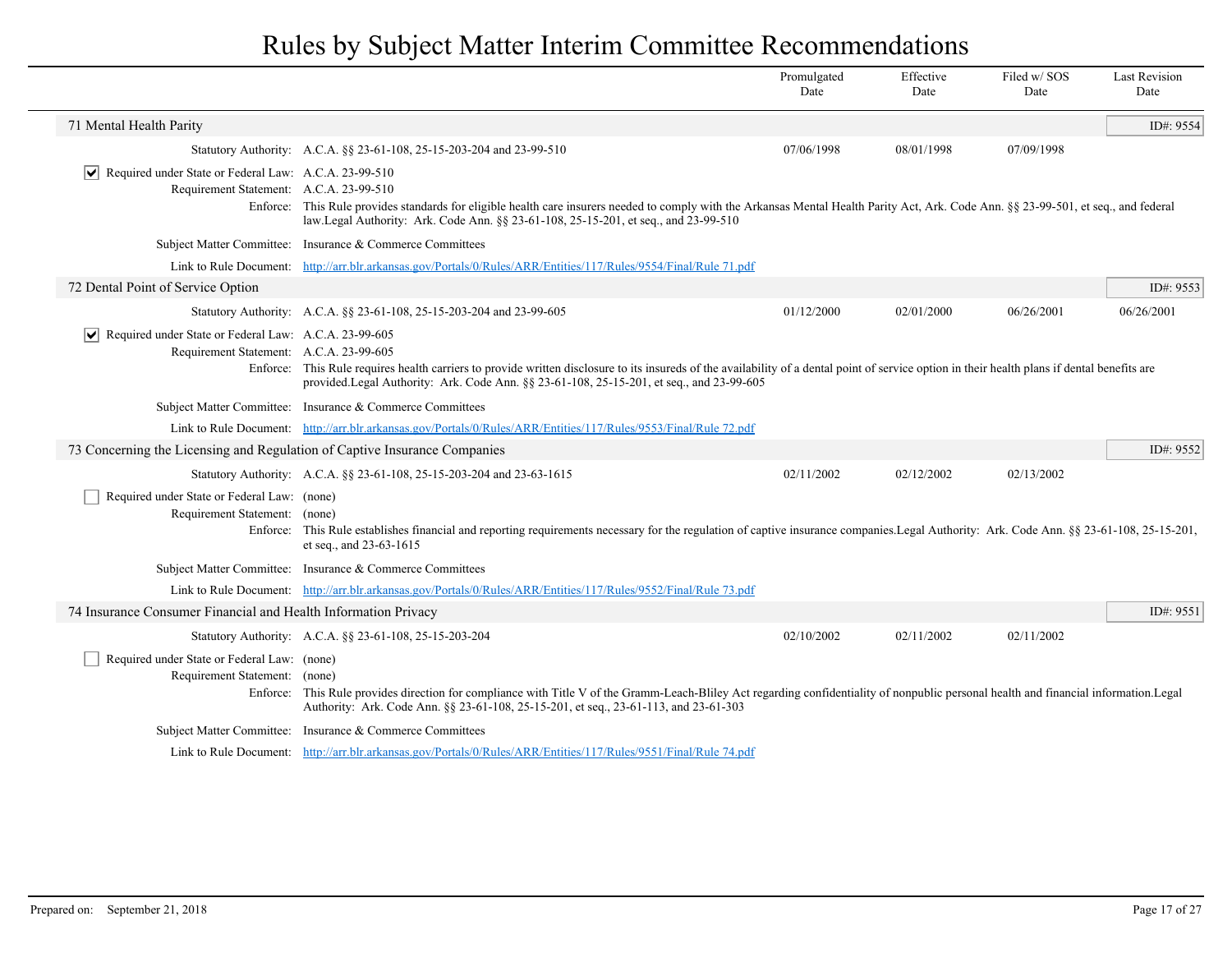|                                                                                          |                                                                                                                                                                                                                                                                                | Promulgated<br>Date | Effective<br>Date | Filed w/SOS<br>Date | <b>Last Revision</b><br>Date |
|------------------------------------------------------------------------------------------|--------------------------------------------------------------------------------------------------------------------------------------------------------------------------------------------------------------------------------------------------------------------------------|---------------------|-------------------|---------------------|------------------------------|
|                                                                                          | 75 Regulation to Implement Act 1409 of 2001 Uniform Prescription Drug Information Cards                                                                                                                                                                                        |                     |                   |                     | ID#: 9550                    |
|                                                                                          | Statutory Authority: A.C.A. §§ 23-61-108, 25-15-203-204 and 23-80-408                                                                                                                                                                                                          | 02/27/2002          | 04/09/2002        | 03/06/2002          |                              |
| Required under State or Federal Law: (none)<br>Requirement Statement: (none)<br>Enforce: | This Rule requires certain information to appear on Prescription Drug Information Cards, enabling pharmacists to correctly submit claims. Legal Authority: Ark. Code Ann. §§ 23-<br>61-108, 25-15-201, et seq., and 23-80-409                                                  |                     |                   |                     |                              |
|                                                                                          | Subject Matter Committee: Insurance & Commerce Committees                                                                                                                                                                                                                      |                     |                   |                     |                              |
|                                                                                          | Link to Rule Document: http://arr.blr.arkansas.gov/Portals/0/Rules/ARR/Entities/117/Rules/9550/Final/Rule 75.pdf                                                                                                                                                               |                     |                   |                     |                              |
| 76 Arkansas External Review Regulation                                                   |                                                                                                                                                                                                                                                                                |                     |                   |                     | ID#: 9549                    |
|                                                                                          | Statutory Authority: A.C.A. §§ 23-61-108, 25-15-203-204, 23-66-207 and 23-99-414                                                                                                                                                                                               | 04/09/2002          | 09/01/2002        | 12/07/2011          | 01/01/2012                   |
| Required under State or Federal Law: (none)<br>Requirement Statement: (none)             | Enforce: This Rule provides uniform standards for external review procedures to provide an independent review of adverse claims determinations. Legal Authority: Ark. Code Ann. §§ 23-<br>61-108, 25-15-201, et seq., 23-66-205, 23-66-207, and 23-99-414                      |                     |                   |                     |                              |
|                                                                                          | Subject Matter Committee: Insurance & Commerce Committees                                                                                                                                                                                                                      |                     |                   |                     |                              |
|                                                                                          | Link to Rule Document: http://arr.blr.arkansas.gov/Portals/0/Rules/ARR/Entities/117/Rules/9549/Final/Rule 76.pdf                                                                                                                                                               |                     |                   |                     |                              |
| 77 Standards for Safeguarding Customer Information                                       |                                                                                                                                                                                                                                                                                |                     |                   |                     | ID#: 9548                    |
|                                                                                          | Statutory Authority: A.C.A. §§ 23-61-108, 25-15-203-204                                                                                                                                                                                                                        | 09/06/2002          | 09/20/2002        | 09/09/2002          |                              |
| Required under State or Federal Law: (none)<br>Requirement Statement: (none)             | Enforce: This Rule establishes standards for implementing safeguards for the protection of customer information. Legal Authority: Ark. Code Ann. §§ 23-61-108, 25-15-201, et seq., 23-61-<br>113, and 23-66-207                                                                |                     |                   |                     |                              |
|                                                                                          | Subject Matter Committee: Insurance & Commerce Committees                                                                                                                                                                                                                      |                     |                   |                     |                              |
|                                                                                          | Link to Rule Document: http://arr.blr.arkansas.gov/Portals/0/Rules/ARR/Entities/117/Rules/9548/Final/Rule 77.pdf                                                                                                                                                               |                     |                   |                     |                              |
| 78 Small Employer Health Purchasing Groups                                               |                                                                                                                                                                                                                                                                                |                     |                   |                     | ID#: 9547                    |
|                                                                                          | Statutory Authority: A.C.A. §§ 23-61-108, 25-15-203-204 and 23-86-511                                                                                                                                                                                                          | 11/03/2003          | 11/06/2003        | 11/13/2003          |                              |
| Required under State or Federal Law: (none)<br>Requirement Statement: (none)             | Enforce: This Rule implements the Small Employer Health Insurance Purchasing Group Act, Ark. Code Ann. §§ 23-86-501, et seq., providing the form and manner of the required written<br>notice. Legal Authority: Ark. Code Ann. §§ 23-61-108, 25-15-201, et seq., and 23-86-505 |                     |                   |                     |                              |
|                                                                                          | Subject Matter Committee: Insurance & Commerce Committees                                                                                                                                                                                                                      |                     |                   |                     |                              |
|                                                                                          | Link to Rule Document: http://arr.blr.arkansas.gov/Portals/0/Rules/ARR/Entities/117/Rules/9547/Final/Rule 78.pdf                                                                                                                                                               |                     |                   |                     |                              |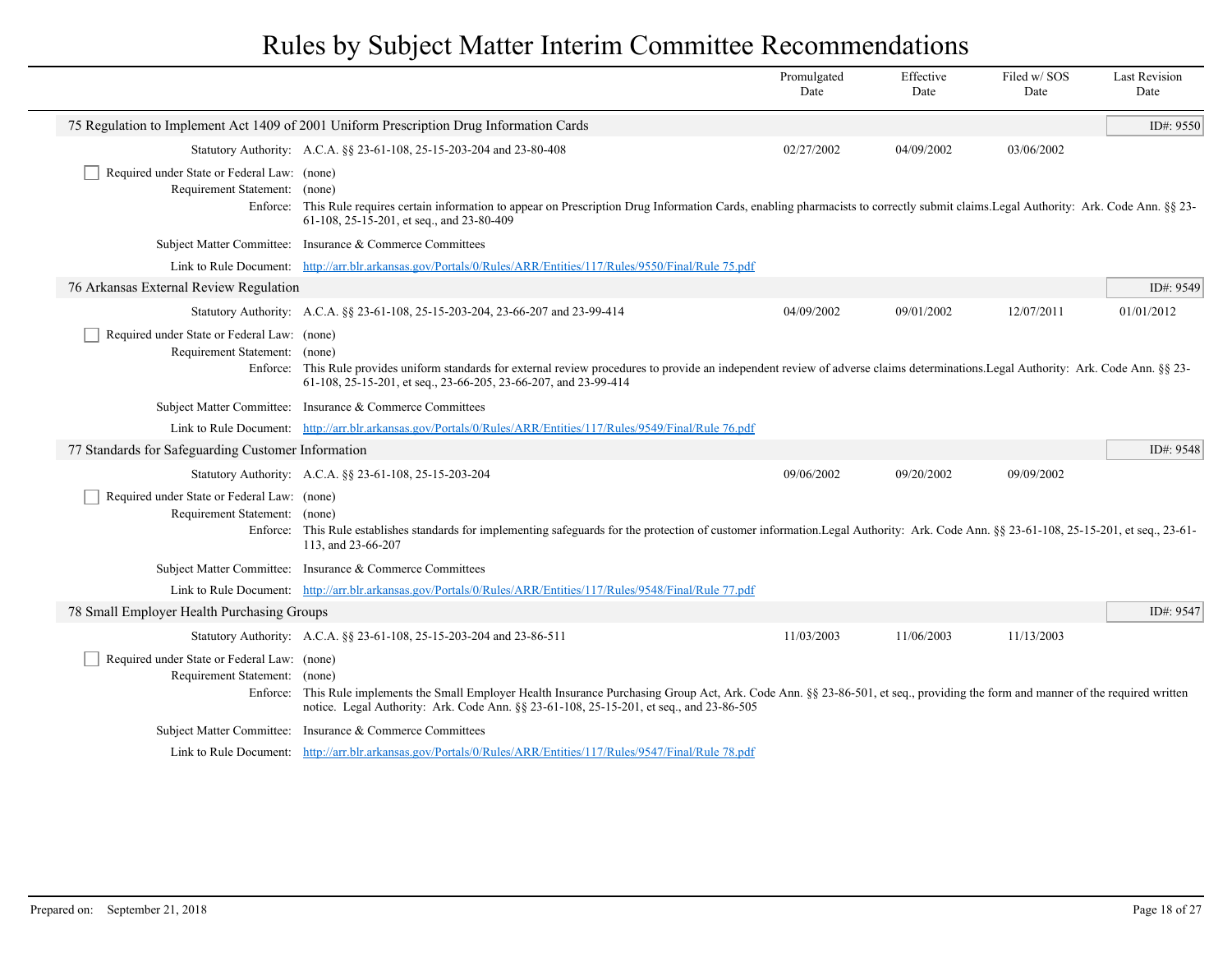|                                                                                                  |                                                                                                                                                                                                                                                                                                                    | Promulgated<br>Date | Effective<br>Date | Filed w/SOS<br>Date | <b>Last Revision</b><br>Date |
|--------------------------------------------------------------------------------------------------|--------------------------------------------------------------------------------------------------------------------------------------------------------------------------------------------------------------------------------------------------------------------------------------------------------------------|---------------------|-------------------|---------------------|------------------------------|
| 79 Health Insurance Consumer Choice                                                              |                                                                                                                                                                                                                                                                                                                    |                     |                   |                     | ID#: $9546$                  |
|                                                                                                  | Statutory Authority: A.C.A. §§ 23-61-108, 25-15-203-204 and 23-79-805                                                                                                                                                                                                                                              | 11/03/2003          | 11/13/2003        | 11/06/2003          |                              |
| Required under State or Federal Law: (none)<br>Requirement Statement: (none)                     | Enforce: This Rule implements the Health Insurance Consumer Choice Act, Ark. Code Ann. §§ 23-79-801, et seq., by providing the form and manner of written notices provided by<br>organizations offering health benefits plans. Legal Authority: Ark. Code Ann. §§ 23-61-108, 25-15-201, et seq., and 23-79-803     |                     |                   |                     |                              |
|                                                                                                  | Subject Matter Committee: Insurance & Commerce Committees                                                                                                                                                                                                                                                          |                     |                   |                     |                              |
|                                                                                                  | Link to Rule Document: http://arr.blr.arkansas.gov/Portals/0/Rules/ARR/Entities/117/Rules/9546/Final/Rule 79.pdf                                                                                                                                                                                                   |                     |                   |                     |                              |
| 80 Notices of Non Renewal Due to Non Payment of Premium                                          |                                                                                                                                                                                                                                                                                                                    |                     |                   |                     | ID#: 9545                    |
|                                                                                                  | Statutory Authority: A.C.A. §§ 23-61-108, 25-15-203-204 and 23-86-311                                                                                                                                                                                                                                              | 11/03/2003          | 11/13/2003        | 11/06/2003          |                              |
| Required under State or Federal Law: A.C.A. 23-86-311<br>Requirement Statement: A.C.A. 23-86-311 | Enforce: This Rule provides the form, manner and timing of written notices from health insurers regarding nonrenewal or discontinuance of coverage in connection with a group plan when<br>the plan sponsor fails to pay premiums. Legal Authority: Ark. Code Ann. §§ 23-61-108, 25-15-201, et seq., and 23-86-311 |                     |                   |                     |                              |
|                                                                                                  | Subject Matter Committee: Insurance & Commerce Committees                                                                                                                                                                                                                                                          |                     |                   |                     |                              |
|                                                                                                  | Link to Rule Document: http://arr.blr.arkansas.gov/Portals/0/Rules/ARR/Entities/117/Rules/9545/Final/Rule 80.pdf                                                                                                                                                                                                   |                     |                   |                     |                              |
| 81 Employer Service Assurance Organizations                                                      |                                                                                                                                                                                                                                                                                                                    |                     |                   |                     | ID#: 9544                    |
|                                                                                                  | Statutory Authority: A.C.A. §§ 23-61-108, 25-15-203-204 and 23-92-419                                                                                                                                                                                                                                              | 10/15/2003          | 10/15/2003        | 01/20/2004          | 02/01/2004                   |
| Required under State or Federal Law: (none)<br>Requirement Statement: (none)                     | Enforce: This Rule establishes the need for licensure of employer service assurance organizations and establishes minimum standards for their conduct. Legal Authority: Ark. Code Ann. §§<br>23-61-108, 25-15-201, et seq., 23-92-401, et seq., and 23-61-709                                                      |                     |                   |                     |                              |
|                                                                                                  | Subject Matter Committee: Insurance & Commerce Committees                                                                                                                                                                                                                                                          |                     |                   |                     |                              |
|                                                                                                  | Link to Rule Document: http://arr.blr.arkansas.gov/Portals/0/Rules/ARR/Entities/117/Rules/9544/Final/Rule 81.pdf                                                                                                                                                                                                   |                     |                   |                     |                              |
| 82 Suitability in Annuity Transactions                                                           |                                                                                                                                                                                                                                                                                                                    |                     |                   |                     | ID#: 9543                    |
|                                                                                                  | Statutory Authority: A.C.A. §§ 23-61-108, 25-15-203-204 and 23-66-207                                                                                                                                                                                                                                              | 06/23/2004          | 07/15/2004        | 06/12/2009          | 07/15/2009                   |
| Required under State or Federal Law: (none)<br>Requirement Statement: (none)                     | Enforce: This Rule provides standards to ensure that insurance and financial objectives are met in transactions involving annuity products. Legal Authority: Ark. Code Ann. §§ 23-61-108,<br>25-15-201, et seq., 23-66-207, and 23-66-307                                                                          |                     |                   |                     |                              |
|                                                                                                  | Subject Matter Committee: Insurance & Commerce Committees                                                                                                                                                                                                                                                          |                     |                   |                     |                              |
|                                                                                                  | Link to Rule Document: http://arr.blr.arkansas.gov/Portals/0/Rules/ARR/Entities/117/Rules/9543/Final/Rule 82.pdf                                                                                                                                                                                                   |                     |                   |                     |                              |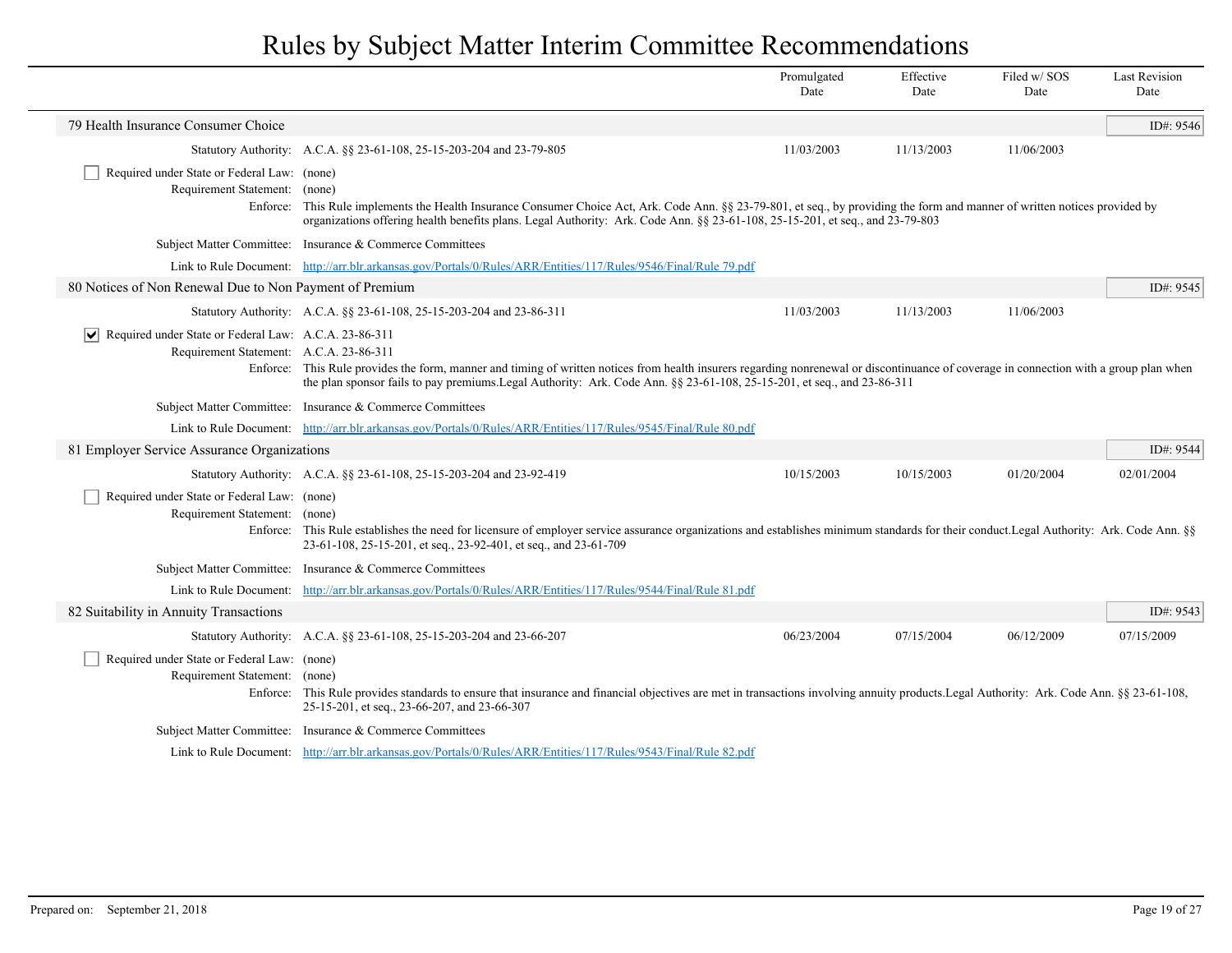|                                                                                                                     |                                                                                                                                                                                                                                                                                                                                    | Promulgated<br>Date | Effective<br>Date | Filed w/SOS<br>Date | <b>Last Revision</b><br>Date |
|---------------------------------------------------------------------------------------------------------------------|------------------------------------------------------------------------------------------------------------------------------------------------------------------------------------------------------------------------------------------------------------------------------------------------------------------------------------|---------------------|-------------------|---------------------|------------------------------|
| 83 Recognition of the 2001 CSO Mortality Table                                                                      |                                                                                                                                                                                                                                                                                                                                    |                     |                   |                     | ID#: 9542                    |
|                                                                                                                     | Statutory Authority: A.C.A. §§ 23-61-108, 25-15-203-204 and 23-84-113                                                                                                                                                                                                                                                              | 12/20/2004          | 01/01/2005        | 12/28/2004          |                              |
| Required under State or Federal Law: (none)<br>Requirement Statement: (none)<br>Enforce:                            | This Rule recognizes the use of the 2001 Commissioners Standard Ordinary Mortality Table in accordance with Standard Valuation Law for Life Insurance and Annuities. Legal<br>Authority: Ark. Code Ann. §§ 23-61-108, 25-15-201, et seq., 23-84-101, et seq., 23-81-201, et seq., and AID Rule 47                                  |                     |                   |                     |                              |
|                                                                                                                     | Subject Matter Committee: Insurance & Commerce Committees                                                                                                                                                                                                                                                                          |                     |                   |                     |                              |
|                                                                                                                     | Link to Rule Document: http://arr.blr.arkansas.gov/Portals/0/Rules/ARR/Entities/117/Rules/9542/Final/Rule 83.pdf                                                                                                                                                                                                                   |                     |                   |                     |                              |
| 84 Prepaid Funeral Benefits Contracts Recovery Fund Fees                                                            |                                                                                                                                                                                                                                                                                                                                    |                     |                   |                     | ID#: 9541                    |
|                                                                                                                     | Statutory Authority: A.C.A. §§ 23-61-108, 25-15-203-204 and 23-40-119                                                                                                                                                                                                                                                              | 06/30/2004          | 06/30/2004        | 12/20/2012          | 01/01/2013                   |
| Required under State or Federal Law: (none)<br>Requirement Statement: (none)                                        | Enforce: This Rule increases the per-contract fee on the sale of prepaid funeral benefits from \$5 to \$10. It is currently sunsetted, but should be kept for possible amendment in the event the<br>need for additional funds arise in the future.Legal Authority: Ark. Code Ann. §§ 23-61-108, 25-15-201, et seq., and 23-40-119 |                     |                   |                     |                              |
|                                                                                                                     | Subject Matter Committee: Insurance & Commerce Committees                                                                                                                                                                                                                                                                          |                     |                   |                     |                              |
| Link to Rule Document:                                                                                              | http://arr.blr.arkansas.gov/Portals/0/Rules/ARR/Entities/117/Rules/9541/Final/Rule 84.pdf                                                                                                                                                                                                                                          |                     |                   |                     |                              |
| 85 Recoupment                                                                                                       |                                                                                                                                                                                                                                                                                                                                    |                     |                   |                     | ID#: 9540                    |
|                                                                                                                     | Statutory Authority: A.C.A. §§ 23-61-108, 25-15-203-204 and 23-63-1806                                                                                                                                                                                                                                                             | 12/16/2005          | 01/01/2006        | 04/24/2006          |                              |
| $ \bm{\vee} $<br>Required under State or Federal Law: A.C.A. 23-63-1806<br>Requirement Statement: A.C.A. 23-63-1806 | Enforce: This Rule establishes the time period within which a healthcare provider may exercise recoupment from a provider, with fraud being an exception to the 18-month time<br>period.Legal Authority: Ark. Code Ann. §§ 23-61-108, 25-15-201, et seq., and 23-63-1806                                                           |                     |                   |                     |                              |
|                                                                                                                     | Subject Matter Committee: Insurance & Commerce Committees                                                                                                                                                                                                                                                                          |                     |                   |                     |                              |
|                                                                                                                     | Link to Rule Document: http://arr.blr.arkansas.gov/Portals/0/Rules/ARR/Entities/117/Rules/9540/Final/Rule 85.pdf                                                                                                                                                                                                                   |                     |                   |                     |                              |
| 86 Health Care Provider Listing Under Any Willing Provider                                                          |                                                                                                                                                                                                                                                                                                                                    |                     |                   |                     | ID#: 9539                    |
|                                                                                                                     | Statutory Authority: A.C.A. §§ 23-61-108, 25-15-203-204                                                                                                                                                                                                                                                                            | 10/24/2006          | 01/01/2007        | 10/25/2006          |                              |
| Required under State or Federal Law: (none)<br>Requirement Statement: (none)                                        | Enforce: This Rule implements Ark. Code Ann. § 23-99-802(4)(DD), permitting the addition of health care practitioners to participate in health benefit plans. Legal Authority: Ark. Code<br>Ann. §§ 23-61-108, 25-15-201, et seq., and 23-99-802 - 803                                                                             |                     |                   |                     |                              |
| <b>Subject Matter Committee:</b>                                                                                    | Insurance & Commerce Committees                                                                                                                                                                                                                                                                                                    |                     |                   |                     |                              |
|                                                                                                                     | Link to Rule Document: http://arr.blr.arkansas.gov/Portals/0/Rules/ARR/Entities/117/Rules/9539/Final/Rule 86.pdf                                                                                                                                                                                                                   |                     |                   |                     |                              |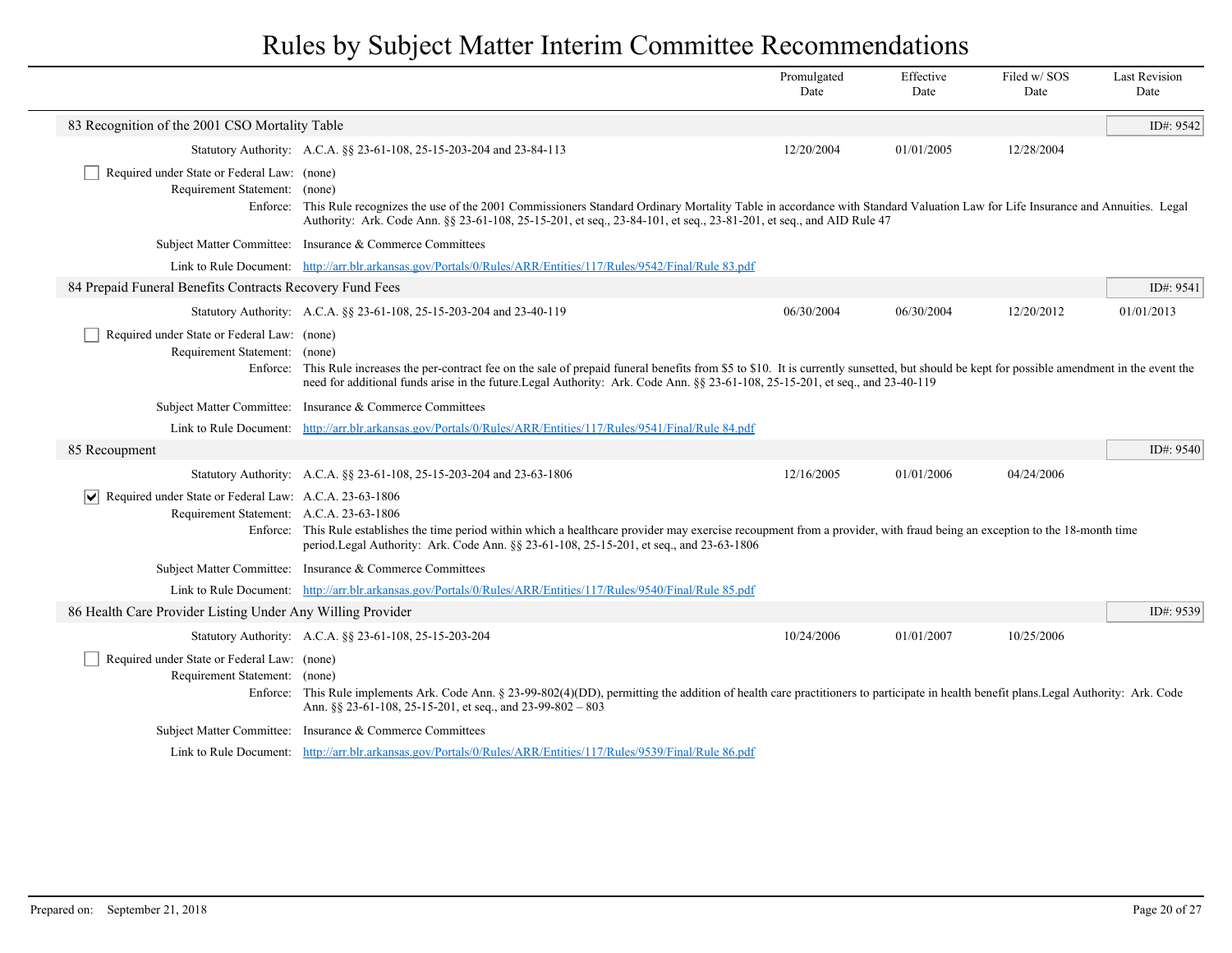|                                                                                                                   |                                                                                                                                                                                                                                                                                                                                                                                          | Promulgated<br>Date | Effective<br>Date | Filed w/SOS<br>Date | <b>Last Revision</b><br>Date |
|-------------------------------------------------------------------------------------------------------------------|------------------------------------------------------------------------------------------------------------------------------------------------------------------------------------------------------------------------------------------------------------------------------------------------------------------------------------------------------------------------------------------|---------------------|-------------------|---------------------|------------------------------|
| 87 Title Insurance (replaces and amends 2008 effective date Rule)                                                 |                                                                                                                                                                                                                                                                                                                                                                                          |                     |                   |                     | ID#: 9538                    |
|                                                                                                                   | Statutory Authority: A.C.A. §§ 23-61-108, 25-15-203-204 and 23-103-415                                                                                                                                                                                                                                                                                                                   | 12/10/2007          | 01/01/2008        | 03/12/2010          |                              |
|                                                                                                                   | Required under State or Federal Law: A.C.A. §§ 23-61-108, 25-15-203-204 and 23-103-415<br>Requirement Statement: A.C.A. §§ 23-61-108, 25-15-203-204 and 23-103-415<br>Enforce: This Rule establishes the standards for licensure, or maintaining licensure, as a title agent or agency. Legal Authority: Ark. Code Ann. §§ 23-61-108, 25-15-201, et seq., and 23-103<br>$-401$ , et seq. |                     |                   |                     |                              |
|                                                                                                                   | Subject Matter Committee: Insurance & Commerce Committees                                                                                                                                                                                                                                                                                                                                |                     |                   |                     |                              |
|                                                                                                                   | Link to Rule Document: http://arr.blr.arkansas.gov/Portals/0/Rules/ARR/Entities/117/Rules/9538/Final/Rule 87.pdf                                                                                                                                                                                                                                                                         |                     |                   |                     |                              |
| 88 Title Insurance Licensing and Appointment Fees                                                                 |                                                                                                                                                                                                                                                                                                                                                                                          |                     |                   |                     | ID#: 9537                    |
|                                                                                                                   | Statutory Authority: A.C.A. §§ 23-61-108, 25-15-203-204 and 23-103-415                                                                                                                                                                                                                                                                                                                   | 12/10/2007          | 01/01/2008        | 12/13/2007          |                              |
| $ \mathbf{v} $ Required under State or Federal Law: A.C.A. 23-103-415<br>Requirement Statement: A.C.A. 23-103-415 | Enforce: This Rule provides the fee schedule for title agents and agencies.Legal Authority: Ark. Code Ann. §§ 23-61-108, 25-15-201, et seq., 23-61-701, et seq., and 23-103-401, et seq.                                                                                                                                                                                                 |                     |                   |                     |                              |
|                                                                                                                   | Subject Matter Committee: Insurance & Commerce Committees                                                                                                                                                                                                                                                                                                                                |                     |                   |                     |                              |
|                                                                                                                   | Link to Rule Document: http://arr.blr.arkansas.gov/Portals/0/Rules/ARR/Entities/117/Rules/9537/Final/Rule 88.pdf                                                                                                                                                                                                                                                                         |                     |                   |                     |                              |
| 89 Military Sales Practices                                                                                       |                                                                                                                                                                                                                                                                                                                                                                                          |                     |                   |                     | ID#: 9536                    |
|                                                                                                                   | Statutory Authority: A.C.A. §§ 23-61-108, 25-15-203-204 and 23-66-207                                                                                                                                                                                                                                                                                                                    | 09/14/2007          | 10/01/2007        | 09/21/2007          |                              |
| Required under State or Federal Law: (none)<br>Requirement Statement: (none)                                      | Enforce: This Rule establishes standards for the protection of active duty service members from dishonest and predatory life insurance and annuity sales practices. Legal Authority: Ark.<br>Code Ann. §§ 23-61-108, 25-15-201, et seq., and 23-66-207                                                                                                                                   |                     |                   |                     |                              |
|                                                                                                                   | Subject Matter Committee: Insurance & Commerce Committees                                                                                                                                                                                                                                                                                                                                |                     |                   |                     |                              |
|                                                                                                                   | Link to Rule Document: http://arr.blr.arkansas.gov/Portals/0/Rules/ARR/Entities/117/Rules/9536/Final/Rule 89.pdf                                                                                                                                                                                                                                                                         |                     |                   |                     |                              |
| 90 Charitable Annuities Requirements and Reporting                                                                |                                                                                                                                                                                                                                                                                                                                                                                          |                     |                   |                     | ID#: 9535                    |
|                                                                                                                   | Statutory Authority: A.C.A. §§ 23-61-108, 25-15-203-204 and 23-64-304                                                                                                                                                                                                                                                                                                                    | 07/11/2007          | 07/31/2007        | 07/16/2007          |                              |
| Required under State or Federal Law: (none)<br>Requirement Statement: (none)                                      | Enforce: This Rule establishes standards for organizations, including Arkansas towns and counties, to obtain and maintain permits for the offering of charitable annuities. Legal Authority:<br>Ark. Code Ann. §§ 23-61-108, 25-15-201, et seq., 23-63-201, and 23-64-304                                                                                                                |                     |                   |                     |                              |
|                                                                                                                   | Subject Matter Committee: Insurance & Commerce Committees                                                                                                                                                                                                                                                                                                                                |                     |                   |                     |                              |
|                                                                                                                   | Link to Rule Document: http://arr.blr.arkansas.gov/Portals/0/Rules/ARR/Entities/117/Rules/9535/Final/Rule 90.pdf                                                                                                                                                                                                                                                                         |                     |                   |                     |                              |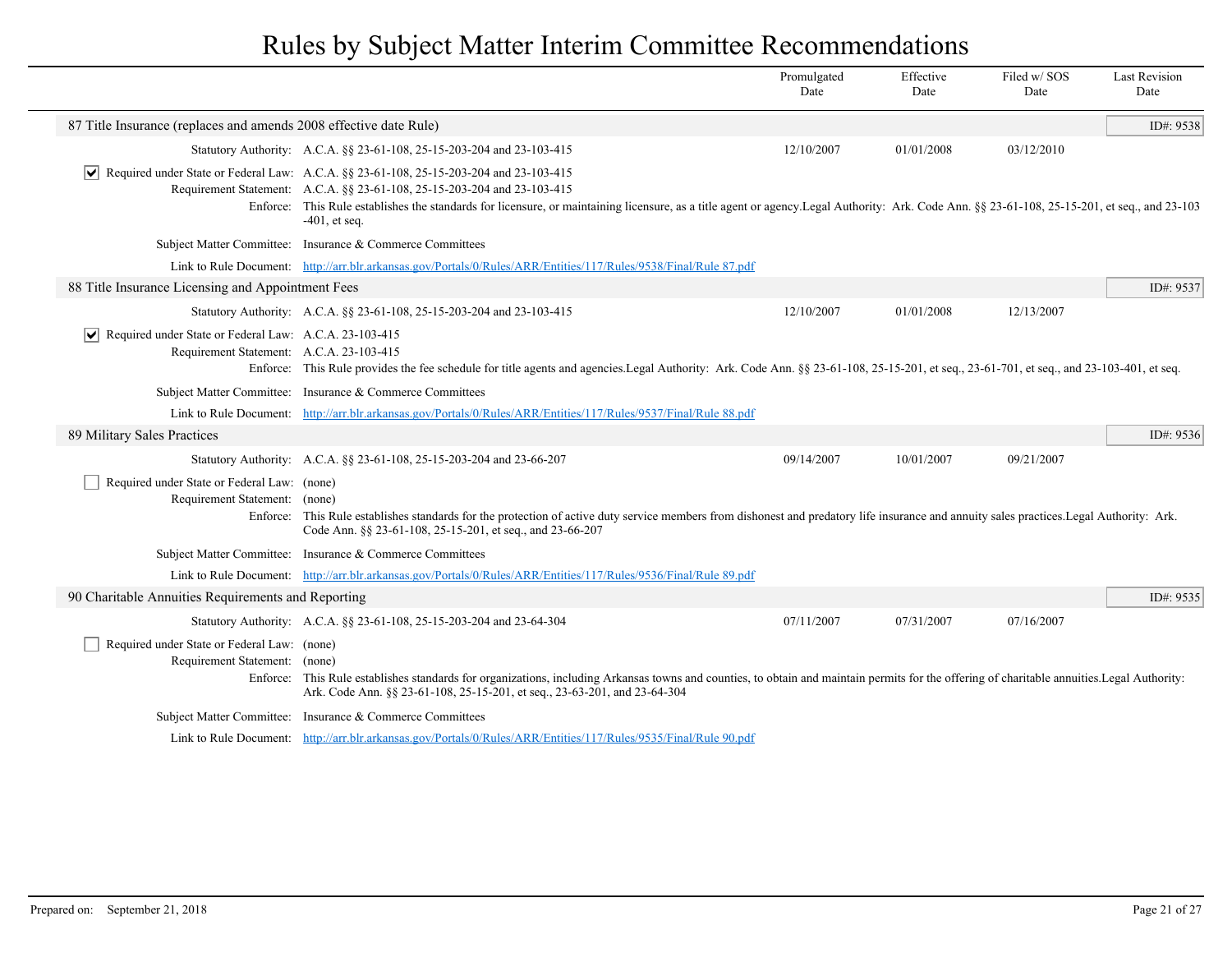|                                                                                                  |                                                                                                                                                                                                                                                                                                                     | Promulgated<br>Date | Effective<br>Date | Filed w/SOS<br>Date | <b>Last Revision</b><br>Date |
|--------------------------------------------------------------------------------------------------|---------------------------------------------------------------------------------------------------------------------------------------------------------------------------------------------------------------------------------------------------------------------------------------------------------------------|---------------------|-------------------|---------------------|------------------------------|
|                                                                                                  | 91 Creating a Legal Framework Within Which Service Contracts are Defined, Sold and Regulated                                                                                                                                                                                                                        |                     |                   |                     | ID#: 9534                    |
|                                                                                                  | Statutory Authority: A.C.A. §§ 23-61-108, 25-15-203-204 and 4-114-112                                                                                                                                                                                                                                               | 09/14/2007          | 10/01/2007        | 09/21/2007          |                              |
| Required under State or Federal Law: (none)<br>Requirement Statement: (none)<br>Enforce:         | This Rule creates a legal framework for the sale of service contracts and provides significant consumer protections. Legal Authority: Ark. Code Ann. §§ 23-61-108, 25-15-201, et<br>seq., and 4-114-101, et seq.                                                                                                    |                     |                   |                     |                              |
|                                                                                                  | Subject Matter Committee: Insurance & Commerce Committees                                                                                                                                                                                                                                                           |                     |                   |                     |                              |
|                                                                                                  | Link to Rule Document: http://arr.blr.arkansas.gov/Portals/0/Rules/ARR/Entities/117/Rules/9534/Final/Rule 91.pdf                                                                                                                                                                                                    |                     |                   |                     |                              |
|                                                                                                  | 92 Permitting the Recognition of Preferred Mortality Tables for Use in Determining Minimum Reserve Liabilities                                                                                                                                                                                                      |                     |                   |                     | ID#: $9533$                  |
|                                                                                                  | Statutory Authority: A.C.A. §§ 23-61-108, 25-15-203-204 and 23-84-113                                                                                                                                                                                                                                               | 12/13/2007          | 01/01/2008        | 12/18/2007          |                              |
| Required under State or Federal Law: (none)<br>Requirement Statement: (none)                     | Enforce: This Rule recognizes and prescribes the use of mortality tables reflecting differences in mortality between Preferred and Standard lives for purposes of determining minimum<br>reserve liabilities. Legal Authority: Ark. Code Ann. §§ 23-61-108, 25-15-201, et seq., 23-84-101, et seq., and AID Rule 47 |                     |                   |                     |                              |
| <b>Subject Matter Committee:</b>                                                                 | Insurance & Commerce Committees                                                                                                                                                                                                                                                                                     |                     |                   |                     |                              |
|                                                                                                  | Link to Rule Document: http://arr.blr.arkansas.gov/Portals/0/Rules/ARR/Entities/117/Rules/9533/Final/Rule 92.pdf                                                                                                                                                                                                    |                     |                   |                     |                              |
| 93 Noninsurance Subsidiary                                                                       |                                                                                                                                                                                                                                                                                                                     |                     |                   |                     | ID#: 9532                    |
|                                                                                                  | Statutory Authority: A.C.A. §§ 23-61-108, 25-15-203-204                                                                                                                                                                                                                                                             | 04/14/2008          | 05/15/2008        | 05/30/2008          |                              |
| Required under State or Federal Law: (none)<br>Requirement Statement: (none)                     | Enforce: This Rule defines the term "Noninsurance Subsidiary" as used in Ark. Code Ann. § 23-63-818. Legal Authority: Ark. Code Ann. § 23-61-108, 25-15-201, et seq., and 23-63-818                                                                                                                                 |                     |                   |                     |                              |
|                                                                                                  | Subject Matter Committee: Insurance & Commerce Committees                                                                                                                                                                                                                                                           |                     |                   |                     |                              |
|                                                                                                  | Link to Rule Document: http://arr.blr.arkansas.gov/Portals/0/Rules/ARR/Entities/117/Rules/9532/Final/Rule 93.pdf                                                                                                                                                                                                    |                     |                   |                     |                              |
| 94 Arkansas Long-Term Care Insurance Partnership Program                                         |                                                                                                                                                                                                                                                                                                                     |                     |                   |                     | ID#: 9531                    |
|                                                                                                  | Statutory Authority: A.C.A. §§ 23-61-108, 25-15-203-204 and 23-97-320                                                                                                                                                                                                                                               | 05/27/2008          | 07/01/2008        | 05/30/2008          |                              |
| Required under State or Federal Law: A.C.A. 23-97-320<br>Requirement Statement: A.C.A. 23-97-320 | Enforce: This Rule implements the Arkansas Long-Term Care Partnership Program, Ark. Code Ann. §§ 20-77-1801, et seq., by providing the requirements for producers and insurers under<br>the Act.Legal Authority: Ark. Code Ann. §§ 23-61-108, 25-15-201, et seq., 23-97-320, and 20-77-1801, et seq.                |                     |                   |                     |                              |
|                                                                                                  | Subject Matter Committee: Insurance & Commerce Committees                                                                                                                                                                                                                                                           |                     |                   |                     |                              |
|                                                                                                  | Link to Rule Document: http://arr.blr.arkansas.gov/Portals/0/Rules/ARR/Entities/117/Rules/9531/Final/Rule 94.pdf                                                                                                                                                                                                    |                     |                   |                     |                              |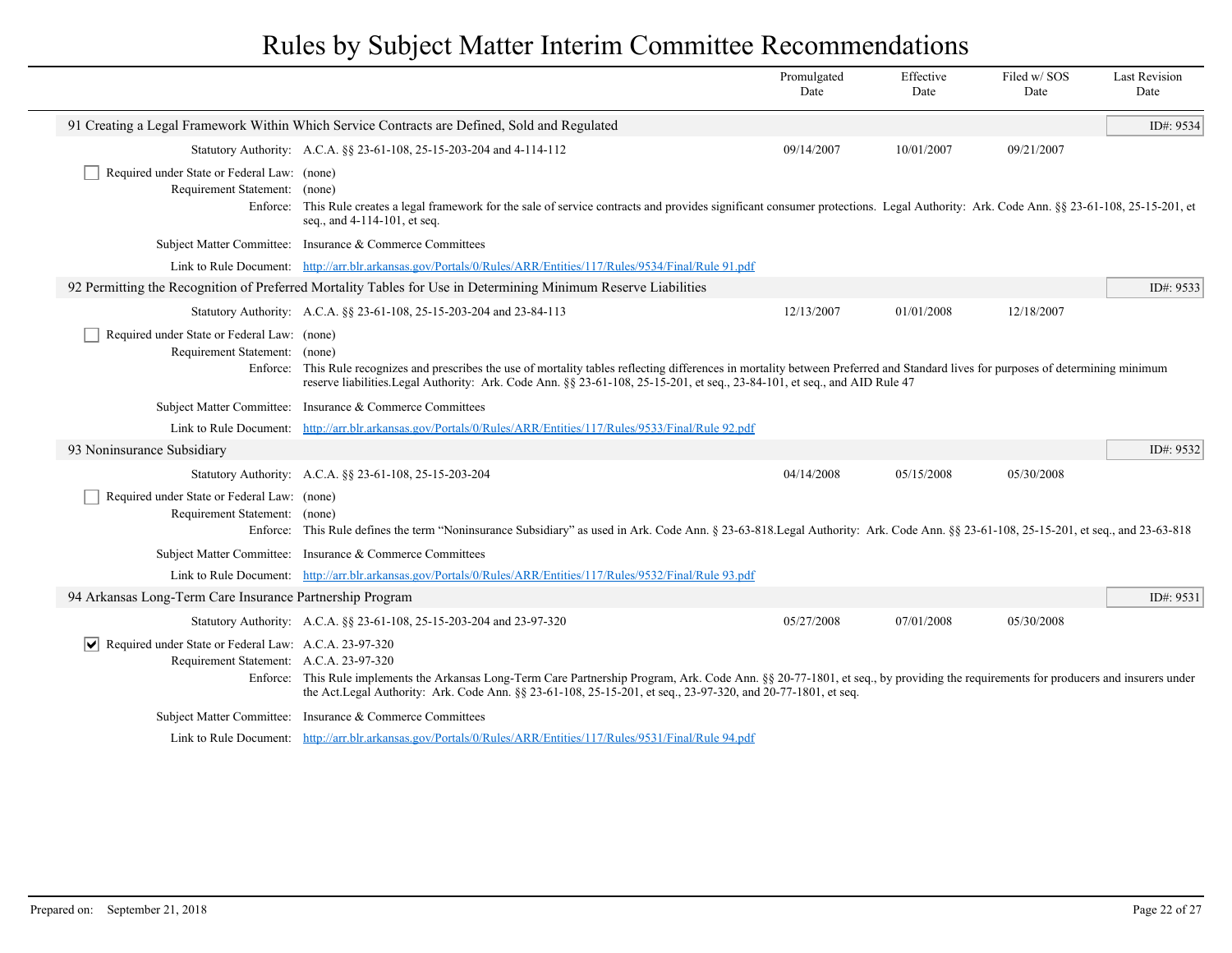|                                                                              |                                                                                                                                                                                                                                                                                                                       | Promulgated<br>Date | Effective<br>Date | Filed w/ SOS<br>Date | <b>Last Revision</b><br>Date |
|------------------------------------------------------------------------------|-----------------------------------------------------------------------------------------------------------------------------------------------------------------------------------------------------------------------------------------------------------------------------------------------------------------------|---------------------|-------------------|----------------------|------------------------------|
|                                                                              | 95 Preneed Life Insurance Minimum Standards for Determining Reserve Liabilities and Nonforfeiture Values Model Regulation                                                                                                                                                                                             |                     |                   |                      | ID#: 9530                    |
|                                                                              | Statutory Authority: A.C.A. §§ 23-61-108, 25-15-203-204 and 23-84-113                                                                                                                                                                                                                                                 | 12/30/2008          | 01/01/2009        | 01/21/2009           |                              |
| Required under State or Federal Law: (none)<br>Requirement Statement: (none) | Enforce: This Rule eEstablishes minimum mortality standards for reserves and nonforfeiture values for prepaid funeral contracts funded by life insurance and requires use of the 1980 CSO<br>Life Valuation Mortality Table.Legal Authority: Ark. Code Ann. § 23-61-108, 25-15-201, et seq., 23-40-108, and 23-84-113 |                     |                   |                      |                              |
|                                                                              | Subject Matter Committee: Insurance & Commerce Committees                                                                                                                                                                                                                                                             |                     |                   |                      |                              |
|                                                                              | Link to Rule Document: http://arr.blr.arkansas.gov/Portals/0/Rules/ARR/Entities/117/Rules/9530/Final/Rule 95.pdf                                                                                                                                                                                                      |                     |                   |                      |                              |
|                                                                              | 96 Guidelines for the Use of Senior-Specific Certifications and Professional Designations in the Sale of Life Insurance and Annuities                                                                                                                                                                                 |                     |                   |                      | ID#: 9529                    |
|                                                                              | Statutory Authority: A.C.A. §§ 23-61-108, 25-15-203-204                                                                                                                                                                                                                                                               | 06/05/2009          | 07/15/2009        | 06/12/2009           |                              |
| Required under State or Federal Law: (none)<br>Requirement Statement: (none) | Enforce: This Rule provides standards to protect consumers from misleading or fraudulent marketing practices in senior-specific certifications or designations in connection with a life<br>insurance or annuity product. Legal Authority: Ark. Code Ann. § \$23-61-108, 25-15-201, et seq., 23-66-207, and 23-61-303 |                     |                   |                      |                              |
|                                                                              | Subject Matter Committee: Insurance & Commerce Committees                                                                                                                                                                                                                                                             |                     |                   |                      |                              |
|                                                                              | Link to Rule Document: http://arr.blr.arkansas.gov/Portals/0/Rules/ARR/Entities/117/Rules/9529/Final/Rule 96.pdf                                                                                                                                                                                                      |                     |                   |                      |                              |
| 97 Life Insurance and Annuities Replacement                                  |                                                                                                                                                                                                                                                                                                                       |                     |                   |                      | ID#: 9528                    |
|                                                                              | Statutory Authority: A.C.A. §§ 23-61-108, 25-15-203-204 and 23-66-207                                                                                                                                                                                                                                                 | 07/23/2009          | 01/01/2010        | 07/24/2009           |                              |
| Required under State or Federal Law: (none)<br>Requirement Statement: (none) | Enforce: This Rule provides consumer protection measures in the replacement of life insurance or annuity products. Legal Authority: Ark. Code Ann. §§ 23-61-108, 25-15-201, et seq., and<br>23-66-207                                                                                                                 |                     |                   |                      |                              |
|                                                                              | Subject Matter Committee: Insurance & Commerce Committees                                                                                                                                                                                                                                                             |                     |                   |                      |                              |
|                                                                              | Link to Rule Document: http://arr.blr.arkansas.gov/Portals/0/Rules/ARR/Entities/117/Rules/9528/Final/Rule 97.pdf                                                                                                                                                                                                      |                     |                   |                      |                              |
| 98 Annuity Disclosure - Buyer's Guide                                        |                                                                                                                                                                                                                                                                                                                       |                     |                   |                      | ID#: 9527                    |
|                                                                              | Statutory Authority: A.C.A. §§ 23-61-108, 25-15-203-204 and 23-66-207                                                                                                                                                                                                                                                 | 06/22/2009          | 07/15/2009        | 06/23/2009           |                              |
| Required under State or Federal Law: (none)<br>Requirement Statement: (none) | Enforce: This Rule provides standards for disclosure of minimum information about annuity contracts to protect and inform consumers about the basic features of annuity contracts. Legal<br>Authority: Ark. Code Ann. §§ 23-61-108, 25-15-201, et seq., and 23-66-207                                                 |                     |                   |                      |                              |
|                                                                              | Subject Matter Committee: Insurance & Commerce Committees                                                                                                                                                                                                                                                             |                     |                   |                      |                              |
|                                                                              | Link to Rule Document: http://arr.blr.arkansas.gov/Portals/0/Rules/ARR/Entities/117/Rules/9527/Final/Rule 98.pdf                                                                                                                                                                                                      |                     |                   |                      |                              |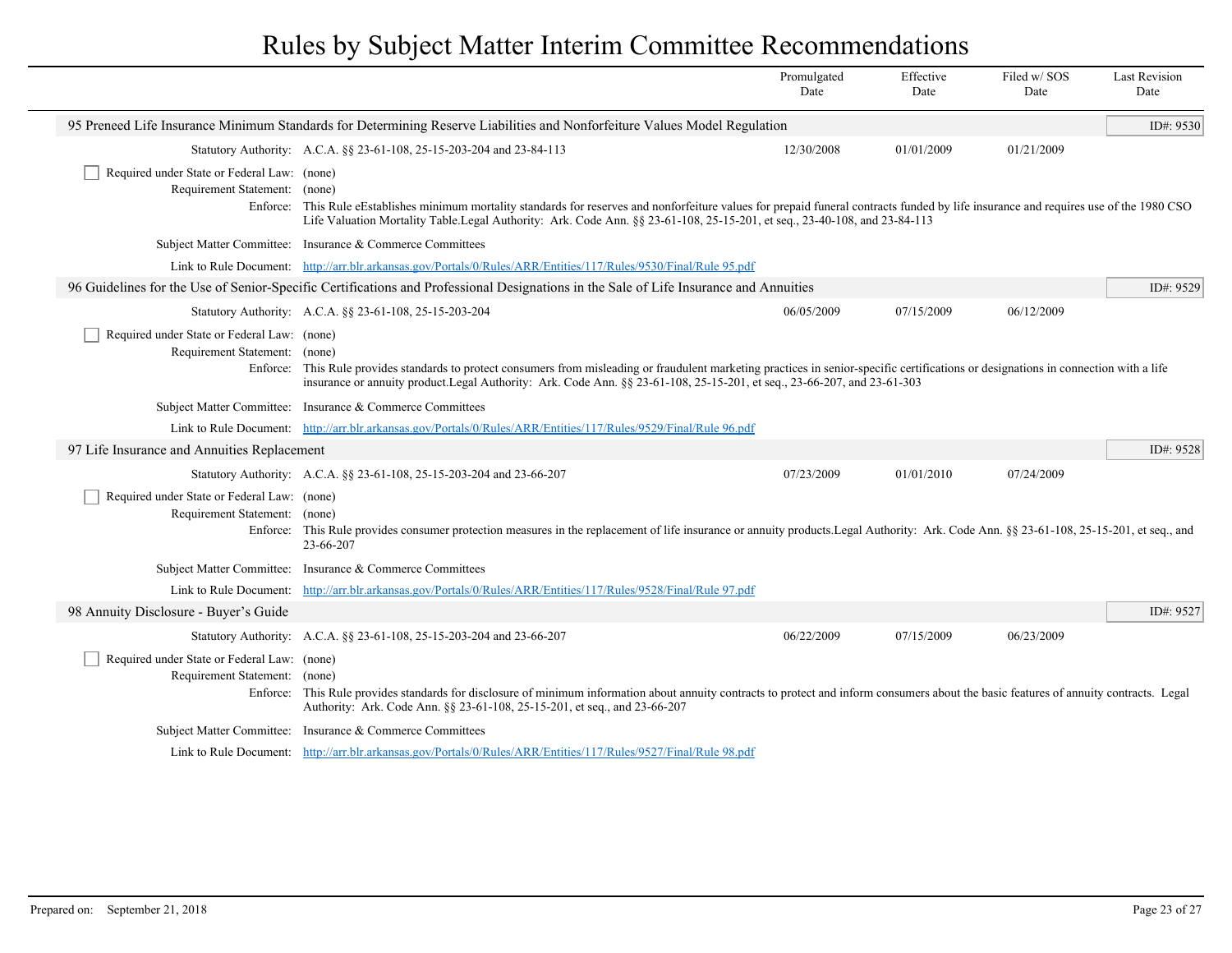|                                                                                          |                                                                                                                                                                                                                                                                                            | Promulgated<br>Date | Effective<br>Date | Filed w/SOS<br>Date | <b>Last Revision</b><br>Date |
|------------------------------------------------------------------------------------------|--------------------------------------------------------------------------------------------------------------------------------------------------------------------------------------------------------------------------------------------------------------------------------------------|---------------------|-------------------|---------------------|------------------------------|
| 99 Advertisement of Life Insurance and Annuities                                         |                                                                                                                                                                                                                                                                                            |                     |                   |                     | ID#: 9526                    |
|                                                                                          | Statutory Authority: A.C.A. §§ 23-61-108, 25-15-203-204 and 23-66-207                                                                                                                                                                                                                      | 10/26/2010          | 01/01/2011        | 11/03/2010          |                              |
| Required under State or Federal Law: (none)<br>Requirement Statement: (none)<br>Enforce: | This Rule establishes minimum standards to assure full disclosure in all advertising of life insurance policies and annuity contracts for the purpose of protecting and informing<br>consumers. Legal Authority: Ark. Code Ann. §§ 23-61-108, 25-15-201, et seq., 23-66-207, and 23-66-307 |                     |                   |                     |                              |
|                                                                                          | Subject Matter Committee: Insurance & Commerce Committees                                                                                                                                                                                                                                  |                     |                   |                     |                              |
| Link to Rule Document:                                                                   | http://arr.blr.arkansas.gov/Portals/0/Rules/ARR/Entities/117/Rules/9526/Final/Rule 99.pdf                                                                                                                                                                                                  |                     |                   |                     |                              |
| 100 Arkansas Healthcare Transparency Initiative Standards                                |                                                                                                                                                                                                                                                                                            |                     |                   |                     | ID#: 9525                    |
|                                                                                          | Statutory Authority: A.C.A. §§ 23-61-108, 25-15-203-204                                                                                                                                                                                                                                    | 09/15/2015          | 11/02/2015        | 09/15/2015          |                              |
| Required under State or Federal Law: (none)<br>Requirement Statement: (none)             | Enforce: This Rule provides guidelines for the submission of claims to the Arkansas Healthcare Transparency Initiative for the creation and maintenance of a multi-payer claims<br>database.Legal Authority: Ark. Code Ann. §§ 23-61-108, 25-15-201, et seq., and 23-61-901, et seq.       |                     |                   |                     |                              |
|                                                                                          | Subject Matter Committee: Insurance & Commerce Committees                                                                                                                                                                                                                                  |                     |                   |                     |                              |
|                                                                                          | Link to Rule Document: http://arr.blr.arkansas.gov/Portals/0/Rules/ARR/Entities/117/Rules/9525/Final/Rule 100.pdf                                                                                                                                                                          |                     |                   |                     |                              |
|                                                                                          | 101 Prohibition on the Use of Discretionary Clauses in Disability Income Policies                                                                                                                                                                                                          |                     |                   |                     | ID#: 9524                    |
|                                                                                          | Statutory Authority: A.C.A. §§ 23-61-108, 25-15-203-204 and 23-66-207                                                                                                                                                                                                                      | 12/19/2012          | 03/01/2013        | 12/20/2012          |                              |
| Required under State or Federal Law: (none)<br>Requirement Statement: (none)<br>Enforce: | This Rule prohibits conflicts of interest arising from an insurer having discretionary authority to determine what disability benefits are due the insured. Legal Authority: Ark. Code<br>Ann. §§ 23-61-108, 25-15-201, et seq., and 23-66-207                                             |                     |                   |                     |                              |
|                                                                                          | Subject Matter Committee: Insurance & Commerce Committees                                                                                                                                                                                                                                  |                     |                   |                     |                              |
|                                                                                          | Link to Rule Document: http://arr.blr.arkansas.gov/Portals/0/Rules/ARR/Entities/117/Rules/9524/Final/Rule 101.pdf                                                                                                                                                                          |                     |                   |                     |                              |
|                                                                                          | 102 Open Enrollment and Enrollment Following a Qualifying Event for Child-Only Individual Policies                                                                                                                                                                                         |                     |                   |                     | ID#: 9523                    |
|                                                                                          | Statutory Authority: A.C.A. §§ 23-61-108, 25-15-203-204                                                                                                                                                                                                                                    | 04/11/2011          | 04/04/2011        | 04/11/2012          | 08/25/2011                   |
| Required under State or Federal Law: (none)<br>Requirement Statement: (none)<br>Enforce: | This Rule implements the requirements of Act 269 of 2011, the "Child-Only Law".Legal Authority: Ark. Code Ann. §§ 23-61-108, 25-15-201, et seq., 23-61-103, and 23-79-509                                                                                                                  |                     |                   |                     |                              |
|                                                                                          | Subject Matter Committee: Insurance & Commerce Committees                                                                                                                                                                                                                                  |                     |                   |                     |                              |
|                                                                                          | Link to Rule Document: http://arr.blr.arkansas.gov/Portals/0/Rules/ARR/Entities/117/Rules/9523/Final/Rule 102.pdf                                                                                                                                                                          |                     |                   |                     |                              |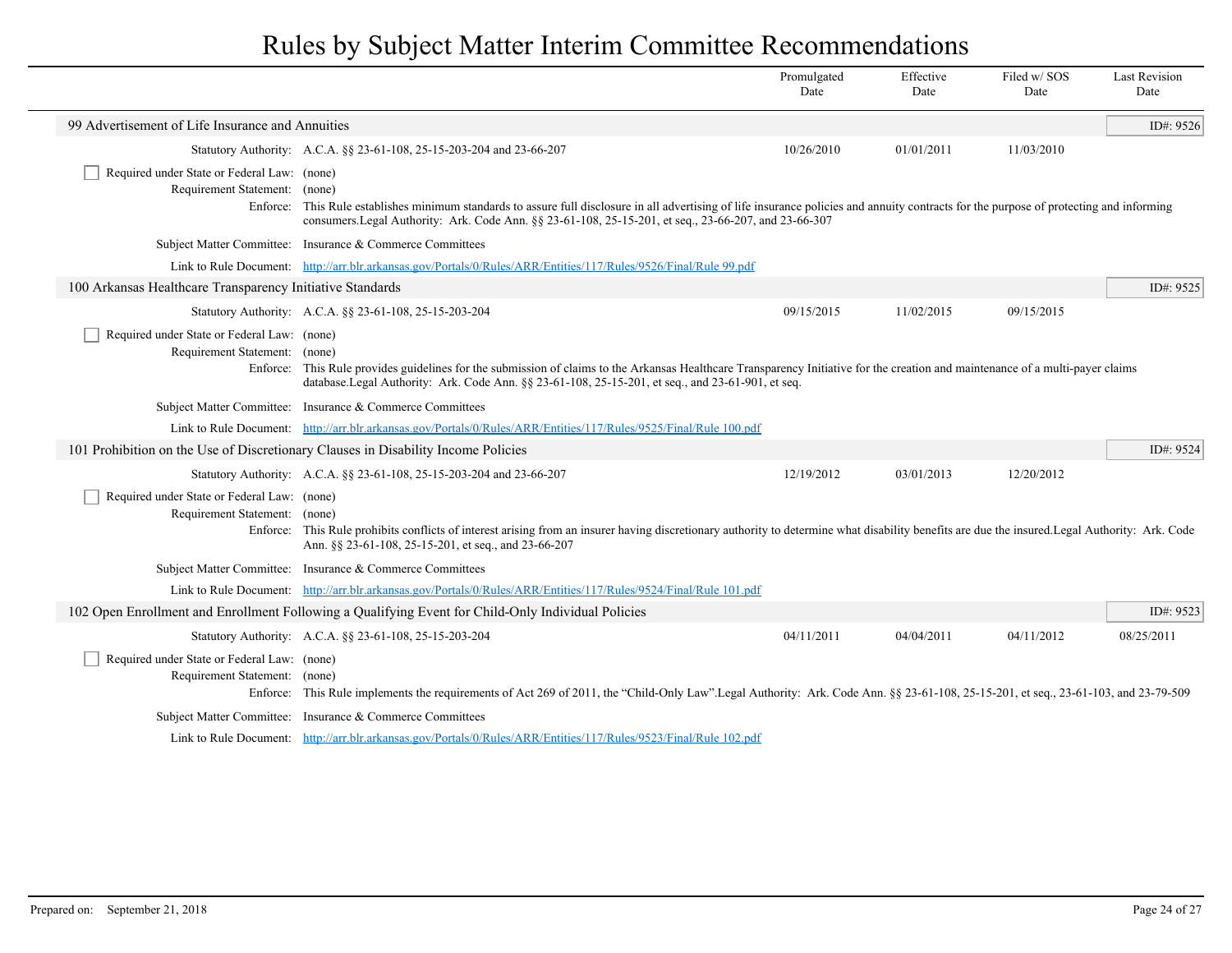|                                                                                                    |                                                                                                                                                                                                                                                                                                                                                                                                                                                                                                                           | Promulgated<br>Date | Effective<br>Date | Filed w/SOS<br>Date | <b>Last Revision</b><br>Date |
|----------------------------------------------------------------------------------------------------|---------------------------------------------------------------------------------------------------------------------------------------------------------------------------------------------------------------------------------------------------------------------------------------------------------------------------------------------------------------------------------------------------------------------------------------------------------------------------------------------------------------------------|---------------------|-------------------|---------------------|------------------------------|
| 103 Essential Health Benefits Benchmark Plan                                                       |                                                                                                                                                                                                                                                                                                                                                                                                                                                                                                                           |                     |                   |                     | ID#: 9522                    |
|                                                                                                    | Statutory Authority: A.C.A. §§ 23-61-108, 25-15-203-204                                                                                                                                                                                                                                                                                                                                                                                                                                                                   | 08/22/2012          | 09/01/2012        | 08/22/2012          |                              |
| Required under State or Federal Law: (none)<br>Requirement Statement: (none)                       | Enforce: This Rule provides for compliance with the requirement issued by the Department of Health and Human Services that the states select a benchmark health plan prior to 9/30/12.<br>Legal Authority: Ark. Code Ann. §§ 23-61-108, 25-15-201, et seq.                                                                                                                                                                                                                                                                |                     |                   |                     |                              |
|                                                                                                    | Subject Matter Committee: Insurance & Commerce Committees                                                                                                                                                                                                                                                                                                                                                                                                                                                                 |                     |                   |                     |                              |
|                                                                                                    | Link to Rule Document: http://arr.blr.arkansas.gov/Portals/0/Rules/ARR/Entities/117/Rules/9522/Final/Rule 103.pdf                                                                                                                                                                                                                                                                                                                                                                                                         |                     |                   |                     |                              |
| 104 Health Insurance Marketplace Assister Fees                                                     |                                                                                                                                                                                                                                                                                                                                                                                                                                                                                                                           |                     |                   |                     | ID#: $9521$                  |
|                                                                                                    | Statutory Authority: A.C.A. §§ 23-61-108, 25-15-203-204                                                                                                                                                                                                                                                                                                                                                                                                                                                                   | 09/12/2013          | 09/12/2013        | 09/12/2013          |                              |
| Required under State or Federal Law: (none)<br>Requirement Statement: (none)                       | Enforce: This Rule establishes the Health Insurance Marketplace Assister fees for licensure.Legal Authority: Ark. Code Ann. §§ 23-61-108, 25-15-201, et seq., and 23-64-607                                                                                                                                                                                                                                                                                                                                               |                     |                   |                     |                              |
|                                                                                                    | Subject Matter Committee: Insurance & Commerce Committees                                                                                                                                                                                                                                                                                                                                                                                                                                                                 |                     |                   |                     |                              |
|                                                                                                    | Link to Rule Document: http://arr.blr.arkansas.gov/Portals/0/Rules/ARR/Entities/117/Rules/9521/Final/Rule 104.pdf                                                                                                                                                                                                                                                                                                                                                                                                         |                     |                   |                     |                              |
| 106 Network Adequacy Requirements for Health Benefit Plans                                         |                                                                                                                                                                                                                                                                                                                                                                                                                                                                                                                           |                     |                   |                     | ID#: 9520                    |
|                                                                                                    | Statutory Authority: A.C.A. §§ 23-61-108, 25-15-203-204                                                                                                                                                                                                                                                                                                                                                                                                                                                                   | 11/14/2014          | 01/01/2015        | 11/14/2014          |                              |
|                                                                                                    | $\vert \mathbf{v} \vert$ Required under State or Federal Law: Public Health Service Act, § 2702 and 45 C.F.R. § 156.230<br>Requirement Statement: Public Health Service Act, § 2702 and 45 C.F.R. § 156.230<br>Enforce: This Rule provides standards for the creation and maintenance of networks by health carriers and assures the adequacy, accessibility and quality of health care services offered<br>under health benefit plans. Legal Authority: Ark. Code Ann. $\S$ 23-61-108, 25-15-201, et seq., and 23-76-108 |                     |                   |                     |                              |
|                                                                                                    | Subject Matter Committee: Insurance & Commerce Committees                                                                                                                                                                                                                                                                                                                                                                                                                                                                 |                     |                   |                     |                              |
|                                                                                                    | Link to Rule Document: http://arr.blr.arkansas.gov/Portals/0/Rules/ARR/Entities/117/Rules/9520/Final/Rule 106.pdf                                                                                                                                                                                                                                                                                                                                                                                                         |                     |                   |                     |                              |
| 108 Patient-Centered Medical Home Standards                                                        |                                                                                                                                                                                                                                                                                                                                                                                                                                                                                                                           |                     |                   |                     | ID#: 9519                    |
|                                                                                                    | Statutory Authority: A.C.A. §§ 23-61-108, 25-15-203-204 and 20-77-2106                                                                                                                                                                                                                                                                                                                                                                                                                                                    | 11/12/2014          | 01/01/2015        | 11/14/2014          |                              |
| Required under State or Federal Law: A.C.A. 20-77-2106<br>Requirement Statement: A.C.A. 20-77-2106 | Enforce: This Rule establishes standards for patient-centered medical home programs for health carriers in the Health Insurance Marketplace that issue Qualified Health Plans. Legal<br>Authority: Ark. Code Ann. §§ 23-61-108, 25-15-201, et seq., and 20-77-2401, et seq.                                                                                                                                                                                                                                               |                     |                   |                     |                              |
|                                                                                                    | Subject Matter Committee: Insurance & Commerce Committees                                                                                                                                                                                                                                                                                                                                                                                                                                                                 |                     |                   |                     |                              |
|                                                                                                    | Link to Rule Document: http://arr.blr.arkansas.gov/Portals/0/Rules/ARR/Entities/117/Rules/9519/Final/Rule 108.pdf                                                                                                                                                                                                                                                                                                                                                                                                         |                     |                   |                     |                              |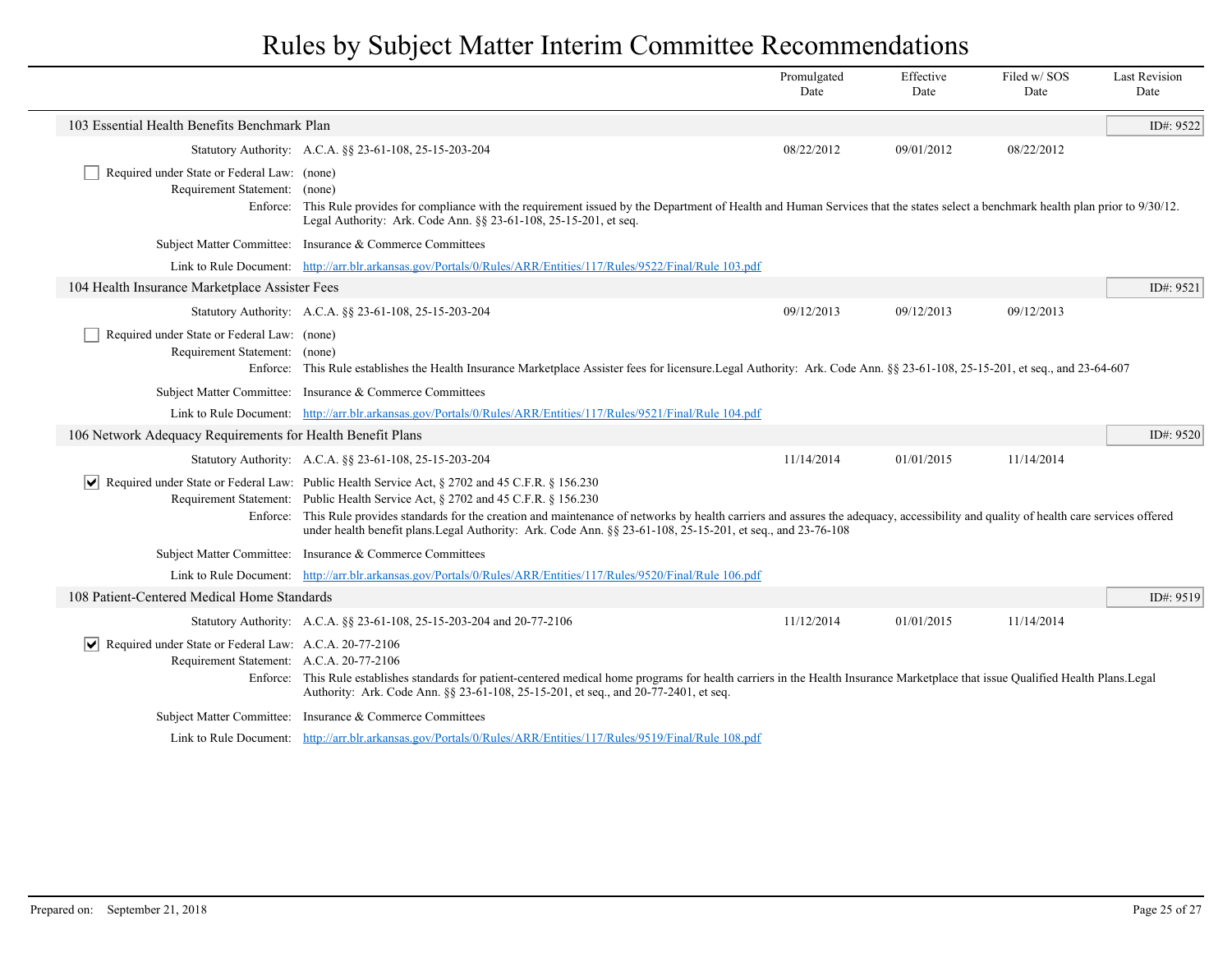|                                                                                                           |                                                                                                                                                                                                                                                                                         | Promulgated<br>Date | Effective<br>Date | Filed w/SOS<br>Date | <b>Last Revision</b><br>Date |
|-----------------------------------------------------------------------------------------------------------|-----------------------------------------------------------------------------------------------------------------------------------------------------------------------------------------------------------------------------------------------------------------------------------------|---------------------|-------------------|---------------------|------------------------------|
| 109 Orthotic and Prosthetic Reimbursement                                                                 |                                                                                                                                                                                                                                                                                         |                     |                   |                     | ID#: 9518                    |
|                                                                                                           | Statutory Authority: A.C.A. §§ 23-61-108, 25-15-203-204 and 23-99-417                                                                                                                                                                                                                   | 08/04/2015          | 10/19/2015        | 08/05/2015          |                              |
| Required under State or Federal Law: (none)                                                               |                                                                                                                                                                                                                                                                                         |                     |                   |                     |                              |
| Requirement Statement: (none)                                                                             | Enforce: This Rule requires health benefit plans subject to Ark. Code Ann. § 23-99-417 to pay no less than 80% of the Medicare allowable rates for prosthetic and orthotic devices. Legal<br>Authority: Ark. Code Ann. §§ 23-61-108, 25-15-201, et seq., and 23-99-417                  |                     |                   |                     |                              |
|                                                                                                           | Subject Matter Committee: Insurance & Commerce Committees                                                                                                                                                                                                                               |                     |                   |                     |                              |
|                                                                                                           | Link to Rule Document: http://arr.blr.arkansas.gov/Portals/0/Rules/ARR/Entities/117/Rules/9518/Final/Rule 109.pdf                                                                                                                                                                       |                     |                   |                     |                              |
| 110 Prepaid Funeral Benefits Contracts Transfer Fee                                                       |                                                                                                                                                                                                                                                                                         |                     |                   |                     | ID#: 9517                    |
|                                                                                                           | Statutory Authority: A.C.A. §§ 23-61-108, 25-15-203-204                                                                                                                                                                                                                                 | 12/07/2015          | 12/01/2015        | 12/08/2015          |                              |
| Required under State or Federal Law: (none)<br>Requirement Statement: (none)                              | Enforce: This Rule establishes a fee (up to \$35) for a transfer or cancellation of prepaid funeral benefits contracts when initiated by the policyholder. Legal Authority: Ark. Code Ann. §§ 23<br>$-61-108$ , 25 $-15-201$ , et seq., and 23 $-40-122$                                |                     |                   |                     |                              |
|                                                                                                           | Subject Matter Committee: Insurance & Commerce Committees                                                                                                                                                                                                                               |                     |                   |                     |                              |
|                                                                                                           | Link to Rule Document: http://arr.blr.arkansas.gov/Portals/0/Rules/ARR/Entities/117/Rules/9517/Final/Rule 110.pdf                                                                                                                                                                       |                     |                   |                     |                              |
| 111 Craniofacial Anomaly Reconstructive Surgery Coverage                                                  |                                                                                                                                                                                                                                                                                         |                     |                   |                     | ID#: 9516                    |
|                                                                                                           | Statutory Authority: A.C.A. §§ 23-61-108, 25-15-203-204 and 23-79-1503                                                                                                                                                                                                                  | 10/14/2015          | 11/23/2015        | 11/21/2016          |                              |
| Required under State or Federal Law: A.C.A. 23-79-1503                                                    |                                                                                                                                                                                                                                                                                         |                     |                   |                     |                              |
| Requirement Statement: A.C.A. 23-79-1503                                                                  | Enforce: This Rule implements Ark. Code Ann. §§ 23-79-1501, et seq., by providing guidelines for the implementation and administration of coverage for craniofacial anomaly<br>reconstructive surgery. Legal Authority: Ark. Code Ann. §§ 23-61-108, 25-15-201, et seq., and 23-79-1503 |                     |                   |                     |                              |
|                                                                                                           | Subject Matter Committee: Insurance & Commerce Committees                                                                                                                                                                                                                               |                     |                   |                     |                              |
|                                                                                                           | Link to Rule Document: http://arr.blr.arkansas.gov/Portals/0/Rules/ARR/Entities/117/Rules/9516/Final/Rule 111.pdf                                                                                                                                                                       |                     |                   |                     |                              |
| 113 Vision Care Plan Coverage                                                                             |                                                                                                                                                                                                                                                                                         |                     |                   |                     | ID#: 9515                    |
|                                                                                                           | Statutory Authority: A.C.A. §§ 23-61-108, 25-15-203-204 and 23-99-1005                                                                                                                                                                                                                  | 12/14/2016          | 01/01/2017        | 12/19/2016          |                              |
| Required under State or Federal Law: A.C.A. 23-99-1005<br>∣V∣<br>Requirement Statement: A.C.A. 23-99-1005 | Enforce: This Rule establishes standards for the implementation of the Vision Care Plan of 2015, Ark. Code Ann. §§ 23-99-901, et seq. Legal Authority: Ark. Code Ann. §§ 23-61-108, 25-<br>15-201, et seq., and 23-99-1005                                                              |                     |                   |                     |                              |
|                                                                                                           | Subject Matter Committee: Insurance & Commerce Committees                                                                                                                                                                                                                               |                     |                   |                     |                              |
|                                                                                                           | Link to Rule Document: http://arr.blr.arkansas.gov/Portals/0/Rules/ARR/Entities/117/Rules/9515/Final/Rule 113.pdf                                                                                                                                                                       |                     |                   |                     |                              |

 $\overline{\phantom{a}}$